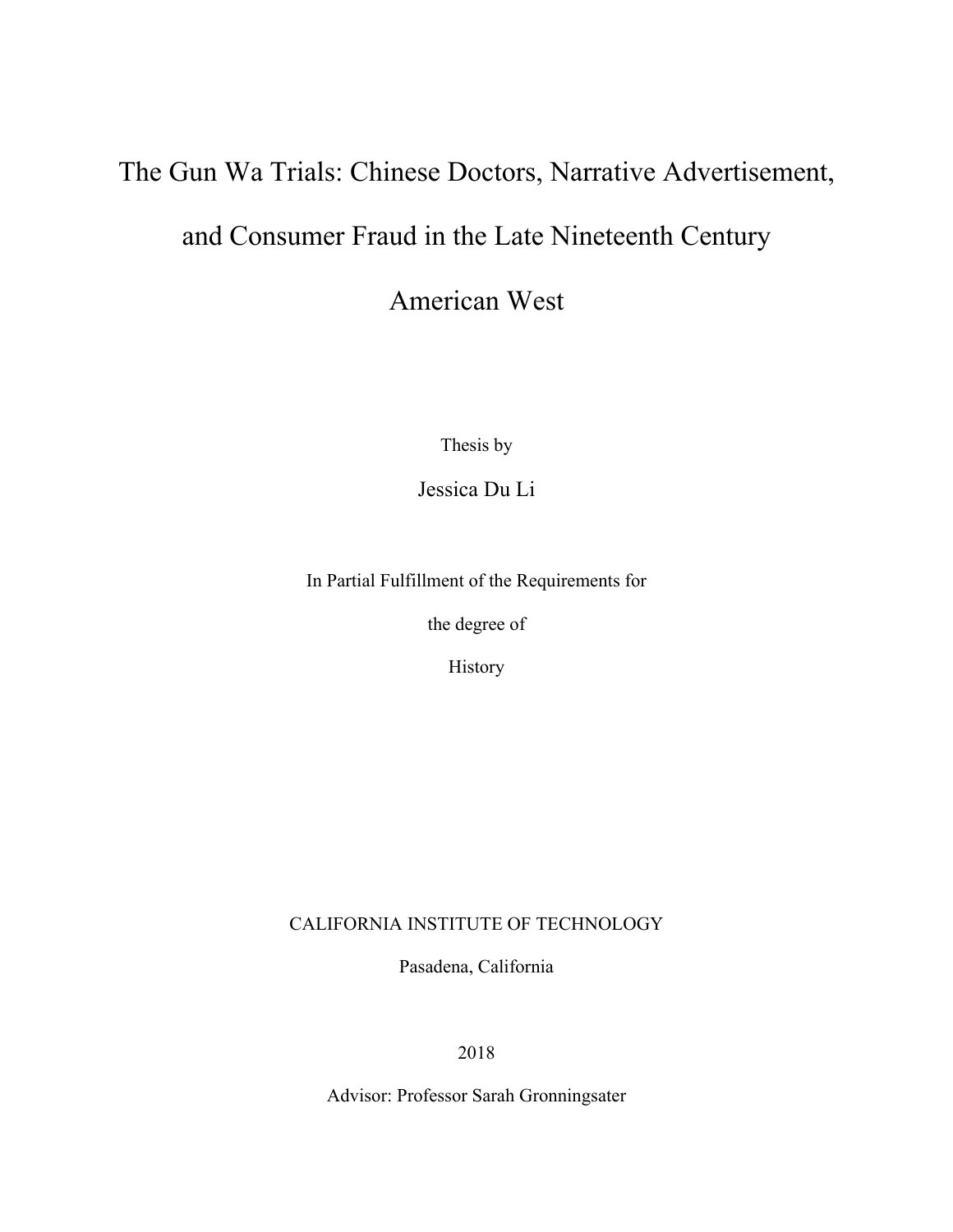$\odot$  2018

Jessica Du Li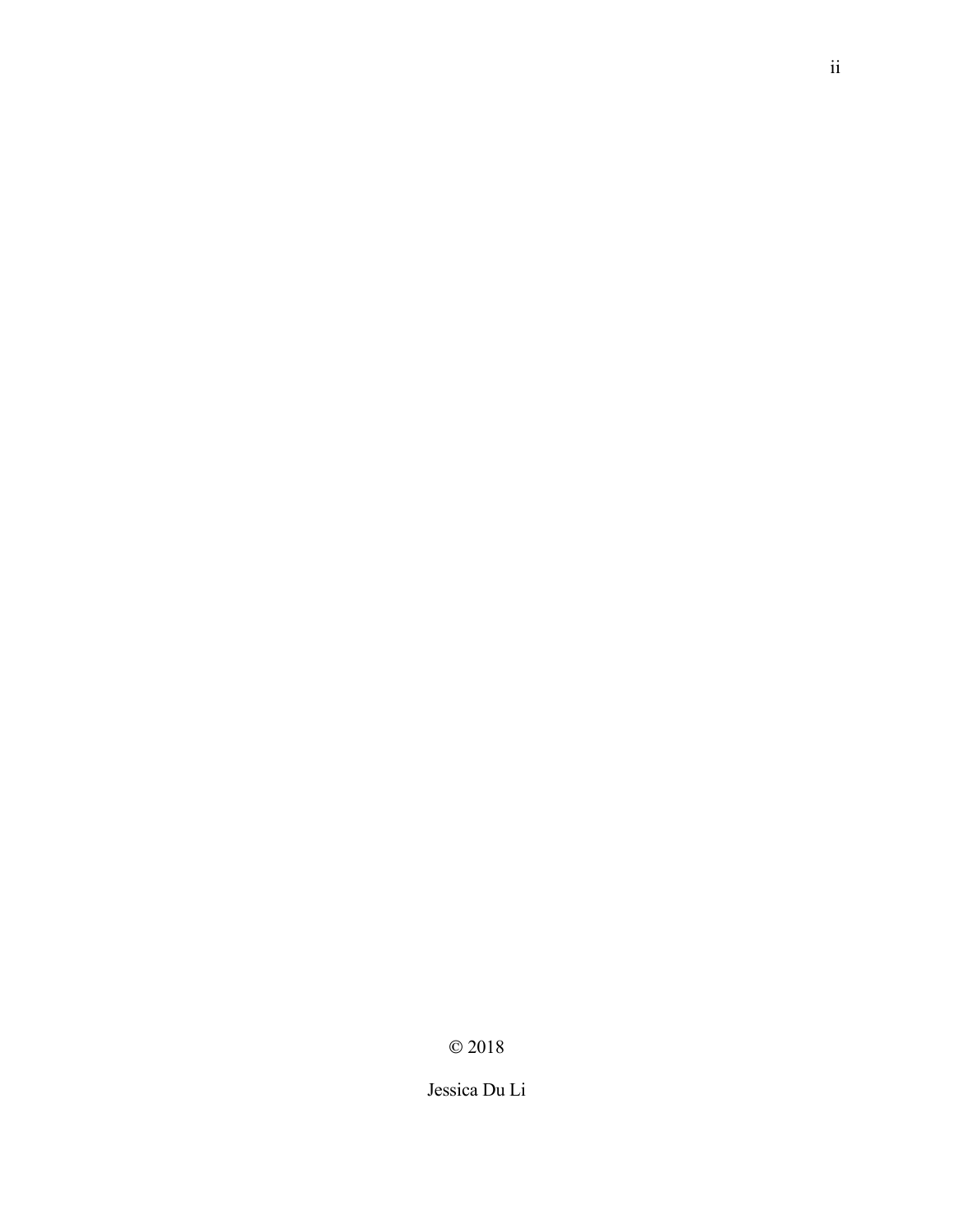## ACKNOWLEDGEMENTS

This senior thesis represents the single most ambitious project I have undertaken in my undergraduate career at Caltech. More so than any other research project I have worked on, I have had to take responsibility for every step along the way, from immersing myself in the background of the nineteenth century to digging for elusive tidbits of information to finally writing the document itself. None of this would have been remotely possible without the guidance and support of those around me. First and foremost is Professor Sarah Gronningsater, who inspired me with her enthusiasm to pursue a second option in History and who agreed to advise me throughout the process of writing this thesis despite the inconvenience of a longdistance mentorship. I am indebted to her for providing me with invaluable direction, from teaching me how the historian thinks of and tackles questions of the past to painstakingly reading and critiquing my writing to iron out the worst of the wrinkles. I would also like to thank Professors Warren C. Brown, Maura D. Dykstra, and J. Morgan Kousser, all of whom encouraged my interest in history and helped shape my writing and approach to the field. I am grateful, too, for my fellow thesis writers and friends, who let me bounce ideas off them and contributed numerous suggestions that made their way into this thesis. The task was that much less arduous and daunting with their continuous support and encouragement, particularly during late-night writing sessions. Finally, I would like to thank my parents for enabling me to pursue my intellectual interests in an academic setting saturated with brilliance and devotion to the pursuit of knowledge.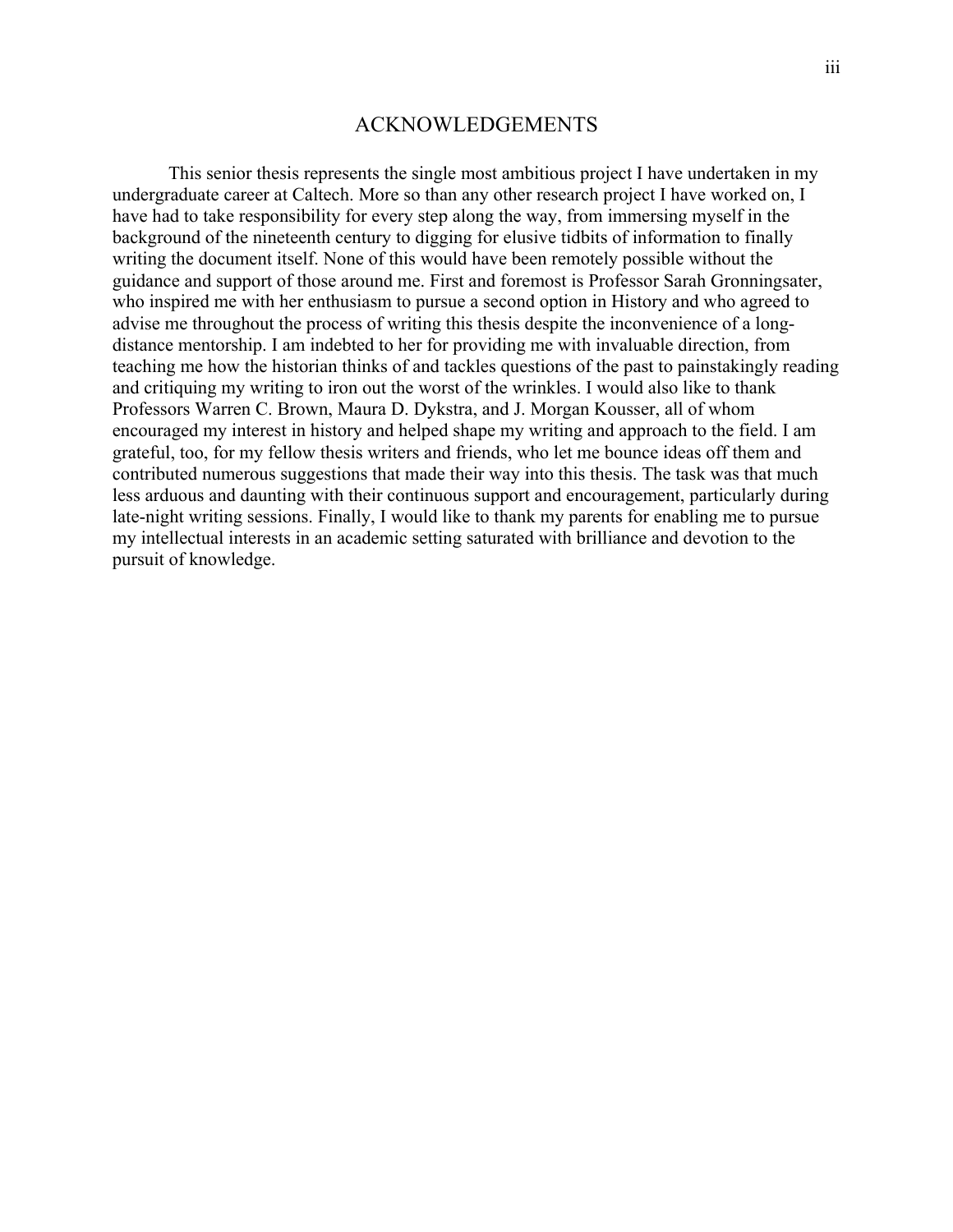## ABSTRACT

In the late nineteenth century, the United States experienced a surge of anti-Chinese sentiment that targeted both Chinese laborers and skilled Chinese professionals. Chinese doctors were thus caught between two disadvantageous developments as, during the same decades, the regular or allopathic school of medicine asserted increasing control over the medical profession and successfully lobbied for restrictive licensing laws. This thesis examines the relationship between TCM newspaper advertisements and the way Americans viewed Chinese doctors and culture in Denver, Colorado and Milwaukee, Wisconsin from 1888 to 1897. In particular, it focuses on the case of Gun Wa, a fake Chinese doctor created by a handful of white men to sell their medicines, and discusses the ways in which the company exploited TCM as it faced attacks from two fronts. To understand the unique interpretation of TCM and Chinese culture the white men brought, Gun Wa's advertisements are compared to those of real Denver Chinese doctors. By combining elements of Chinese and western culture, the company was able to create a convincing persona with convincing remedies in the newspapers to attract customers. The use of narrative testimonials was particularly important to capture ethos and respectability, revealing the relative social status Chinese doctors held in their adoptive communities. The subsequent Gun Wa trials exposed the fraud and damaged relations between Chinese doctors and their non-Chinese communities. Although Chinese doctors could repair their relations with the Denver community, they would ultimately fail to obtain the approval of professional medical societies, pointing to the limitations of Denver acceptance of Chinese culture.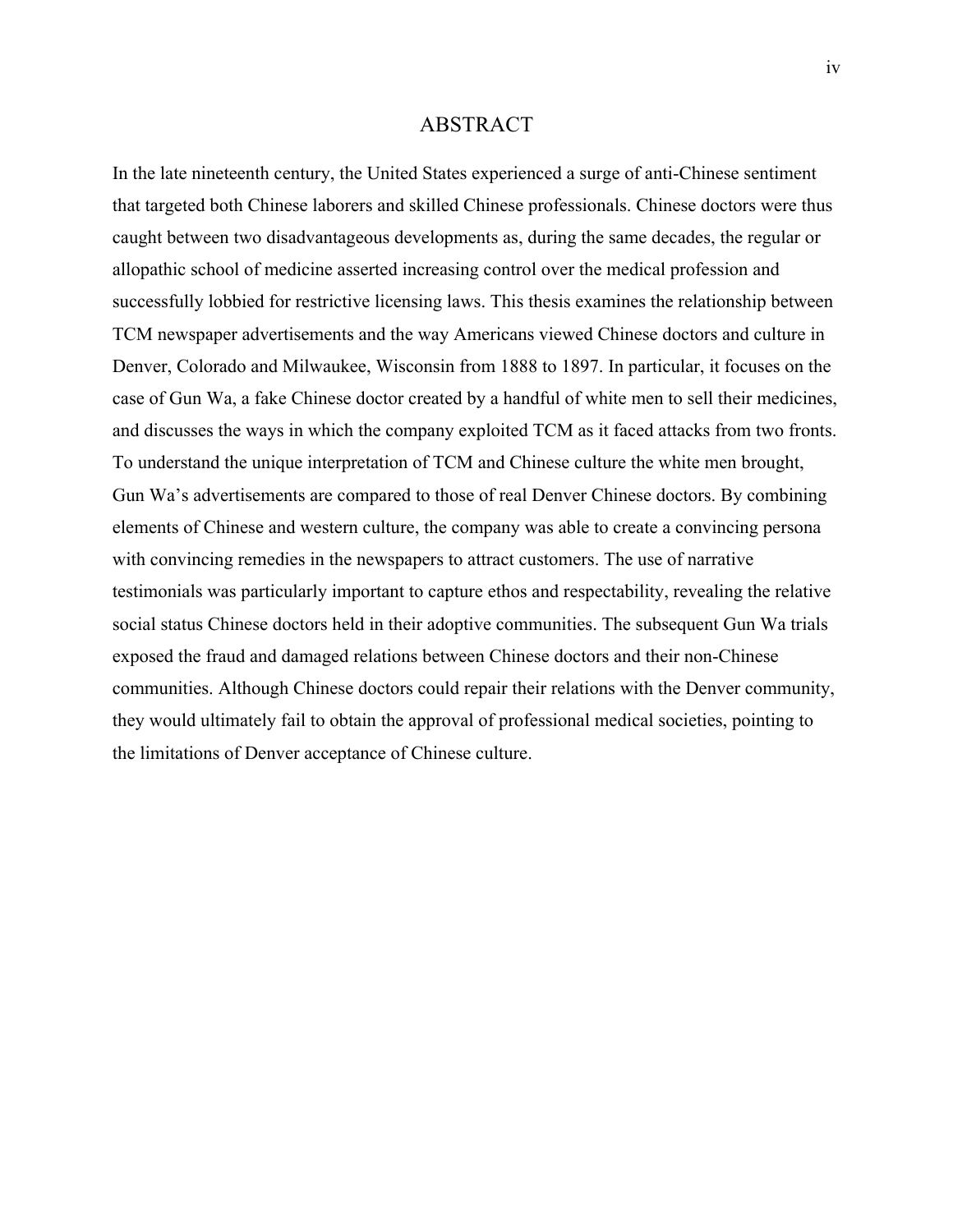# TABLE OF CONTENTS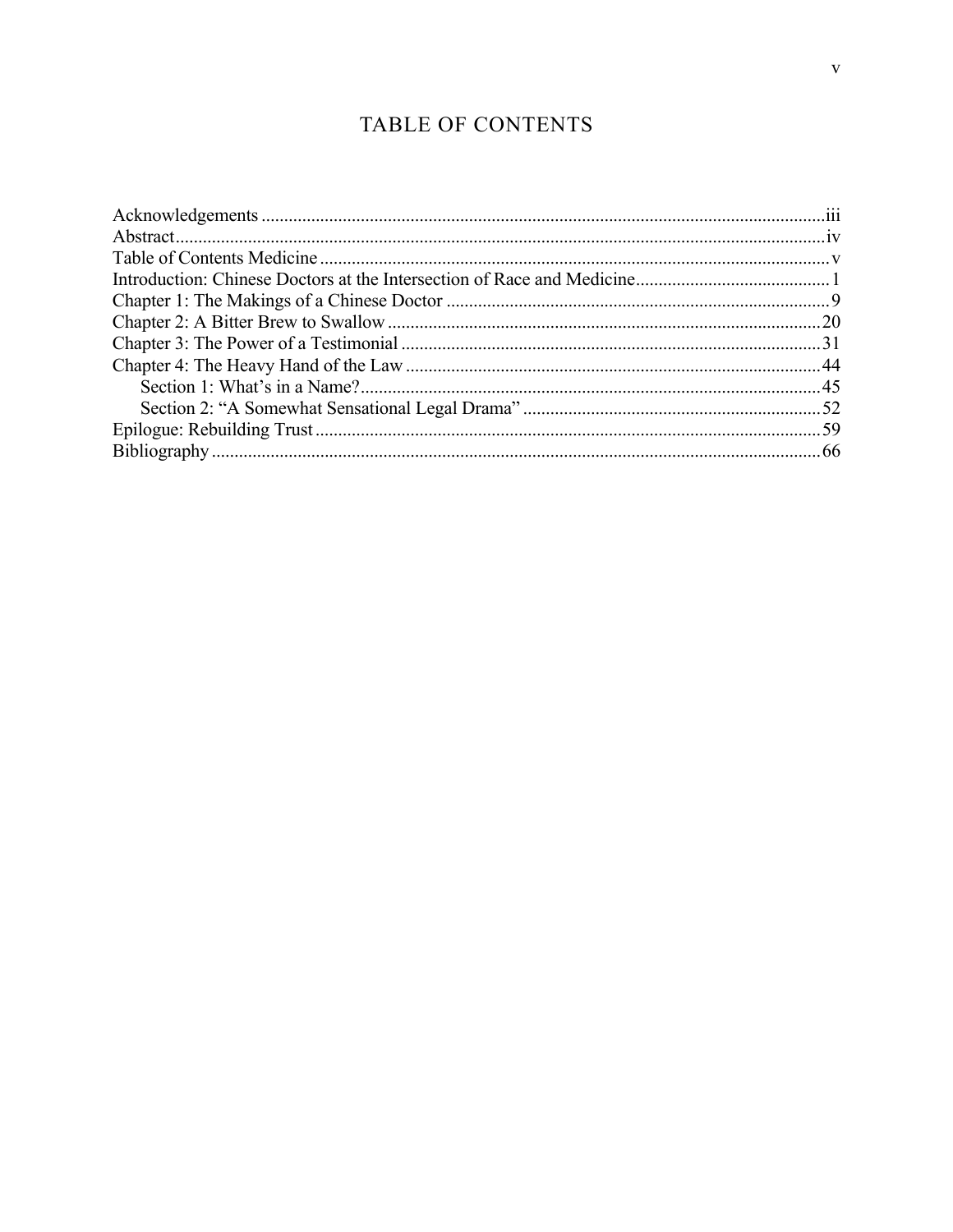## *Introduction*

## CHINESE DOCTORS AT THE INTERSECTION OF RACE AND MEDICINE

Three men sat in a dark room at 300 Grand Avenue, Milwaukee, where an ochre sign at the front of the building advertised the services of a Chinese doctor named Gun Wa. The room was decorated with Chinese paraphernalia – red umbrellas, joss paper, and medicine bottles with unintelligible labels, lending the place an "Oriental grandeur." One of the men – white, middleaged and mustachioed – sat at a table with his hand on a book, wrist facing up. The bespectacled Chinese doctor, dressed in silk robes, felt the man's pulse with three fingers, nodded sagely, and spoke a string of foreign words, which the third man, also white, duly translated to the customer. Minutes later, the customer left with a bottle of herbal medicine, a strict set of directions to follow, and a promise of a cure for his ailment. As soon as he vacated the parlor, the next customer, an African-American woman, was duly escorted into the consultation room.

A few months later on June 20, 1890, the Chinese doctor, his white coworker, and another white man stood on trial in Milwaukee, Wisconsin for using the mails to send fraudulent and obscene materials. The municipal courtroom was packed with curious onlookers, eager to catch a glimpse at what would prove to be just the start of a sensational months-long legal battle. The two white men, Joseph A. Wilt and Charles A. Janson, were "jolly-looking fellows, about 30 years of age, and [bearing] the indications of belonging to the fraternity known as 'the boys.'"2 Janson was the only trained doctor of the trio and had been acting as the "interpreter" for the

 <sup>1</sup> "Gun Wa's Chinese Remedies Cure All Diseases.," *The Milwaukee Sentinel* (Milwaukee, Wisconsin, July 21, 1889).

<sup>&</sup>lt;sup>2</sup> "Gun Wa Making a Defense," *The Milwaukee Journal* (Milwaukee, Wisconsin, June 20, 1890). The name of the latter man also appears as "Jeancon" and "Jaenson" in some other newspapers. For the sake of consistency, I stick with "Janson."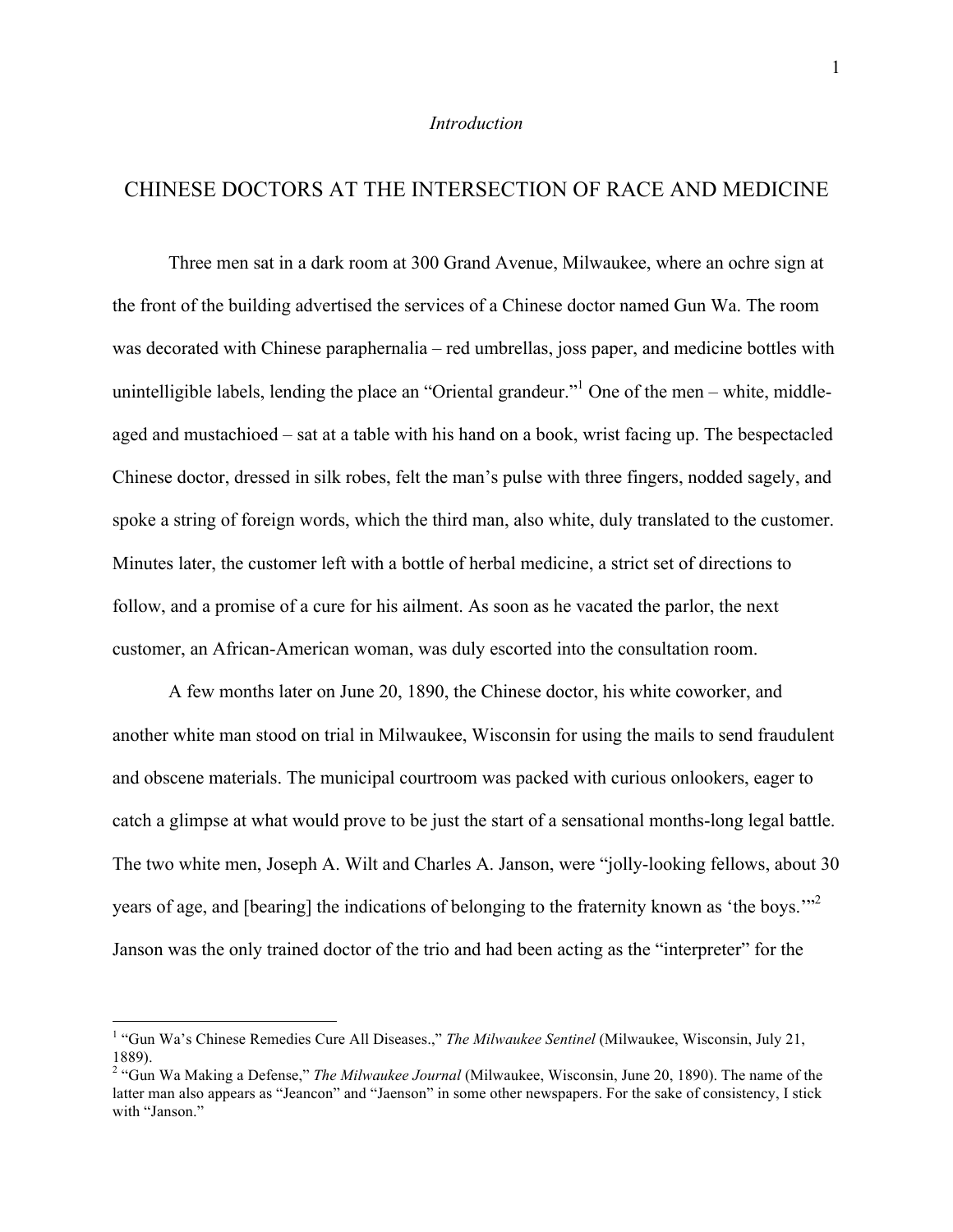supposed Chinese doctor "Gun Wa," whose role had been played by James Lee alias Yum Chung, a "smooth-faced intelligent looking Chinaman, with the peculiar cool air that characterizes his countrymen on all occasions."<sup>3</sup> The last man, Wilt, had been the manager of the branch, handling its finances and buying advertisement space in the newspapers.<sup>4</sup> The three had operated the local chapter of a Chinese medicine business that had opened branches in several large cities across the nation, including Milwaukee and Denver, over the span of two years. Each branch, including the Milwaukee one until it was raided by city authorities the day before, had sold lines of "Chinese vegetable remedies" prepared by "Gun Wa" (錦和), a supposedly renowned Chinese physician who had managed to open and staff every one of those locations and who was in reality a mascot of sorts for the syndicate. Now, the three men faced charges of "cheating by a kind of conspiracy and misrepresentations as to the identity of the Chinaman… [and] the circulation of obscene literature, under the name of 'medical treatises,'" as well as a handful of other minor charges.<sup>5</sup> Meanwhile, the man behind the entire Gun Wa business, an inveterate white conman from Denver named F. L. M. Smith, remained on the run from federal authorities. 6

The advertisements of and response to Gun Wa, as well as other local Chinese doctors, provide a doorway into the relations between the Chinese of Milwaukee and Denver and the communities in which they lived. Because health and medicine were such integral and intimate

<sup>&</sup>lt;sup>3</sup> Ibid. Note that many of the Chinese immigrants in the 1800s came from Canton, and thus the romanization of many names follows the Cantonese pronunciation. Where the Pinyin (official standard Chinese romanization based on Mandarin pronunciations) of a particular Chinese name, e.g. Beijing, is more commonly used, I have used the Pinyin instead of the Cantonese romanization.<br><sup>4</sup> "Gun Wa Is a Full Citizen," *The Milwaukee Journal* (Milwaukee, Wisconsin, July 1, 1890).

<sup>&</sup>lt;sup>5</sup> "Gun Wa Making a Defense." It is interesting to note that of the charges, the only one with "a serious penalty attached is that of circulating obscene literature," a reflection of late nineteenth century American priorities. The obscenity charge carried a punishment of one year's imprisonment or a \$500 fine (equivalent to over \$13,000 today). The other charges carried penalties of at most a \$50 fine.

<sup>6</sup> "All Pleaded Guilty," *The Milwaukee Sentinel* (Milwaukee, Wisconsin, January 27, 1891).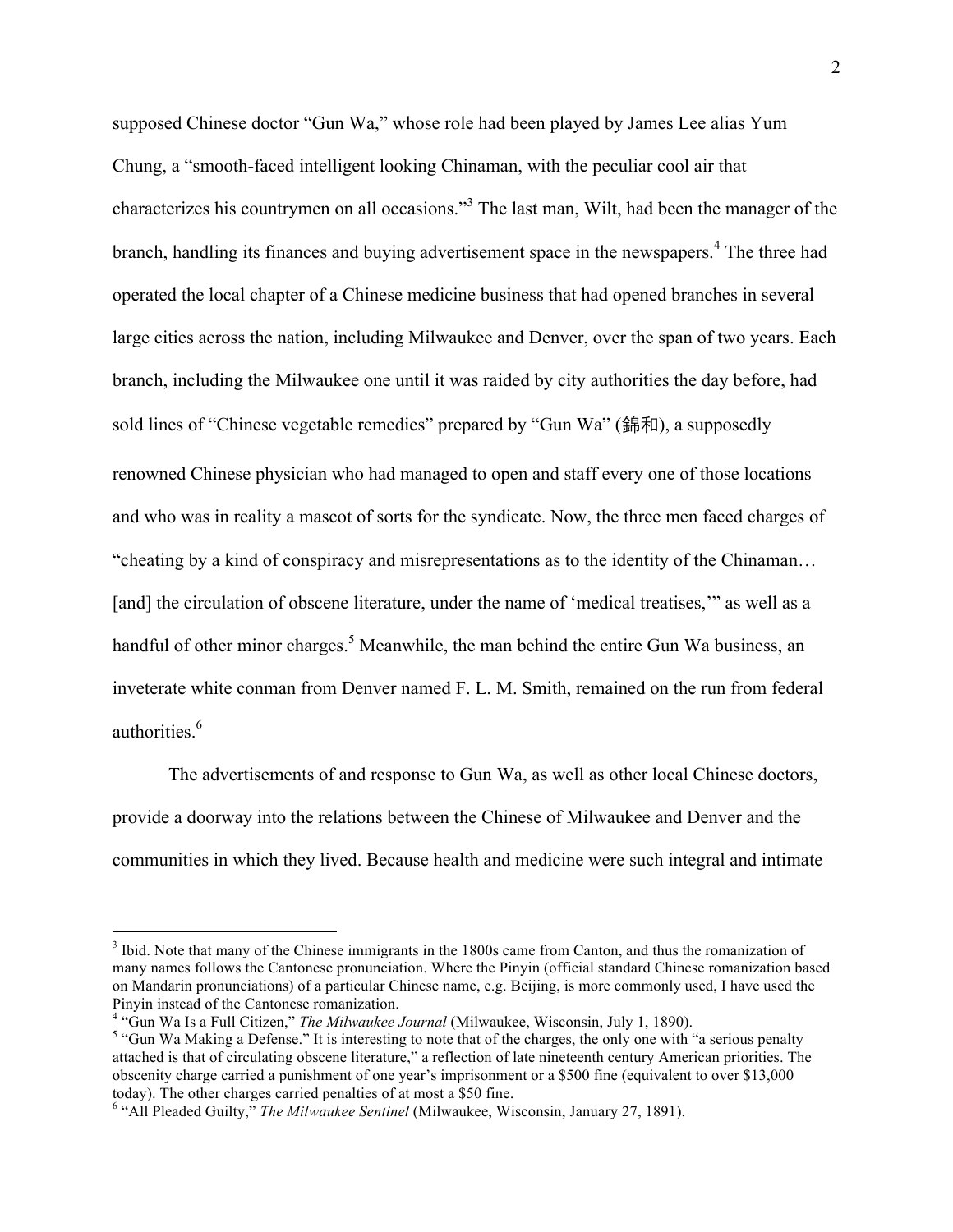parts of everyday life, Chinese doctors employed by non-Chinese Americans enjoyed a different set of interactions with their adoptive communities than did common Chinese laborers. The doctors' interactions with and patronage by white Americans endowed them greater financial prosperity and social status compared to their fellow countrymen.<sup>7</sup> However, Chinese doctors also faced unique difficulties as the medical profession in America underwent drastic structural changes through the later decades of the 1800s. "Regular" physicians, those subscribing to the allopathic school of medicine, had founded the American Medical Association (AMA) in the mid-1800s, and in the late 1800s the organization lobbied for state medical licensing laws and medical examination boards to exclude undesirable competition. Among the practitioners they sought to bar from the trade were those subscribing to popular heterodox medical sects, such as eclecticism and homeopathy.<sup>8</sup> The increasing exclusivity of the medical trade created shifting conditions and legal codes that complicated the social landscape Chinese doctors faced in America, one that was already fraught with racial tensions, stereotypes of Chinese primitiveness, and limited intercultural communication. Case studies of the ways in which Chinese doctors navigated this social minefield provide us with a view into the methods Chinese elites historically used to obtain acceptance in the United States. However, Gun Wa complicates the narrative. Created from western understandings of Chinese culture, this persona – which I refer to throughout as "Gun Wa" to distinguish him from the people who played his part – was specifically designed to appeal to non-Chinese Americans. Yet even the fictional doctor sheds light on the aspects of Chinese culture and medicine that most appealed to Americans and provides insight into how a Chinese doctor could gain widespread acceptance.

<sup>&</sup>lt;sup>7</sup> Kenneth H. Marcus and Yong Chen, "Inside and Outside Chinatown: Chinese Elites in Exclusion Era California," *Pacific Historical Review* 80, no. 3 (August 2011): 369–400.<br><sup>8</sup> Ronald Hamowy, "The Early Development of Medical Licensing Laws in the United States," *Journal of* 

*Libertarian Studies* 3 (1979): 73.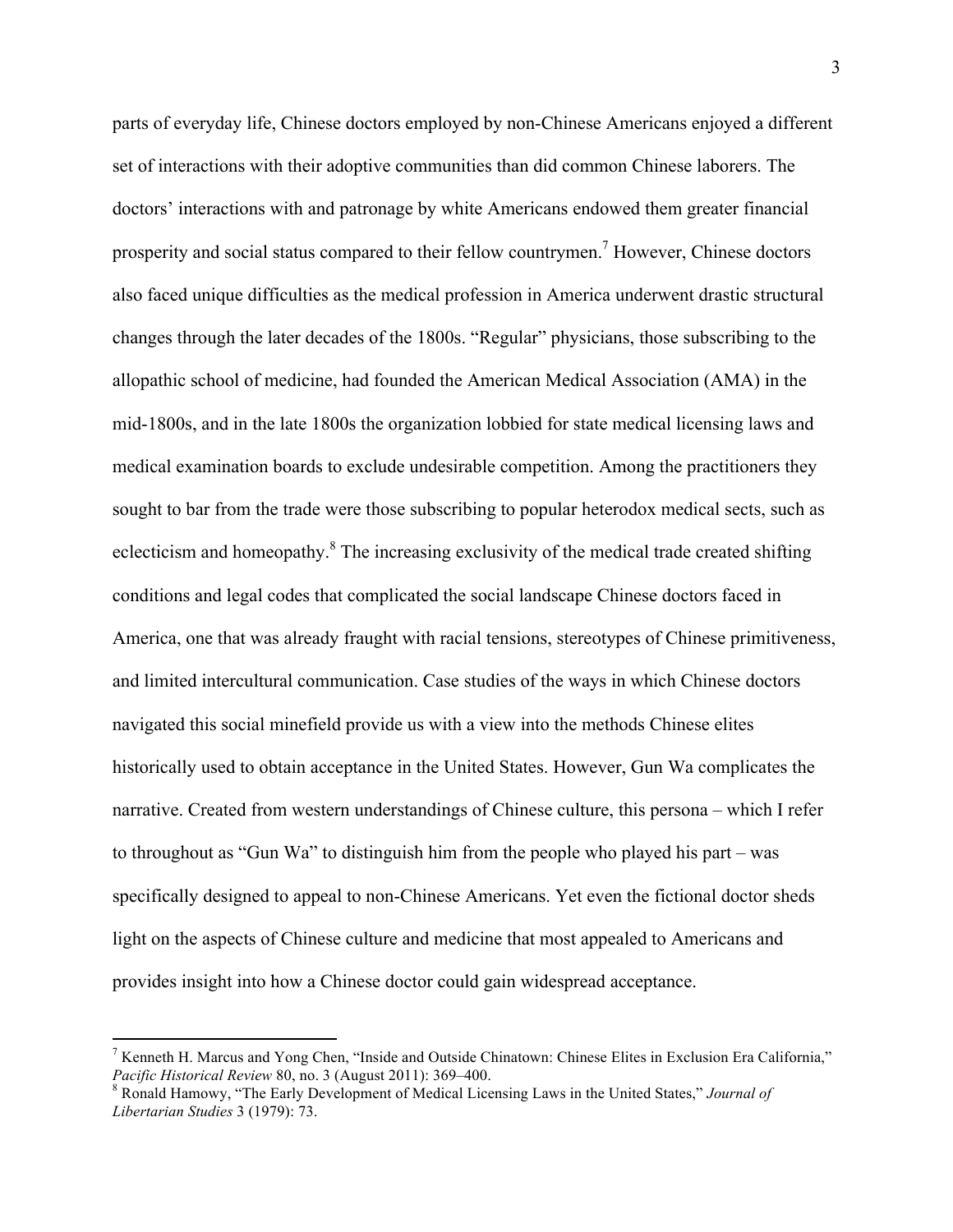One of the most important channels of communication between the Chinese doctors and their prospective patients were newspaper advertisements. With the invention of the penny press, improvements in transportation technology for both goods and information, and increased literacy rates, the 1800s saw a boom in the distribution and readership of periodicals. Initially reliant upon political parties and other interests for patronage, newspapers in the late 1800s began to turn to advertisements as their primary revenue source, a trend that picked up speed in the late 1880s and 1890s.<sup>9</sup> Post-Civil War economic reconstruction and manufacturing growth led to the creation of businesses reliant on selling massive quantities of goods with small marginal revenues, necessitating widespread advertisements.<sup>10</sup> One of the original giants of the advertisement industry, patent medicine – proprietary, over-the-counter remedies with supposedly miraculous results and jealously guarded formulae – began to reach even more Americans as newspapers boomed. In response to the flourishing patent medicine industry, the AMA restricted the advertisement of so-called "ethical" drugs, those endorsed by and prescribed by orthodox practitioners, to physicians only.<sup>11</sup> Chinese doctors, by advertising their services and remedies, thus joined the tradition of patent medicine and not regular physicians, due in no small part to the latter's exclusive nature.

While historians have studied the Chinese in nineteenth-century California in great depth, scholars of Chinese-American relations in Milwaukee and Denver have primarily focused on interracial interactions through the lens of anti-Chinese violence. Initially welcome as a reliable, law-abiding, and cheap source of labor, the Chinese soon became reviled as the economy took a

 

<sup>9</sup> Sidney A. Sherman, "Advertising in the United States," *Publications of the American Statistical Association* 7, no.

<sup>52 (</sup>December 1900): 1–44.<br><sup>10</sup> Charles L. Allen, "The Press and Advertising," *The Annals of the American Academy of Political and Social Science* 219, The Press in the Contemporary Scene (January 1942): 86–92.

<sup>&</sup>lt;sup>11</sup> Julie Donohue, "A History of Drug Advertising: The Evolving Roles of Consumers and Consumer Protection," *The Milbank Quarterly* 84, no. 4 (2006): 659–699.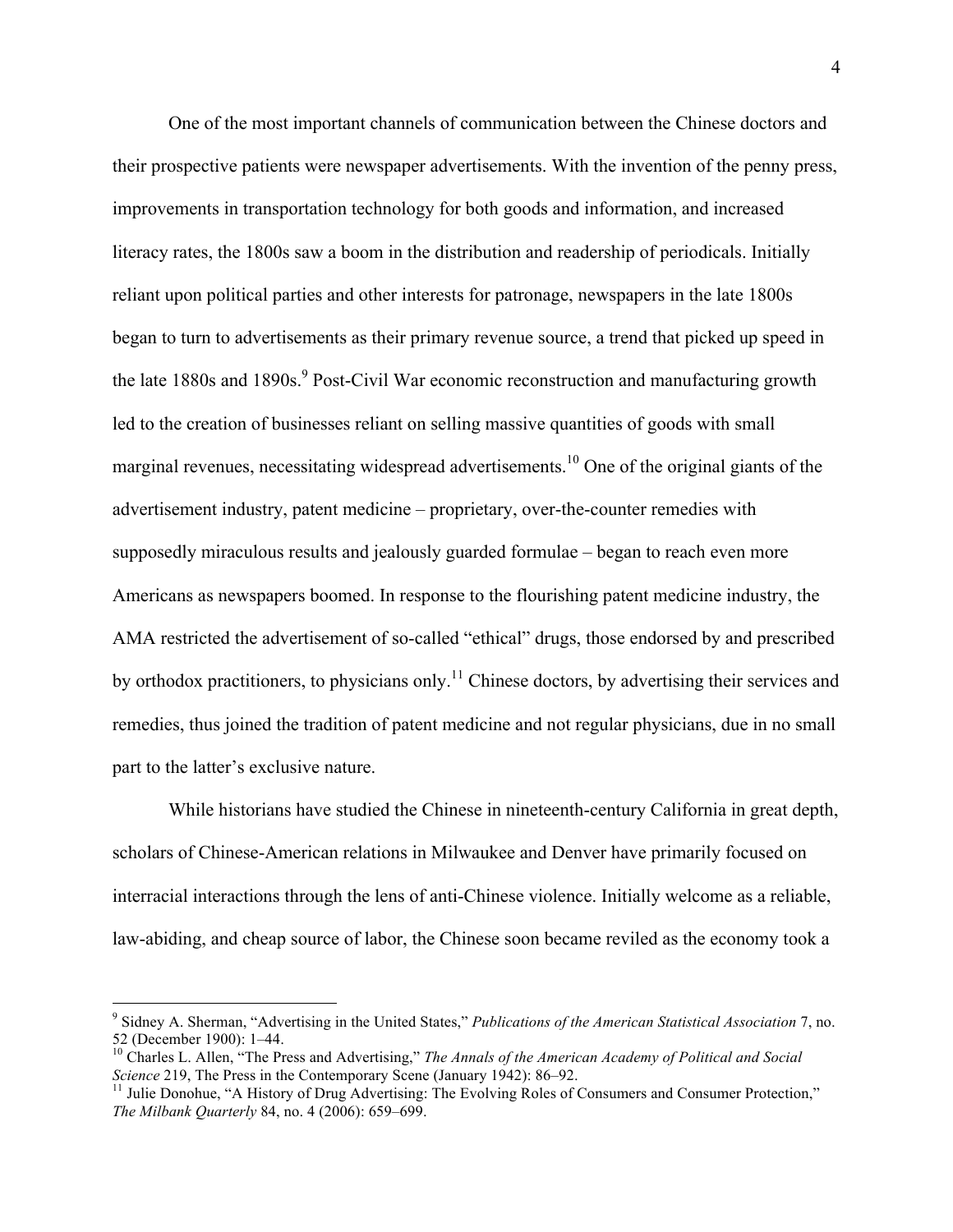sharp downturn in the 1870s. The ire of white workingmen in these regions was primarily directed at Chinese laborers, but on the West Coast, where Chinese populations were fairly large, Chinese doctors also faced public hostility and their once-thriving practices among white Americans often dried up.<sup>12</sup> Race riots erupted periodically, such as the 1871 Los Angeles riot in which white mobs killed 28 Chinese immigrants. Anti-Chinese violence soon spread eastward, and in 1880 a major riot broke out in Denver, which Liping Zhu connects with nationwide Sinophobia spurred on by the year's presidential election.<sup>13</sup> Partly in response to this riot and to overwhelming national anti-Chinese sentiment, the United States Congress passed the Chinese Exclusion Act in 1882, the first piece of federal legislature banning an entire group of immigrants based on race. However, even as Chinese populations shrank, racial tensions remained. In 1889 another bout of violence broke out in Milwaukee in response to allegations that two Chinese men had raped a number of white girls. While no blood was shed, the riot took on a "condensed" form as in the space of just three days a white mob numbering in the thousands formed in front of the courthouse. Broken up by police intent on protecting the two Chinese from a lynching, the mob on the fourth day prowled the streets of the city and destroyed at least seven Chinese-owned laundries in what Victor Jew characterizes as an intersection between changing notions of sexuality and anti-Chinese sentiments.<sup>14</sup>

This thesis examines cultural acceptance, exchange, and boundaries between Chinese doctors and the non-Chinese communities they lived in, primarily between the years of 1888 and 1897. Denver and Milwaukee take center stage in an attempt to give the history of these regions

 

<sup>&</sup>lt;sup>12</sup> Nathan Sivin, "Traditional Chinese Medicine and the United States: Past, Present, and Future," *Bulletin of the American Academy of Arts and Sciences* 39, no. 8 (1986), http://www.jstor.org/stable/20171839.

<sup>&</sup>lt;sup>13</sup> Liping Zhu, *The Road to Chinese Exclusion: The Denver Riot, 1880 Election and the Rise of the West* (Lawrence, Kansas: University of Kansas Press, 2013).

<sup>&</sup>lt;sup>14</sup> Victor Jew, "'Chinese Demons': The Violent Articulation of Chinese Otherness and Interracial Sexuality in the U.S. Midwest, 1885-1889," *Journal of Social History* 37, no. 2 (December 1, 2003): 389–410.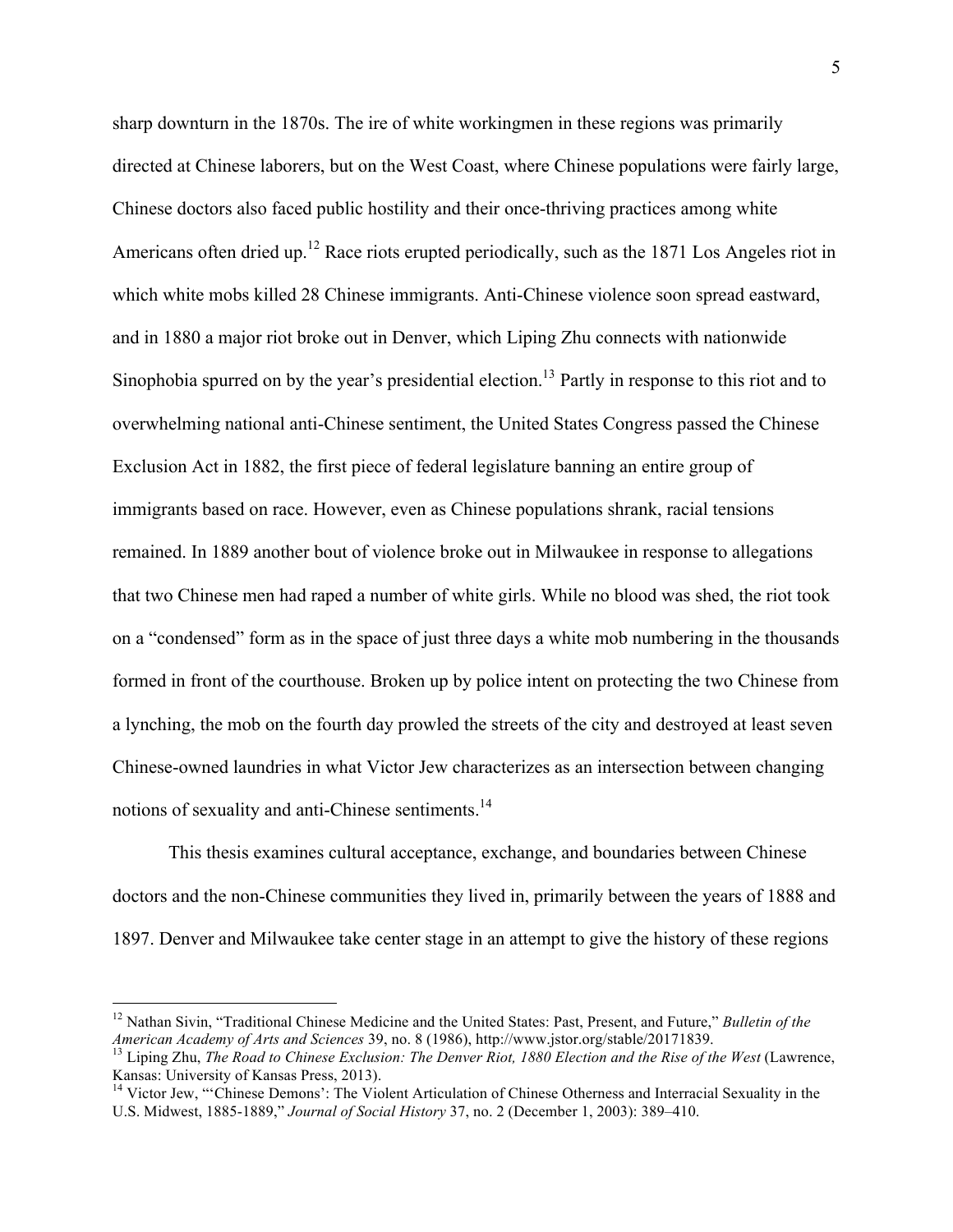the same nuanced and multifaceted analysis California and West Coast Chinese-American history have received, addressing deficiencies in the literature on the role of the Chinese in various aspects of American history. Chinese doctors who treated or sought patients outside of their race by necessity acted as cultural diplomats between Chinese and American communities. The way Chinese doctors, as elite members of their communities, presented themselves and their services in the newspapers influenced the way the local adoptive communities viewed the Chinese, allowing them to build bridges of cultural understanding between the Chinese and Americans. This was particularly so in areas with extremely small Chinese populations. For instance, the Chinese numbered around only 60 in 1889 Milwaukee, so a single Chinese doctor represented a significant portion of the Chinese population.<sup>15</sup>

The particular success of Gun Wa's advertisements revealed how clever advertisers could exploit cross-cultural understanding, or lack thereof, to promote the image of a Chinese doctor. In just a few short months after the 1889 Milwaukee riot, advertisements for Gun Wa's Chinese remedies populated two of the largest daily newspapers, *The Milwaukee Sentinel* and the *Milwaukee Daily Journal*. The Gun Wa business achieved such success in a city that had so recently exploded in anti-Chinese sentiment by carefully striking a balance between marketing Chinese exoticism and adopting enough western medical, business, and cultural customs to appear reputable enough to potential non-Chinese clientele. Other Chinese doctors in Denver followed the same strategy, using shallow understandings of Chinese culture to counteract the effects of negative Chinese stereotypes. The doctors achieved familiarity with their audiences by describing their products in terms palatable to their American clientele and by leveraging the ethos of community leaders' endorsements to actively gather more interest in their businesses

 $15$  Ibid.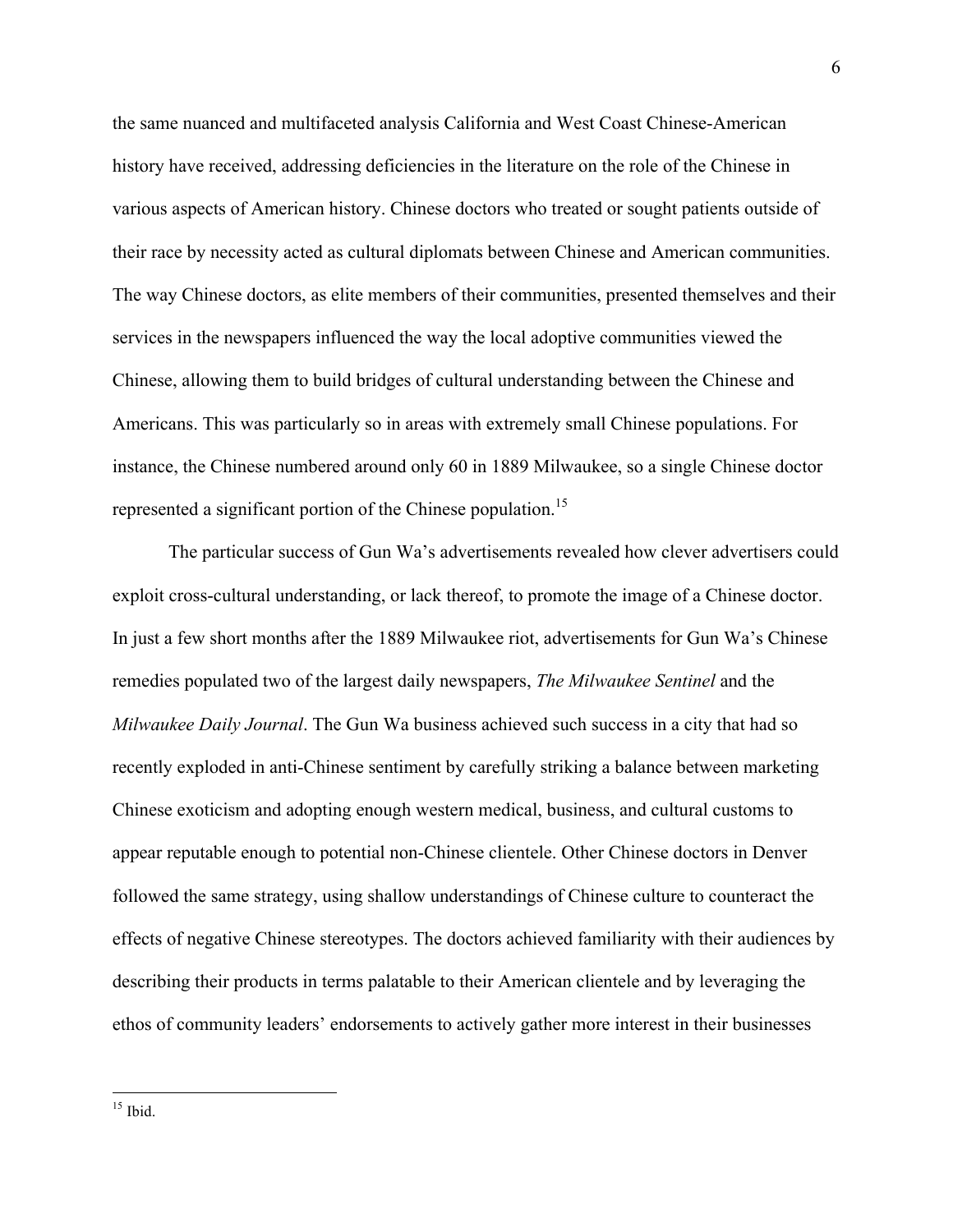from non-Chinese Americans. An exploration of Chinese doctors' advertisements – particularly those of Gun Wa, as they originate from white perspectives of the Chinese – allows us to deepen our understanding of medical advertisements in the 1800s and how they communicated cultural notions between the Chinese and the Americans. Literature on medical advertisement history has widely focused on patent medicines and has mostly neglected advertisements for doctors themselves, so such an analysis helps us decipher the role of the doctors' images in selling heterodox remedies. Simultaneously, I hope to add to the understanding of the ways major English-language newspapers treated the Chinese, both sympathetically and not, and better understand how the press has influenced views of minorities throughout American history.

At the same time their profession allowed Chinese doctors to interact more with Americans, the medical field also represented yet another avenue in which the Chinese could be exploited and excluded from American culture. Many Chinese immigrants, especially those who came to the United States in the mid-1800s, could speak very little if any English. The language barrier created opportunity for misunderstanding, facilitating the creation of stereotypes and producing a divide between the communities.<sup>16</sup> Poor communication could then be exploited, in combination with the inadequate state of the medical field, by white Americans such as those who ran the Gun Wa corporation. Additionally, as the medical profession itself underwent drastic changes in the late 1800s, new state laws proved another barrier to Chinese doctors. While Chinese doctors, operating independently or with white Americans, were able to appeal to many non-Chinese community leaders, they experienced difficulty in appealing to legislators, who often went against the wishes of their constituents by passing restrictive medical laws.

<sup>&</sup>lt;sup>16</sup> For instance, the 1889 trial of the two Milwaukee Chinese men had been granted two continuances because, supposedly, the only competent translator in the entire state had to travel from Evansville. The delay fanned the mob's anger as tensions neared a flash point. Ibid.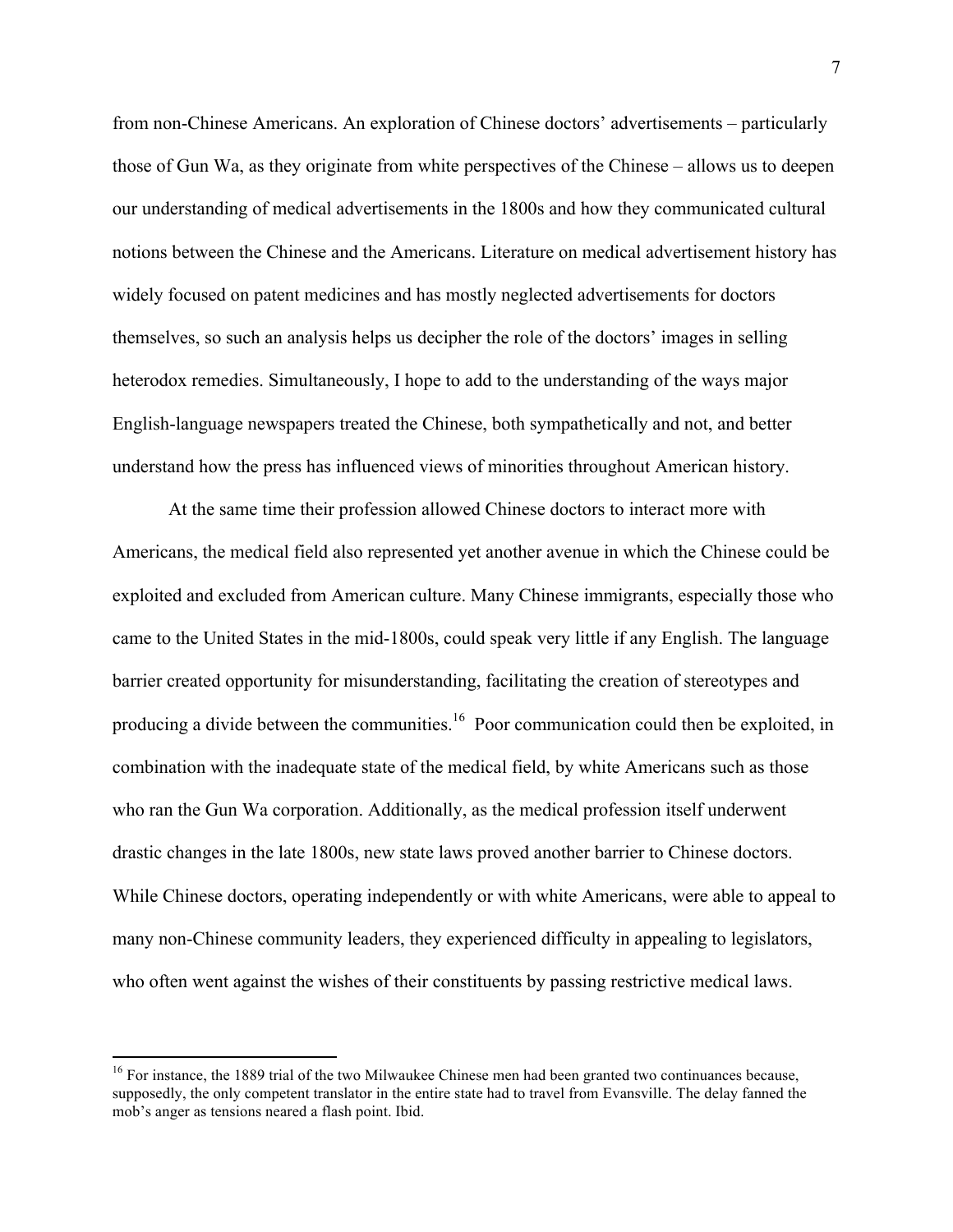These laws often did not specifically target the Chinese but still denied them the ability to practice their trade, in a sense treating the "elite" of the Chinese no better than the average immigrant. The legal cases against Chinese doctors and the doctors' defensive responses to the laws reveal the methods they employed to navigate the hostility and underlying racial tension that still existed between the elite Chinese immigrants and their adoptive communities.

Ultimately, the Chinese doctors' advertisements and legal experiences pointed to the tenuous position of even elite Chinese in late nineteenth-century America. Chinese doctors relied on mixing western customs and conventions with their own to attract non-Chinese customers, revealing that Chinese customs could not be accepted as they were. Instead, Chinese medicine and doctors had to be sufficiently westernized or at least framed in terms of western experiences, which the testimonials of non-Chinese Americans provided, to be considered respectable. The Gun Wa fraud damaged the trust that Chinese doctors had worked hard to build up, and though some Chinese doctors would manage to repair local relations, the medical profession would remain prejudiced against the Chinese through the rest of the century.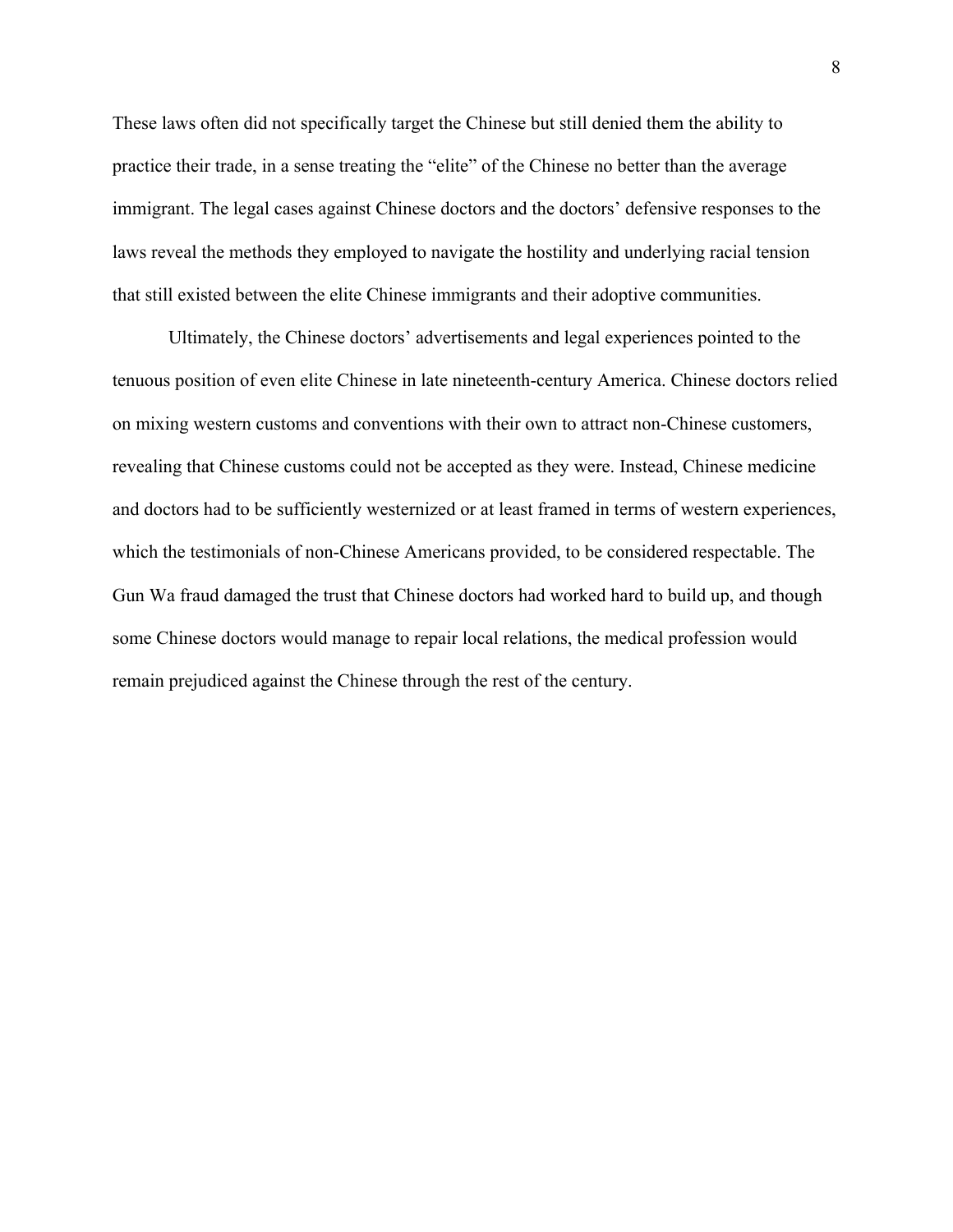#### *Chapter 1*

# THE MAKINGS OF A CHINESE DOCTOR: CHINESE EXOTICISM IN THE CHARACTER OF GUN WA

Gun Wa was never a single person. He was the creation of one Frank L. M. Smith, a resourceful scoundrel and saloon owner who opened up "Gun Wa's" first parlor in Denver and would go on to open more parlors in Milwaukee, Pittsburg, Indianapolis, Detroit, Kansas City, St. Louis, New Orleans, and Omaha, each supposedly staffed by the legendary Chinese doctor himself.<sup>17</sup> In Milwaukee, four different Chinese men were passed off as Gun Wa within the span of about a year, the time the concern had operated in the city.<sup>18</sup> At the time the Milwaukee trial began in June 1890, Jim Lee was the acting Gun Wa, with Joseph Wilt managing the business and Charles Janson performing the actual diagnoses in the consultation room, as he was the only one of them who was a trained doctor. In Denver, the local branch had surprisingly not even had a Chinese man acting as Gun Wa for some months; William H. Hale, manager of the Denver location, had simply passed himself off as a Chinese doctor kept in a separate room from the clients.<sup>19</sup> What mattered was that the façade of a Chinese doctor was sufficiently maintained.

The first and most important product the Gun Wa concern sold was not its herbal remedies but Gun Wa himself. Because the patent medicine market was so easy to enter, it was oversaturated with products that were essentially identical, promising essentially identical results to fix essentially identical problems. Consequently, patent medicine manufacturers were forced

<sup>&</sup>lt;sup>17</sup> "All Pleaded Guilty"; "Decision in Gun Wa Case," *The Milwaukee Journal* (Milwaukee, Wisconsin, March 23, 1891). The former article lists seven places still in business as of January 27, 1891. The latter includes Omaha, not on the first list, as one of the cities in which a Gun Wa parlor had been opened.<br><sup>18</sup> "Decision in Gun Wa Case."

<sup>&</sup>lt;sup>19</sup> "Sage Was Away Up," *Rocky Mountain News* (Denver, Colorado, July 31, 1894).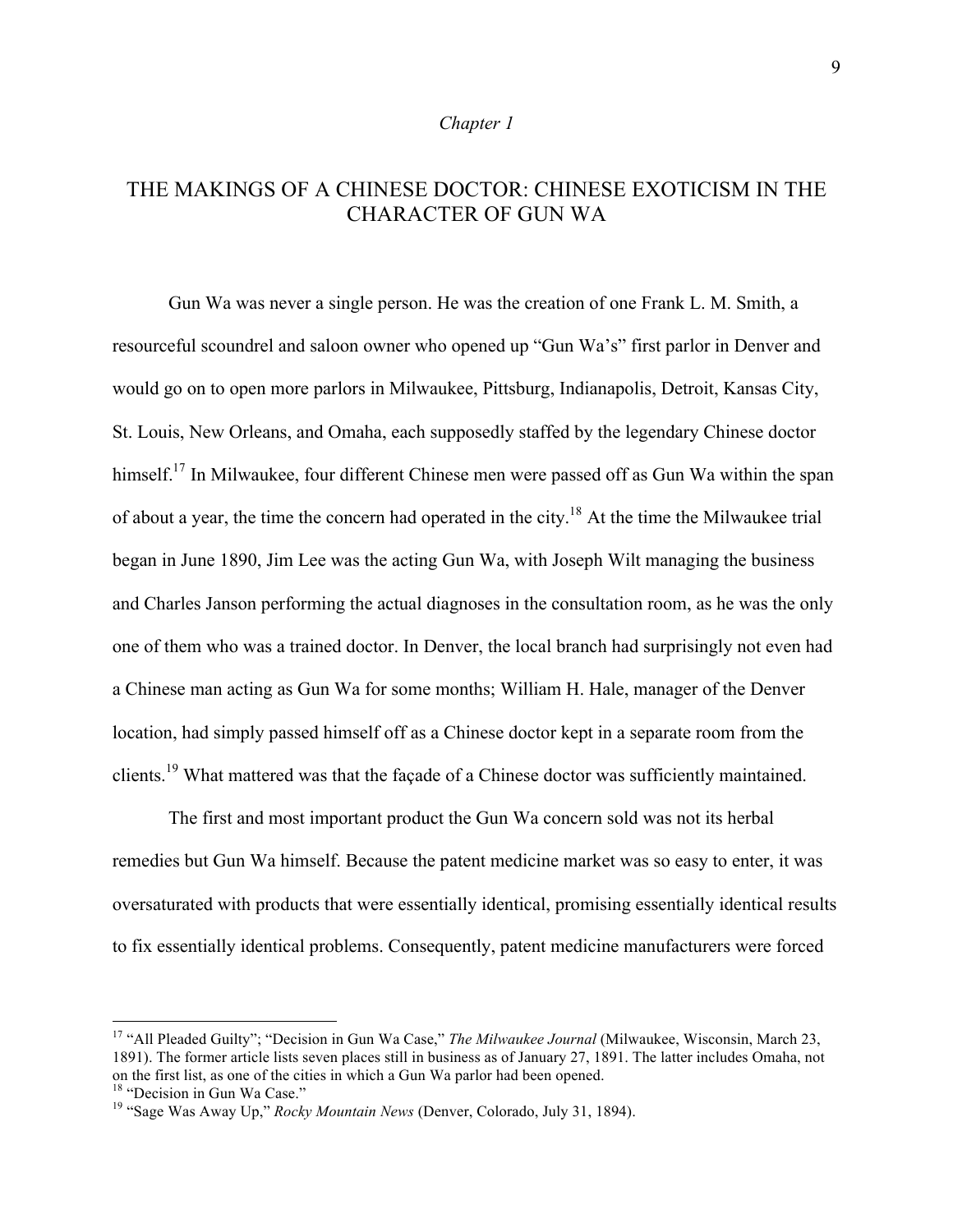to advertise minute difference in their products and devise innovative methods of advertising to make their products stand out.<sup>20</sup> The success of the Gun Wa business, which in reality was a front for ordinary quack medicines made by white American men, relied then on creating a convincing image of a Chinese doctor that could be used to set the medicines apart from competitors' products. To do so, Smith and his collaborators blended elements of Chinese culture and life, particularly the experiences of Chinese immigrants in interracial American communities, with western frameworks of understanding.

The Gun Wa that was created by the gang of white men behind him is an insight into the white American view of what qualities the more respectable and elite of the Chinese in the late 1800s possessed. From his very first advertisement, which ran on October 29, 1888 in the *Rocky Mountain News*, Gun Wa promised to send a copy of his life history to anyone who inquired (and of course enclosed four cents in stamps for return postage).<sup>21</sup> The document, or possibly a condensed version of it, was then published on June 23 and August 18 the next year in the *Rocky Mountain News*, where it treated readers to a sensational tale of a brilliant Chinese doctor who had faced much hardship but who had braved it all to finally arrive in the United States to sell his services for the benefit of all Americans.<sup>22</sup>

Gun Wa's family and educational background, which shared elements with real Denver Chinese doctors' histories, lent him the grandeur of the Chinese Empire's long and storied past. Supposedly, Gun Wa was born on June 3, 1849 in Nanjing to a family of physicians stretching back 16 generations. As the eldest of two sons, he was destined to carry on the family tradition.

<sup>&</sup>lt;sup>20</sup> James Harvey Young, "Patent Medicines: An Early Example of Competitive Marketing," *The Journal of Economic History* 20, no. 4 (1960): 648–656.

<sup>&</sup>lt;sup>21</sup> "Gun Wa," *Rocky Mountain News* (Denver, Colorado, October 29, 1888).<br><sup>22</sup> "Strange History of a Chinese Gentleman," *Rocky Mountain News* (Denver, Colorado, June 23, 1889). The two printed versions are essentially identical, so I reference only the June version here.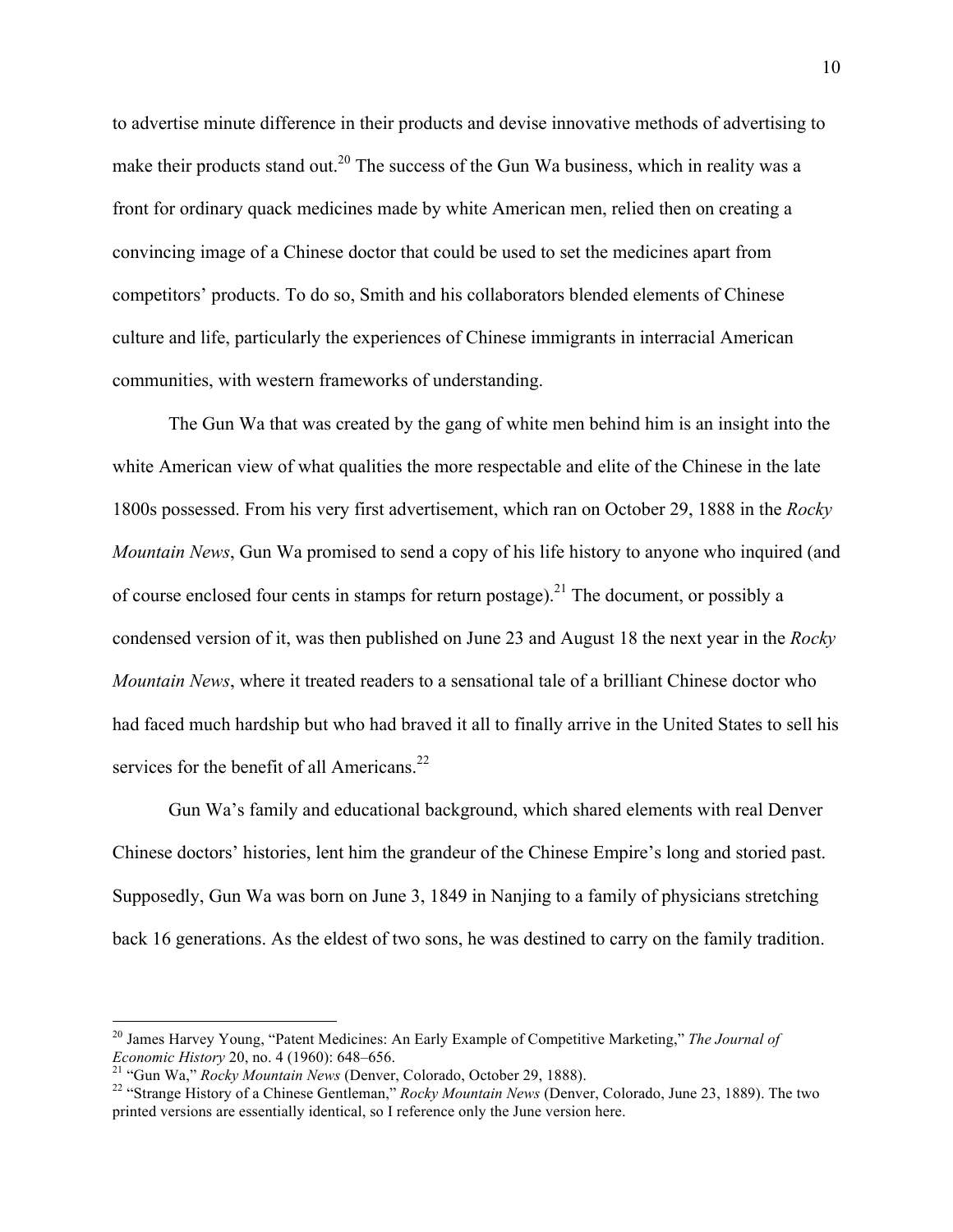Gun Wa's ancient family background in medicine was similar to that claimed by, Lee Wing ( $\triangleq$ 榮), one of the two other major Chinese doctors in town who, unlike Gun Wa, were real doctors and operated their businesses independently of white influences. Lee Wing supposedly hailed from a family "whose ancestors practiced medicine in the city of Canton for near one thousand  $(1,000)$  years," much longer than Gun Wa's ancestors.<sup>23</sup> The emphasis of both doctors' life stories on their ancestral traditions played into contemporary American stereotypes of the Chinese Empire as a nation carrying on (and often times mired in) its long history. The sheer length of time involved, particularly in comparison to the less than 300 years of Anglo-American history that existed in the late 1800s, evoked an ethos of cultivated and expansive learning. At the age of 16, Gun Wa graduated from Guig Woung Ho college in Beijing after eight years of study, continuing his studies at the Young Hop Ho Medical college and at the Ho Yan Zo university, the "highest medical college in China, being directly under the patronage of the Emperor," where he received his diploma "direct from the Emperor with his signature attached."24 In this respect, he was more similar to Chung Hing, the other local and independently-operating Chinese doctor of Denver, who claimed to be "[t]he only graduate in Denver of a Chinese Medical College licensed by the Emperor of China."<sup>25</sup> Both men – the real Chung Hing and the fake Gun Wa – appealed to the authority and legitimacy of the Emperor, a figure with no direct American equivalent. In doing so, they conjured up both a sense of

 <sup>23</sup> "Dr. Lee Wing Chinese Physician," *Rocky Mountain News* (Denver, Colorado, June 28, 1889). Assuming a generation is about 25 years, Gun Wa claimed to have come from a family with only a 400-year history of practicing medicines. On the issue of the other Chinese doctors in Denver, there two other men, but both had fairly insignificant advertising presences. Ling Sang seems to only have advertised in the *Rocky Mountain News* for about a year with very little variance in his advertisements, and Gee Woo used the same basic advertisement throughout his 4-year stay in Denver. Gun Wa appears to have been the only Chinese doctor who advertised in Milwaukee during the late 1800s.<br><sup>24</sup> "Strange History of a Chinese Gentleman."

<sup>&</sup>lt;sup>25</sup> "Sure Cure for Piles," *Rocky Mountain News* (Denver, Colorado, July 7, 1890). Chung Hing also held a British diploma. Lee Wing, in comparison, simply claimed to be a graduate of Canton.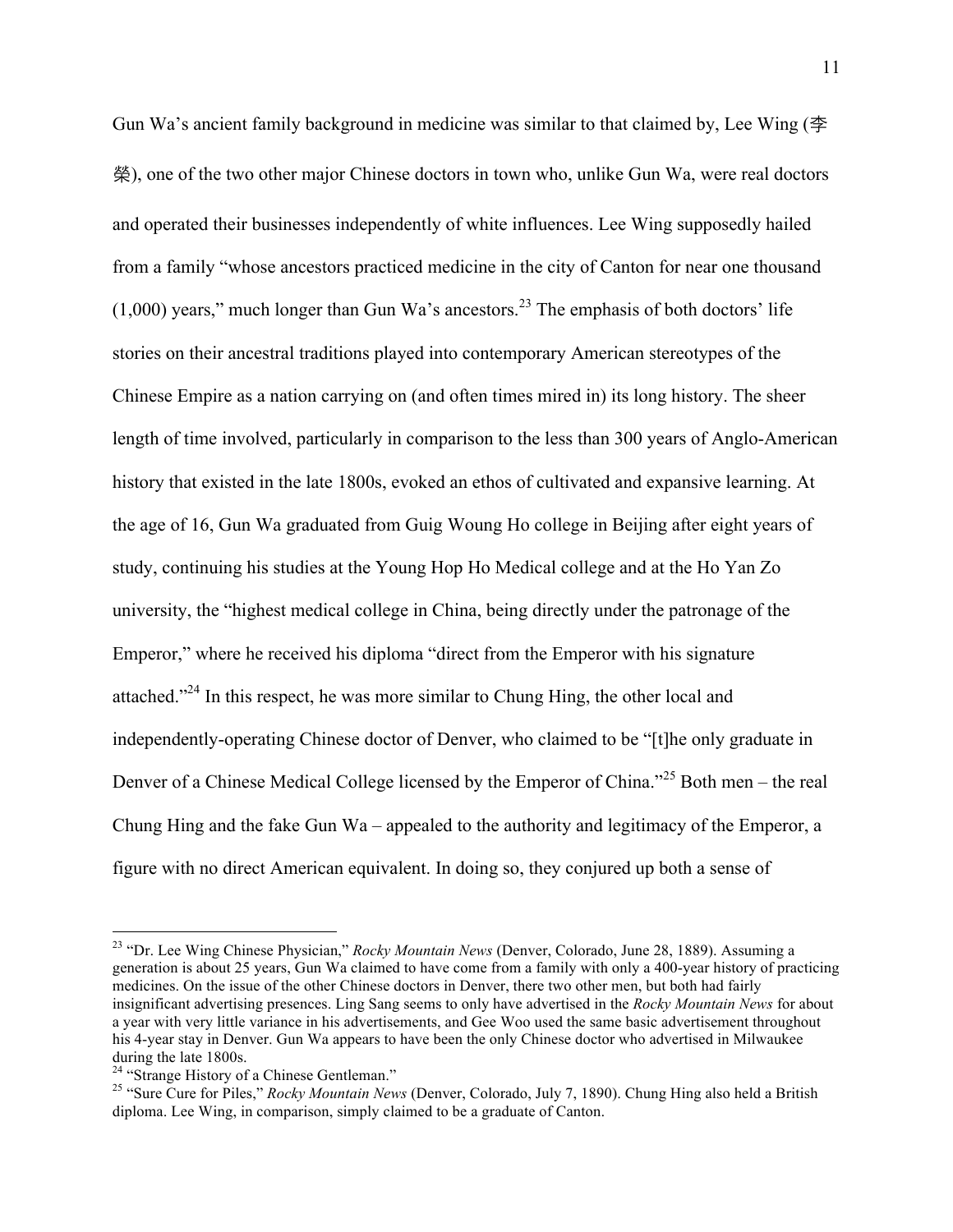legitimacy, bestowed by the highest power in the country, and of distinct foreignness. Thus, the familial and education background Smith and his company gave to Gun Wa utilized elements of Chinese culture that evoked the majesty and influence of China through its contrast to America.

The next segment of Gun Wa's life more echoed the the adventurous spirit embodied in the romanticization of American Westward expansion. After receiving his final diploma from Ho Yan Zo university, Gun Wa took a "botanizing tour of the Chinese Empire" on which he "visited every city, climbed every mountain, and traversed the entire length of every river in China… perfecting himself in the study of Chinese botany."<sup>26</sup> He encountered "many narrow escapes and startling adventures," almost getting eaten by sharks and escaping from pirates' ransom before continuing his journey to "Japan, Siam, Burmah, Borneo, Sumatra, Hindoostan, Afghanistan, Persia, Arabia, Turkey," and finally making his way through Europe and the United States.<sup>27</sup> This element of his life story had no parallel in either of the other doctors' and represented a spirit of exploration that may have appealed particularly to the settlers of the American Midwest. His adventures also made him seem larger than life, setting him apart from the other doctors by portraying him in a similar way as a hero of a lurid novel would be. The locations he was said to have visited also helped boost his image as an adventurer. While several specific countries were listed from the Near and Far East, his travels in the western world were simply described as "a tour of Europe" and "three months viewing the points of interest" of the United States.<sup>28</sup> Gun Wa's story specifically emphasized the foreign and exotic aspect of his travels, piquing the interest of newspaper readers and adding more appeal to Gun Wa as a character.

<sup>&</sup>lt;sup>26</sup> "Strange History of a Chinese Gentleman."<br><sup>27</sup> Ibid. <sup>28</sup> Ibid.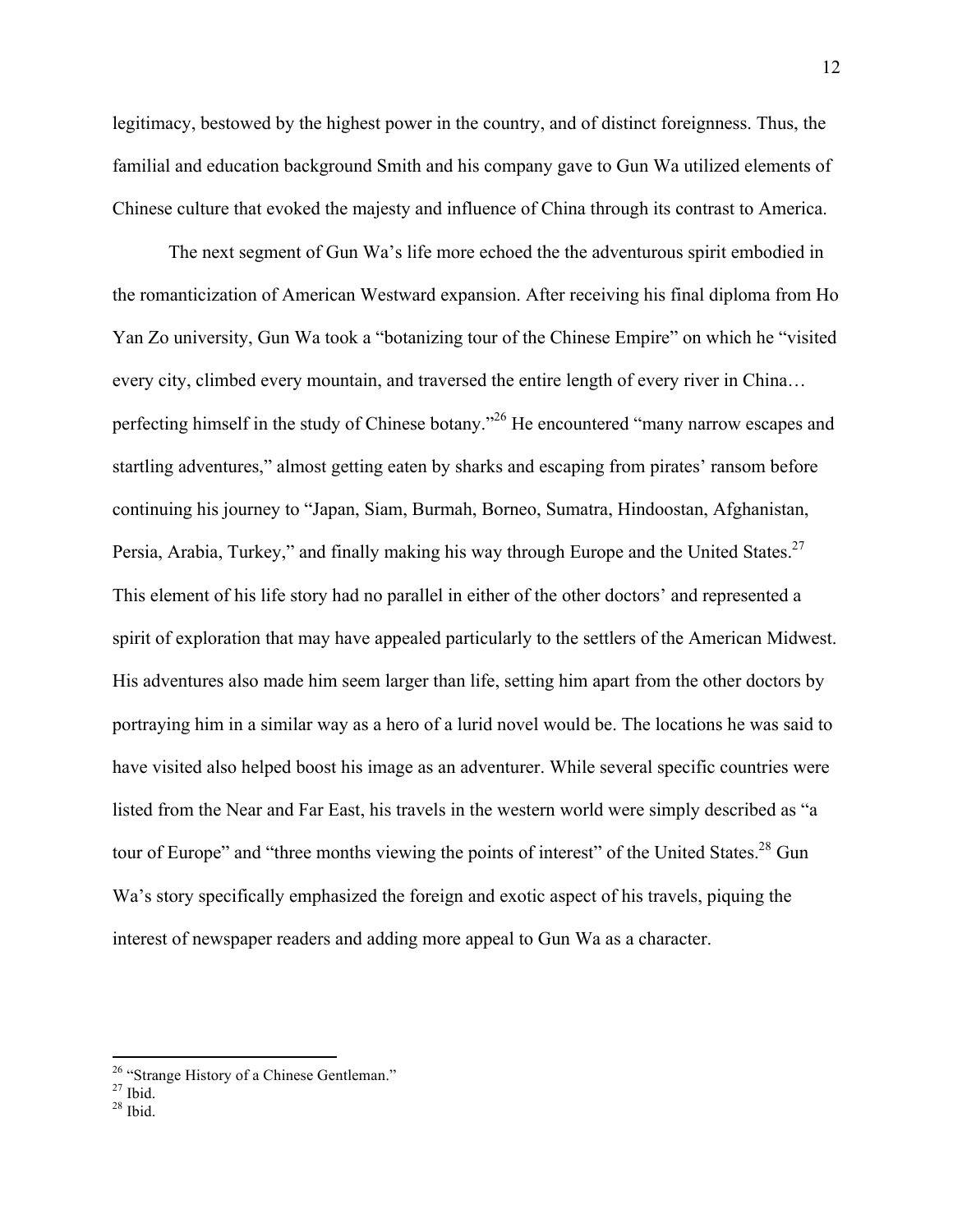The description of Gun Wa's supposed life in China utilized emotional language that was familiar to western readers to describe Chinese customs, blending the two cultures to make Chinese concepts more comprehensible to western readers. Upon returning from his journeys abroad, Gun Wa found that his mother and brother had died, leaving him little choice but to settle down to take care of his "very old and feeble" father, inheriting his successful practice in the process.<sup>29</sup> Along the way, Gun Wa married the daughter of a wealthy merchant, combining his inherited wealth with hers. Gun Wa's devotion to his father evoked the notion of filial duty that lay at the heart of the Chinese family structure, yet the description of his show of filial duty and the context thereof made his actions sympathetic to American readers, who lived in a society in which notions of filial obligation had been steadily weakening.<sup>30</sup> Instead of settling down simply because his father willed it, Gun Wa did so out of genuine concern for his father. Gun Wa's lifestyle in China was even more clearly described in a blatant effort to mix the foundations of western and eastern societies. The history claimed that Gun Wa soon earned a reputation for charity of all kinds because he was a firm believer of "[t]he Bible doctrine that 'He who giveth to the poor lendeth to the Lord,'" supposedly "an old [saying] in China [that] was taught by Confucius long before the Birth of Christ."<sup>31</sup> The mixture of eastern and western ideas reinforced the notion that Gun Wa, while Chinese, still shared familiar and humanizing traits with westerners.

The life history next explained Gun Wa's motivations for leaving China to settle in America, again framing his life in terms more western than eastern in nature. Four years after

 

<sup>&</sup>lt;sup>29</sup> Ibid.<br><sup>30</sup> Gary G. Hamilton, "Patriarchy, Patrimonialism, and Filial Piety: A Comparison of China and Western Europe," *The British Journal of Sociology* 41, no. 1 (March 1990): 77–104; Willystine Goodsell, "The American Family in the Nineteenth Century," *The Annals of the American Academy of Political and Social Science* 160 (March 1932): 13–22.<br><sup>31</sup> "Strange History of a Chinese Gentleman."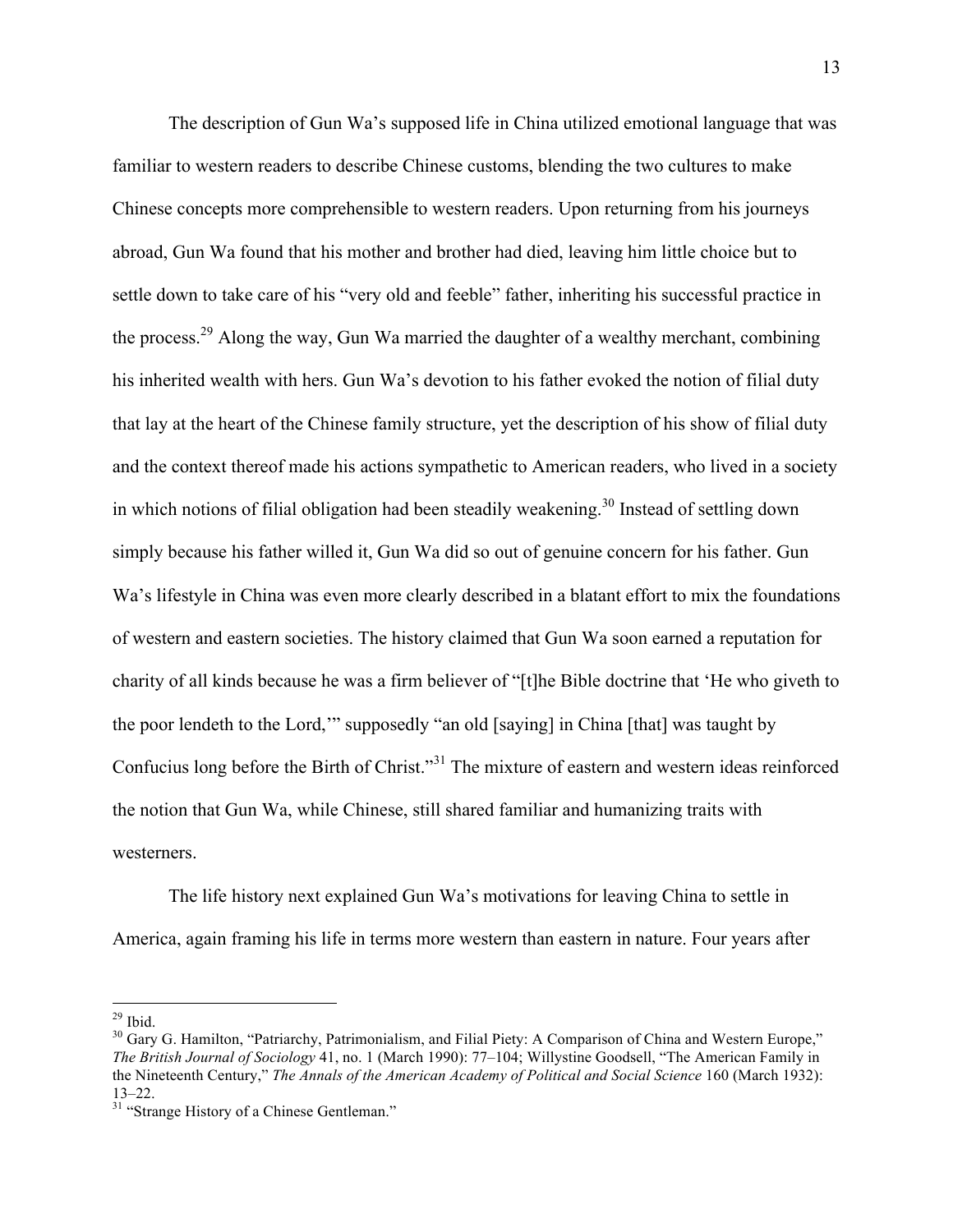their marriage, Gun Wa's wife gave birth to a son, but one day in a boating accident, Gun Wa lost all three remaining members of his family – his wife, his son, and his father – in one fell swoop. After brooding for some time, he left his life in China, selling his business and his house, and headed to the United States, "hoping among new scenes and faces to find some relief from his great sorrow."<sup>32</sup> Once again, the life history blended eastern and western concepts of family and culture to aid western readers in understanding Gun Wa's motivations. Given such an elite family background, Gun Wa would likely have lived with a large extended family, including at least his father's siblings and their families, had he been real.<sup>33</sup> Yet, for the sake of convenience and to make Gun Wa's family more similar to western familial structures, his creators limited his family to a three-generational family that expanded only slightly beyond the basic nuclear family. For the narrative to be convincing, Gun Wa needed a compelling reason to leave China, and the complete lack of familial ties helped fill that requirement.

The next segment, dealing with Gun Wa's early legal troubles in the United States, mirrored the experience of other Chinese doctors in America to provide a realistic backstory for the character. After a short while touring the United States, Gun Wa, "[d]esiring to occupy his mind... fell back on his beloved profession" and opened up an office in Portland, Oregon.<sup>34</sup> However, he was soon arrested for "'being a quack' and for practicing medicine without a license," and at the trial, his three Chinese diplomas were all disregarded as evidence of his competency.35 The State Board of Medical Examiners, who had been responsible for Gun Wa's arrest in the first place, then refused his application for a license "with a curt remark that

 $32$  Ibid.<br> $33$  Guida C. Man, "Families in the Chinese Diaspora: Women's Experience in Transnational Hong Kong and Mainland Chinese Immigrant Families in Canada," in *International Handbook of Chinese Families*, ed. Chan Kwokbun (New York: Springer, 2013), 157–168.<br><sup>34</sup> "Strange History of a Chinese Gentleman."<br><sup>35</sup> Ibid.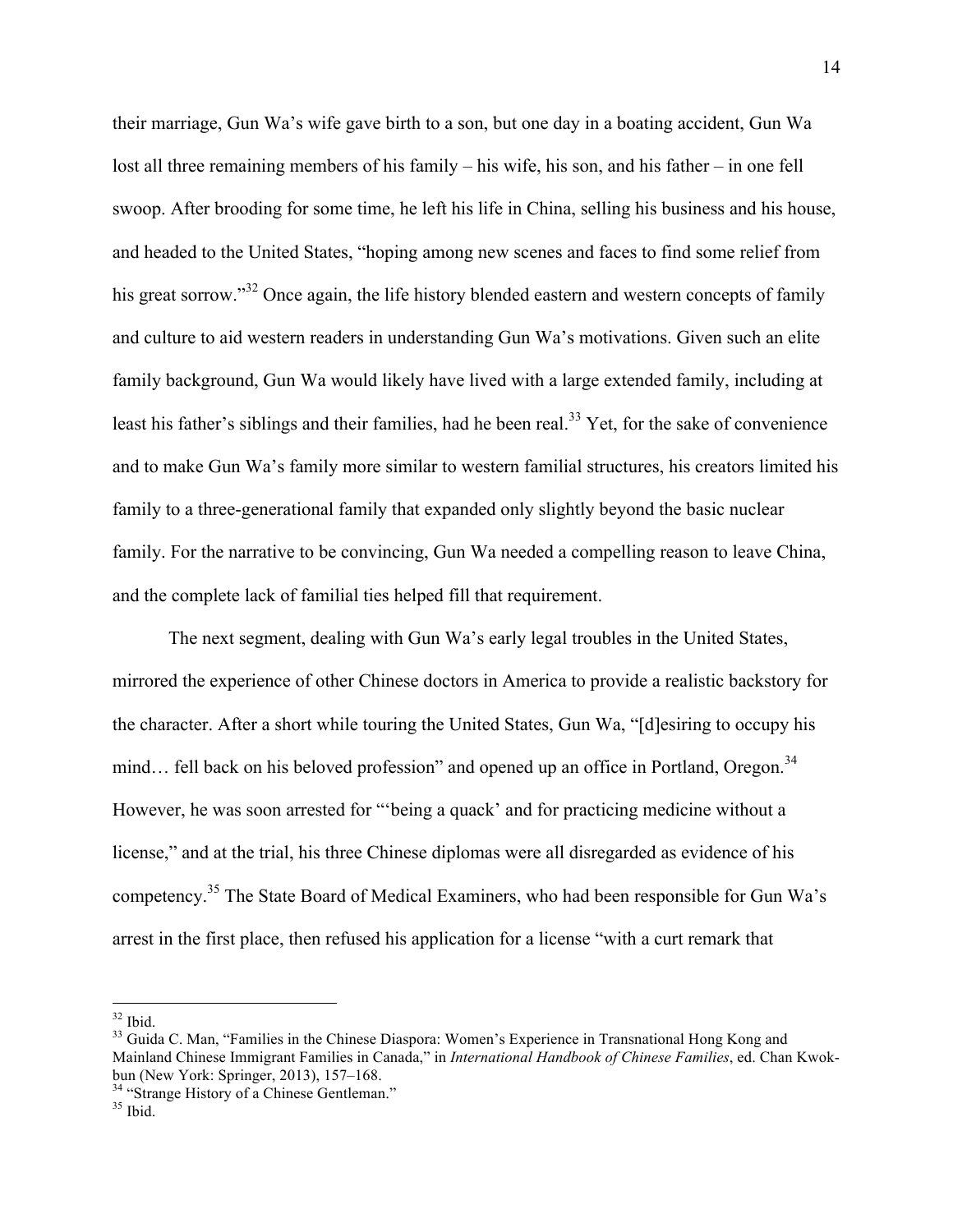*Chinamen* knew nothing about medicine."<sup>36</sup> His experience would have seemed all too familiar to real Chinese doctors: Lee Wing was indicted "for practicing as a physician without a license" in November 1889, and another Denver Chinese doctor, Gee Woo, was similarly charged earlier in January 1886 with "practicing medicine without a license."37 However, not all Chinese doctors met this fate. For instance, Chung Hing, who held diplomas "from [both] the British and Chinese governments," was licensed to practice his trade in Colorado.<sup>38</sup> In this respect, Gun Wa for once was not an unusual and outstanding example of a Chinese doctor but instead faced the same difficulties as most of his fellow countrymen did in the trade. While in part a necessity because "Gun Wa," a fictitious persona, could not have received a license, his struggle with the law also helped draw more parallels between him and other real Chinese doctors. While the purpose of the life history was to make Gun Wa as respectable and appealing to American audiences as possible, the company still recognized that certain negative events were so integral to the experiences of Chinese doctors in America that the events could not be glossed over.

How Gun Wa dealt with the legal problem revealed the company's understanding of the law and ways to avoid punishment – ways that other Chinese doctors also practiced – and explicitly justified his business model to his potential clients. Just as he was about to return home to China in disgust at the pettiness of American physicians, he ran into an American acquaintance, a lawyer by the name of Judge L. G. Henningway, who read up on the medical practice regulations and informed Gun Wa that simply selling his medicine and not his service as

<sup>&</sup>lt;sup>36</sup> Ibid. Note here an inconsistency in the story. Gun Wa's story claims he was denied a license by the State Board of Medical Examiners of Oregon, the first state in which he settled down and opened a practice, but the Board was not created until February 1889. This is at odds with the fact that he began advertising in the *Rocky Mountain News* in October 1888. It is unclear whether any contemporary readers caught this contradiction, but I found it an interesting detail that proves Gun Wa's story does not add up.

<sup>&</sup>lt;sup>37</sup> "Criminal Cases," *Rocky Mountain News* (Denver, Colorado, November 3, 1889); "A Chinese Doctor's Trials,"<br>*Rocky Mountain News* (Denver, Colorado, January 22, 1886).

<sup>&</sup>lt;sup>28</sup> "Dr. Chung Hing Sure Cure for Piles," *Rocky Mountain News* (Denver, Colorado, October 14, 1891); "All Private, Blood Diseases, and Cancer," *Rocky Mountain News* (Denver, Colorado, June 26, 1895).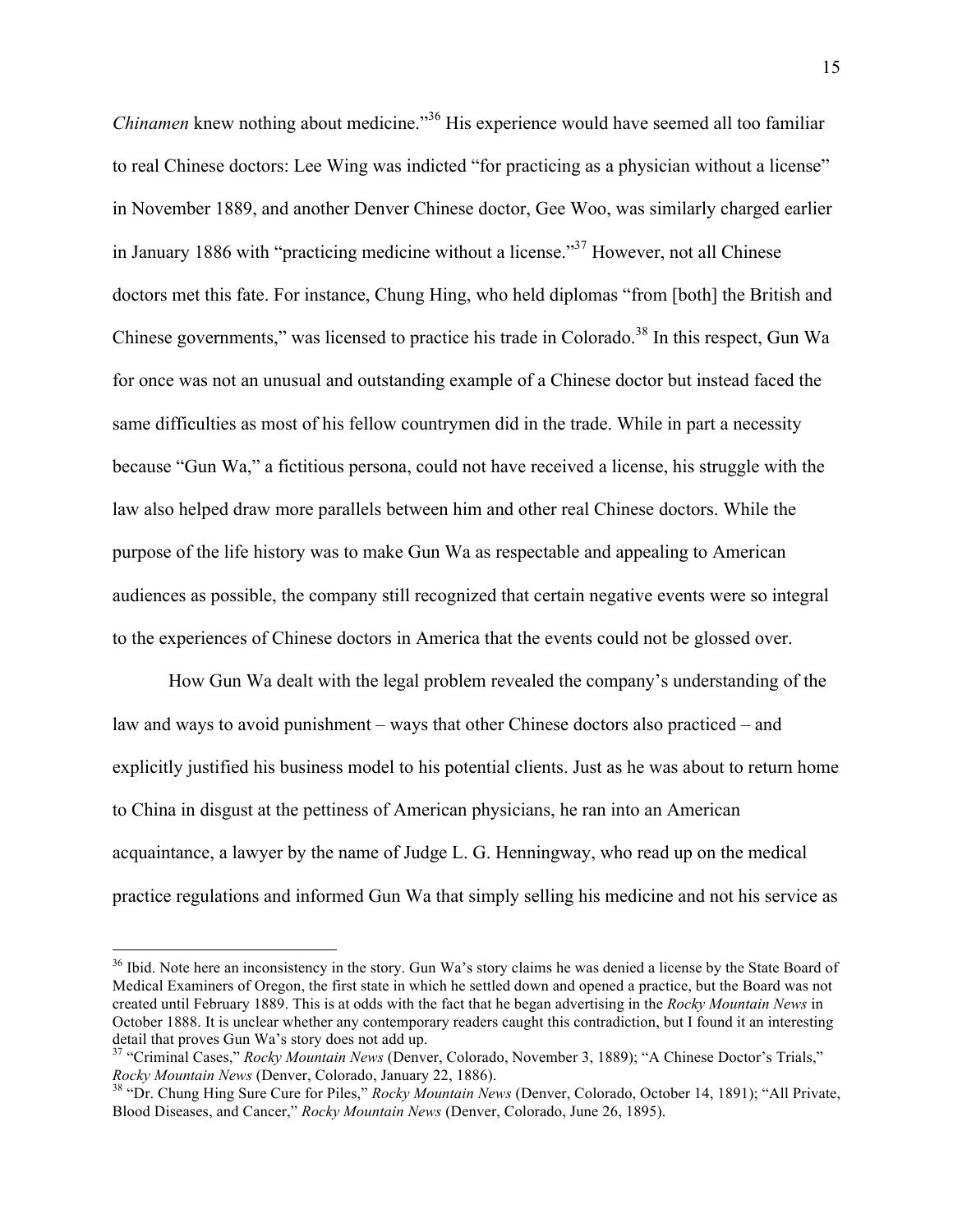a doctor would be the perfect way to circumvent the law.<sup>39</sup> Gun Wa gladly took up the suggestion and opened an office in Virginia City, Nevada doing just that.<sup>40</sup> This pricing scheme, charging for medicines but not for consultation, was one that some other Chinese doctors used to circumvent laws that would not recognize their practices as legitimate. For instance, Lee Wing explained in one 1891 advertisement that "as the laws of the United States do not permit him to practice in this country he gives [clients], free of charge, his knowledge… and sell [them] his medicine at a very low cost."<sup>41</sup> Because Gun Wa's business model was identical to that of other Chinese doctors, his potential clientele might harbor suspicions that his practice was as illegitimate as any other Chinese doctor's. But, the involvement of an American lawyer in coming up with Gun Wa's business scheme lent him the explicit approval of a white man with considerable education and social standing. The life story made clear that Gun Wa was not forced to adopt a pricing scheme different from the standard one used by regular physicians because he was a quack but because the laws and law enforcement were discriminating.

Other aspects of the treatment Gun Wa faced in the United States were similar to that of real Chinese immigrants, and the contrast between Gun Wa's actions and his reception challenged racist notions of the Chinese. During the first few days of his Portland clinic, Gun Wa received few callers, and those who did seek his services tended to be other Chinese immigrants because "[t]he prejudice at that time against the Chinese was very strong in Portland, as well as on the entire Pacific coast."42 Many of his non-Chinese patients "were ashamed to have others know that they 'took Chinese medicine,'" and at his arrest, a jeering mob followed him to the jail

<sup>&</sup>lt;sup>39</sup> "Strange History of a Chinese Gentleman."<br><sup>40</sup> Ibid.<br><sup>41</sup> "A Desperate Case," *Rocky Mountain News* (Denver, Colorado, March 8, 1891).<br><sup>42</sup> "Strange History of a Chinese Gentleman."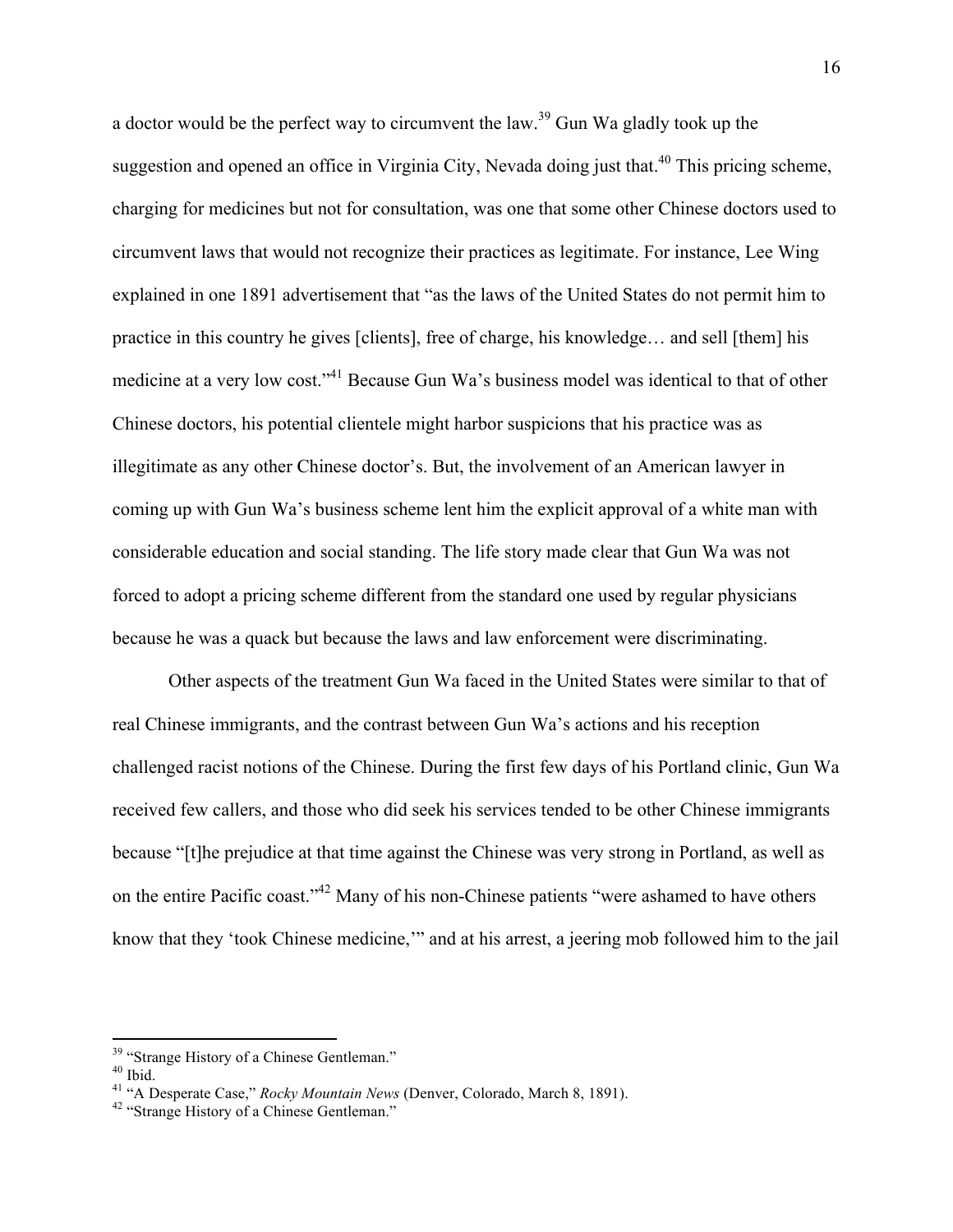shouting "'Hang the damned Chinaman,' 'Throw him into the river,' 'Kill him,' etc."<sup>43</sup> In light of Denver's 1880 race riot – one of the most violent to strike the Great Plains region – less than a decade before Gun Wa arrived in town, this virulent anti-Chinese hatred could only be all too familiar to residents reading his life story. At the same time, the harsh treatment of a Chinese doctor who had been portrayed as nothing but an embodiment of western virtues was meant to stimulate sympathy for Gun Wa. The history even pointed this contrast out specifically, boasting how "his arrest [had] only advertised his wonderful cures and shown [the regular physicians'] malice toward one whose only offense was alleviating the suffering and curing the sick at a trifling cost."<sup>44</sup> By emphasizing the conflict between Gun Wa and regular physicians, who held increasing amounts of control and respect in the medical profession, the advertisers legitimized his defiance against the establishment. Additionally, though the purpose of the life history was ultimately to help the business sell more products, the emotional contrast between Gun Wa's good intentions – and even better deeds – and the racism he faced may have prompted nineteenth-century Denver readers to reconsider their stereotypes of the Chinese.

Yet, the writers of the life history did play up the difference between Gun Wa's treatment and that of other Chinese in the medical field, giving him an air of exceptionalism because of his medical prowess. Despite all of the hostility he encountered in America because of his race, Gun Wa managed to build up a thriving business not only in Portland but also in Virginia City, Nevada; Salt Lake City, Utah; Portland once again; and in "many [other] cities, [where he stayed] a few weeks… effecting cures wherever he stopped that were considered miraculous and establish[ing] for himself a reputation that has made him the envy of all physicians."<sup>45</sup> Again and

 $^{43}$  Ibid.<br> $^{44}$  Ibid.<br> $^{45}$  Ibid.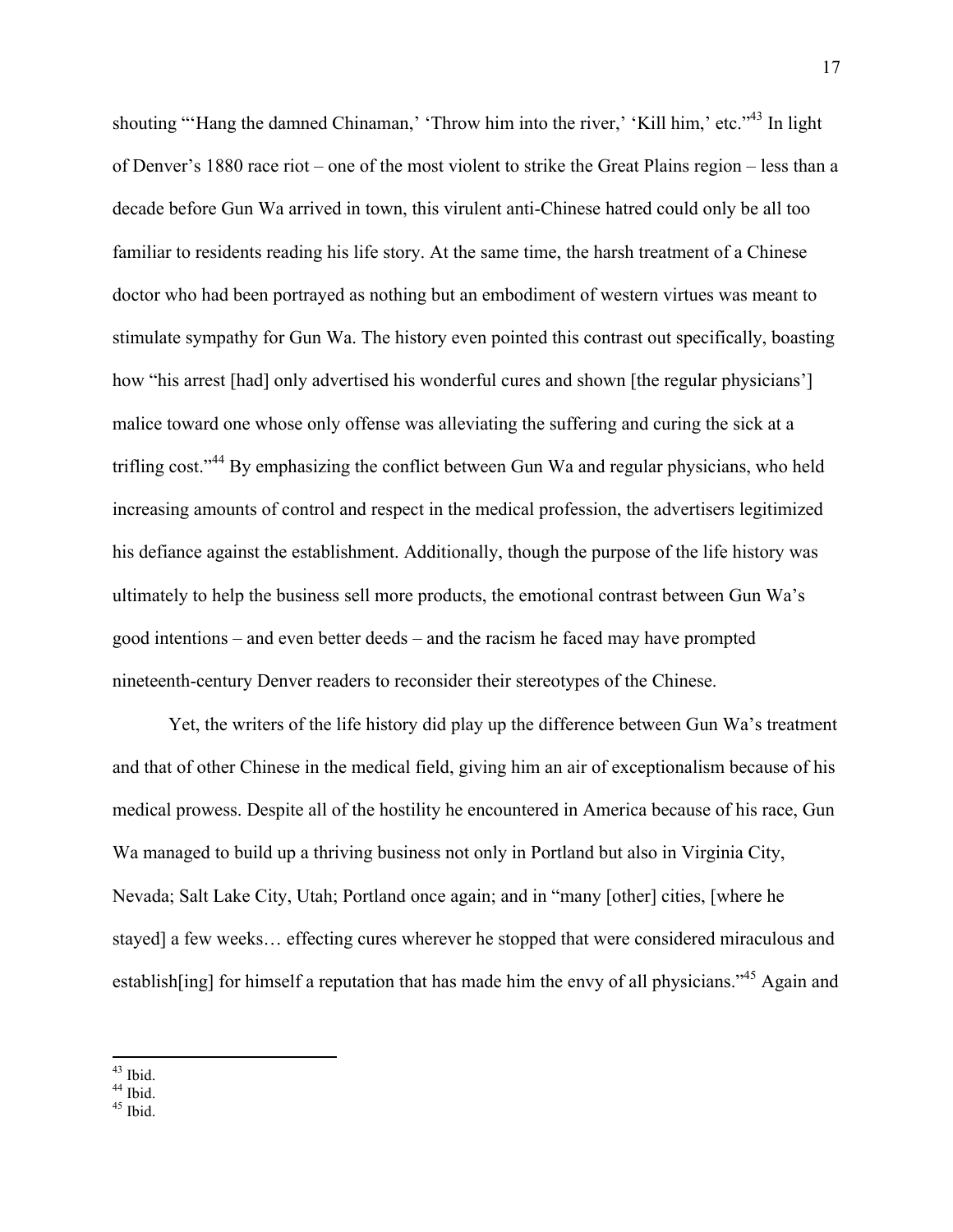again his "fame spread so rapidly" that his practices were "overcrowded day and evening" at each location to which he traveled.<sup>46</sup> The Gun Wa writers contrasted the different receptions Gun Wa received as a Chinese and as a doctor, showing how the different aspects of his identity were treated differently. The implication, then, was that the medicines were able to earn him a high status among and acceptance by non-Chinese Americans in spite of his race and the prejudice against the Chinese. At the same time, the ad writers inadvertently posed the challenge again to Denver residents to rethink their views of the Chinese. If the way Gun Wa was treated because of his race was unacceptable, then the same must surely go for other Chinese immigrants in America.

The blending of Chinese and western cultural motifs throughout the description of Gun Wa's life history helped make Gun Wa an exotic character yet keep him relatable and understandable to western readers. The sheer length of his family background in medicine and the prestige afforded to his education by the emperor's personal approval were both uniquely Chinese features and were shared by other Chinese doctors in the area. His adventures around the world lent him an air of adventurism to appeal to settlers of the more western portions of the United States. His life in China and his motivations for moving were likewise described in westernized terms. Although his life in the United States displayed many similarities to the negative experiences of other Chinese immigrants, the extraordinary acceptance and respect that he eventually garnered from some Americans highlighted his medical skill. Though Gun Wa's entire life history was simply a made-up story designed to sell the medicines produced by Smith's company, the elements of Chinese culture and experience the writers chose to highlight reveal what aspects of the Chinese were most valued by Americans at the time – education,

 $46$  Ibid.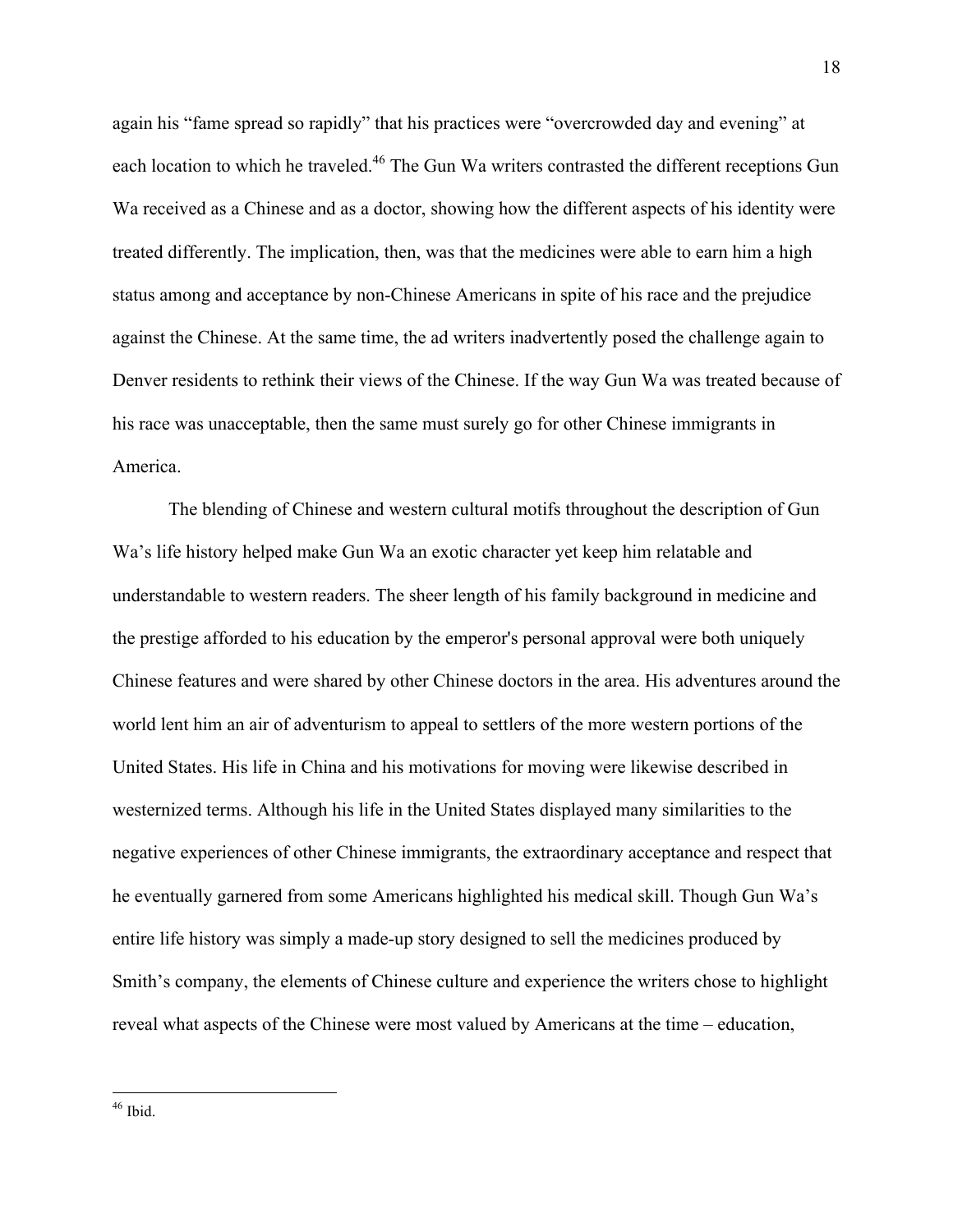charity, family loyalty, and perseverance in the face of hardship. At the same time, the history displayed the limits of American understanding of Chinese culture, as many aspects of Gun Wa's history and motivations were also presented in distinctly western terms, pointing to considerable but not exhaustive cultural exchange between the Chinese immigrants and their adoptive nation.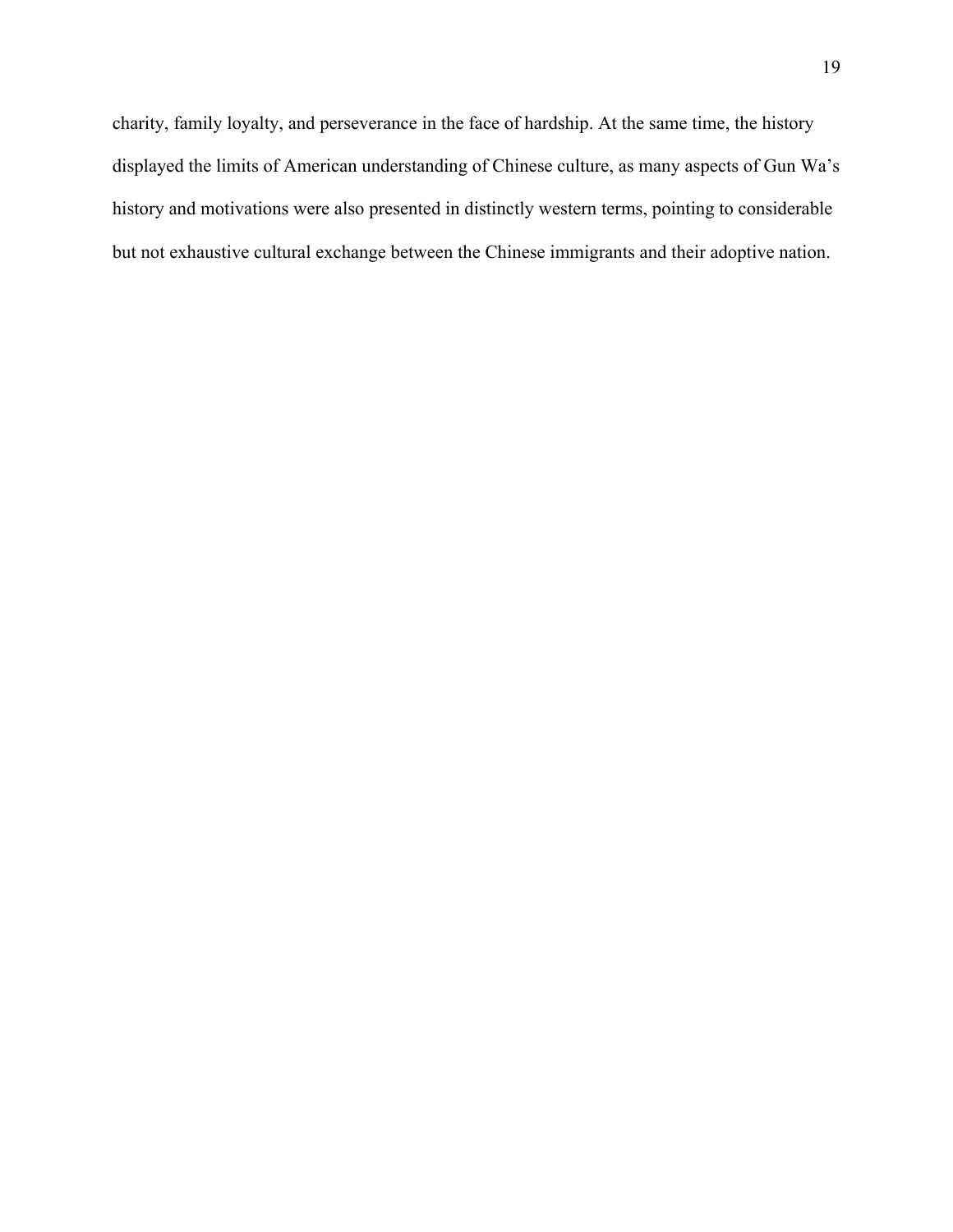## *Chapter 2*

# A BITTER BREW TO SWALLOW: MAKING CHINESE MEDICINES PALATABLE TO AN AMERICAN AUDIENCE

The Portland newspaper *Morning Oregonian* described on September 24, 1898 a shipment of ingredients for Chinese medicines. The "usual number of dried snakes," "a number of plump lizards," "a lot of 'sea horses,'" "bundles of centipedes flattened out and pasted on sticks," "cans full of preserved pollywogs and angleworms," "pills as large as prunes," "roots and 'yarbs' of many kinds," and "boxes and bottles of unknown mixtures which would paralyze anybody" filled the customs office with a smell "like a fertilizer factory" and "made some of the men handling the stuff sick."<sup>47</sup> Therein lay just one of the fundamental problems with introducing traditional Chinese medicine (TCM) to Americans. As Haiming Liu describes, "herbal medicine could not change its ingredients, flavor, or dispensation to suit the taste of mainstream America; rather, it had to remain distinctly Chinese to be effective."48

But despite Liu's suggestion that Chinese medicine could not suit American tastes, marketing TCM and making them appealing to Americans was precisely what the Gun Wa business had to do. Judging by the pages and pages of published testimonials, supposedly just a select few of "several thousand others" available for inspection at Gun Wa's office, the business was remarkably successful in that endeavor. The white men behind Gun Wa, most if not all of whom had little to no mastery of the Chinese language, almost certainly did not possess an indepth understanding of Chinese medicine. They did not have the benefit of years of study and

<sup>&</sup>lt;sup>47</sup> "Fragrant Chinese Medicine," *Morning Oregonian* (Portland, Oregon, September 24, 1898).<br><sup>48</sup> Haiming Liu, *The Transnational History of a Chinese Family: Immigrant Letters, Family Business, and Reverse Migration* in Marcus and Chen, "Inside and Outside Chinatown."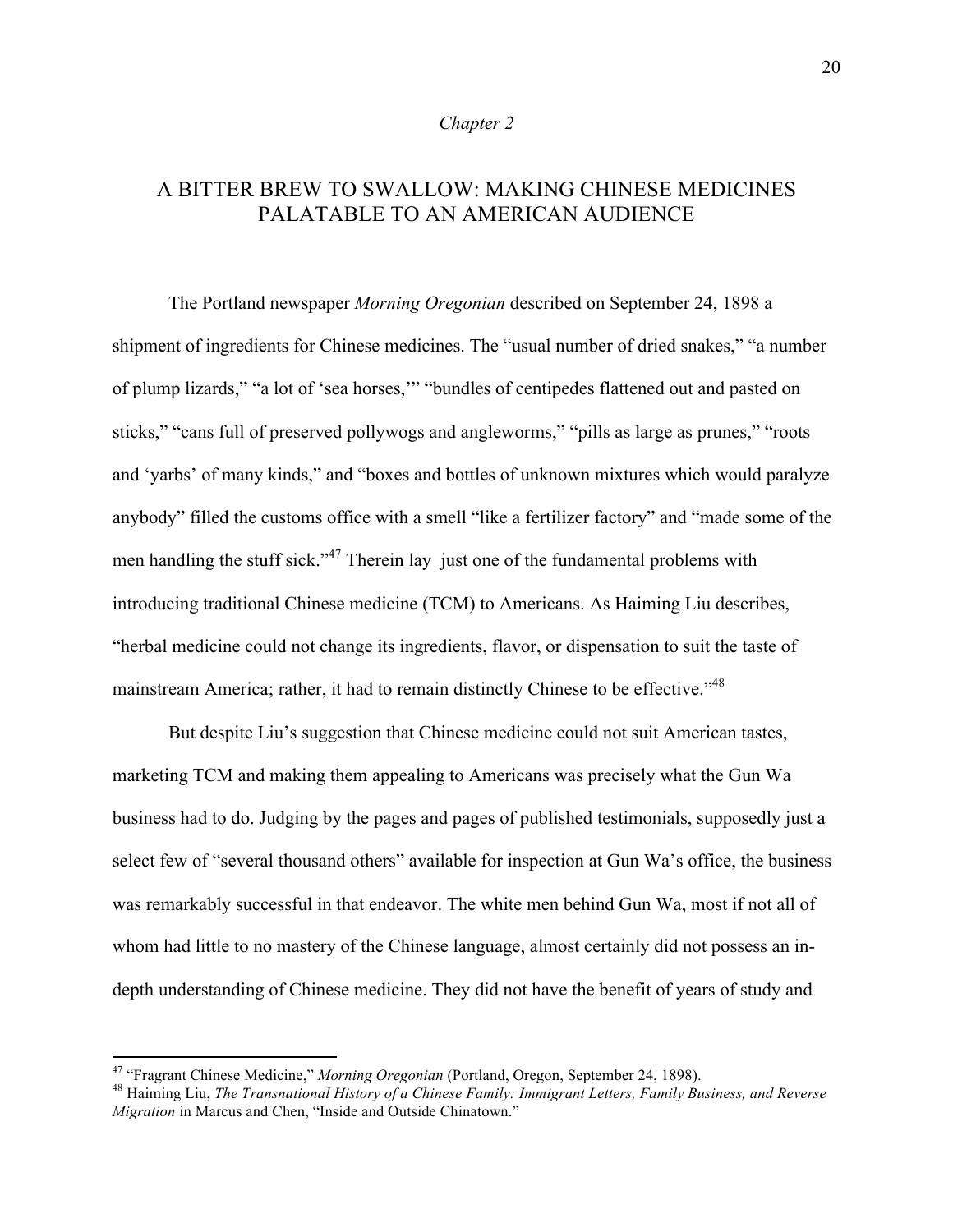could not even give a cursory glance over popular Chinese-language reprints of medical works. For instance, "a slight knowledge of medicine [was] general among the [Chinese immigrants,]" who often bought and read medical works such the *Tsung e kam kám* or "The Golden Mirror of Medicine," which was "a collection of medical works compiled by order of the Emperor Kienlung, in 1740."<sup>49</sup> With the limited information the ad writers possessed, they had to make the remedies appealing to their American customers while still maintaining a credible air of Chinese tradition. While the descriptions the advertisement writers came up with might have passed as Chinese enough on the surface, the descriptions betrayed a heavy reliance on Americanization of the remedies to sell the medicines to an American audience.

Once Gun Wa's medical prowess had been established, the life history writers had to set him apart from other Chinese doctors. They did so with a vague description of medicine that exposed their lack of understanding of TCM and instead more closely resembles patent medicine advertisement tactics. Similar to the situation in the patent medicine industry, the writers had to distinguish Gun Wa from "other Chinese physicians who use the same or similar remedies."<sup>50</sup> They did so by claiming "the secrecy of his wonderful success" lay in three major differences between Gun Wa's medicines and those of other Chinese doctors: first the "combination of remedial agents used," second the "proportion in which they are mixed," and third the "process by which the leaves, roots, barks, herbs, etc., are prepared, so as to retain all their medical properties."<sup>51</sup> All of these supposed differences lack details, suggesting they were not written by anyone with an in-depth knowledge of TCM. That variations in the "combination" and "proportion" of ingredients as well as the "process" of making medicines would change the

 <sup>49</sup> Stewart Culin, "The Practice of Medicine by the Chinese in America," *The Medical and Surgical Reporter* (March 19, 1887): 2.

 $50$  "Strange History of a Chinese Gentleman."<br> $51$  Ibid.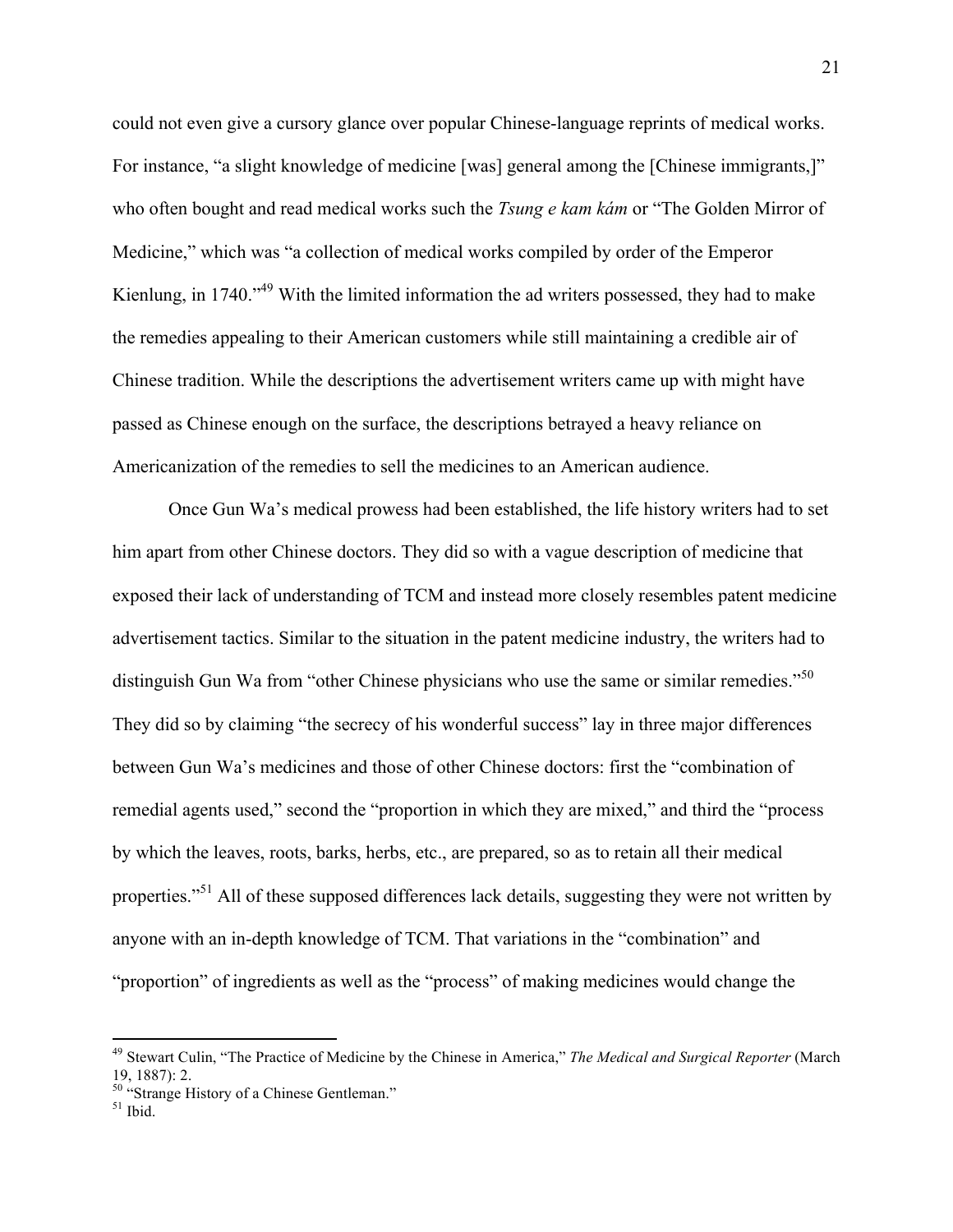potency and action of medicine goes almost without saying. Yet, these ill-defined descriptions were the best that the ad writers could come up with and publish as representative of Gun Wa's remedies. At the same time, the secrecy also reflected the conditions in the patent medicine industry, in which the ad writers likely received a considerable amount of experience.<sup>52</sup> The mystery associated with the unknown enhanced the exoticism of TCM, creating more intrigue that could draw curious Americans looking for alternative medicines. Thus, the vagueness of the advertisers' portrayal of TCM was a necessity due to their lack of cultural understanding but was a necessity that they could spin to their advantage as patent medicine manufacturers did.

Moreover, the medical theory and history of China were also described in distinctly western terms. According to Gun Wa's advertisements:

The most of them [the remedies] act directly on the blood, purifying it and destroying the microbes or bacteria, which the scientific men of Europe and America are only just discovering are the causes of almost all disease that affect mankind. This fact was known to the Chinese in the days of Confucius, though like many of their other discoveries they never cared to make it public.<sup>53</sup>

This description of the action of medicines did not match very well with traditional theories of Chinese medicine, at least as it was understood by Chinese-American practitioners around the time. According to a treatise compiled in 1902 by the Foo & Wing Herb Company of Southern California, a Chinese company run by Tom Foo Yuen (known as Dr. Foo) and Tom Leong:

The theory of Chinese medicine, in general, is that a substance which can be used for food is suitable for use as medicine, and that a substance which would be poisonous or otherwise injurious as food is not only useless as medicine, but actually hurtful… They [Chinese doctors] strive to strengthen and build up by the use of vegetable substances, many of which are really foods in special form, which are readily absorbed into the system, make new and rich blood, and

<sup>&</sup>lt;sup>52</sup> "Patent Medicine' Secrecy - A Tardy Admission," *California State Journal of Medicine* 21, no. 3 (1922): 134.<br><sup>53</sup> "Strange History of a Chinese Gentleman."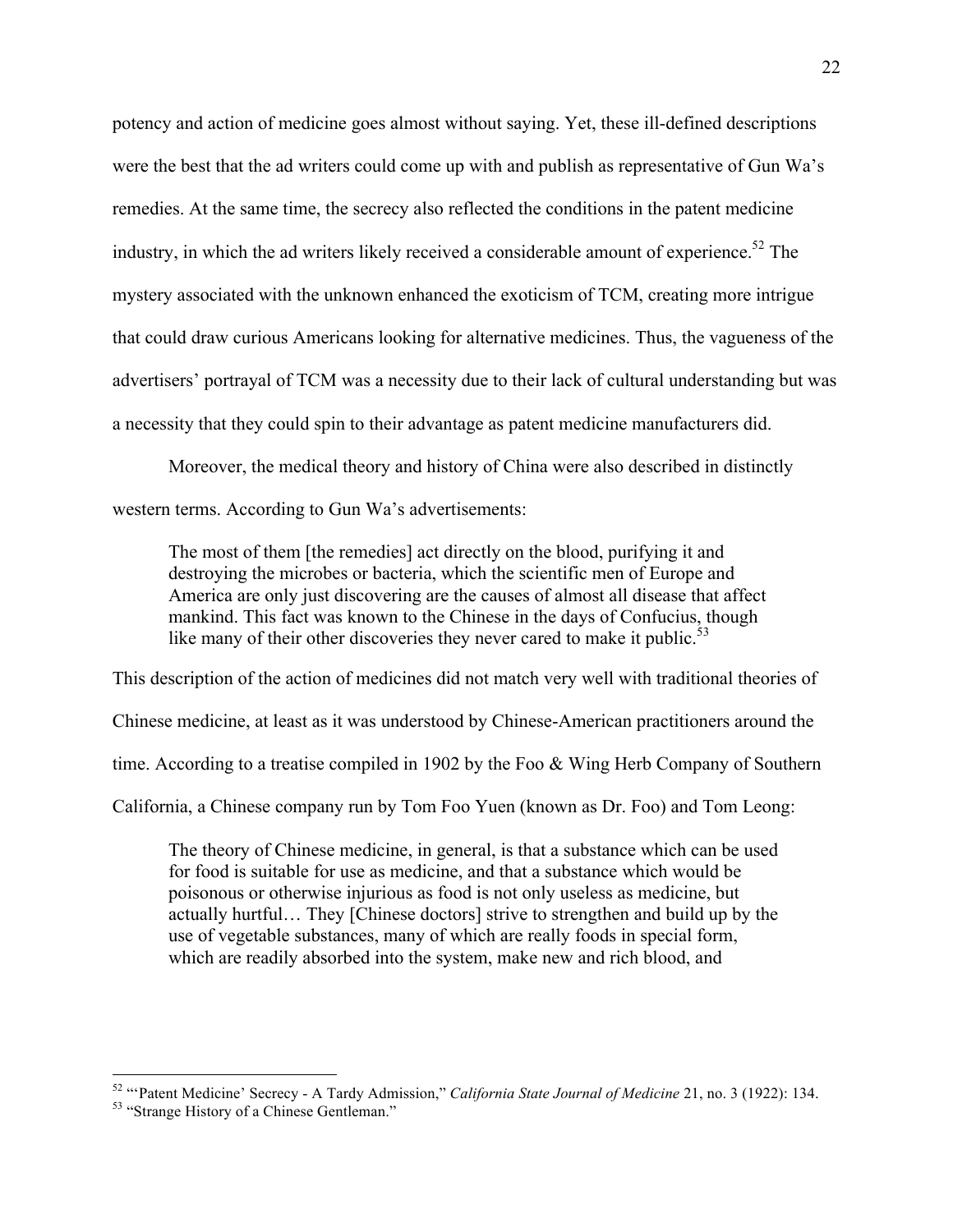through the blood nourish and sustain the body, just as any form of wholesome food nourishes and sustains  $54$ 

The Foo & Wing Herb Company description of Chinese medical theory emphasized that through the ingestion and absorption of vegetable remedies, new and nourishing blood would be produced to sustain the patient's body and make them well again. In contrast, Gun Wa's medicine sounded more similar to the myriad "blood purifiers" advertised by patent medicine manufacturers around America in the nineteenth century. The reliance on American explanations of medicine again likely stemmed from both ignorance of Chinese medical theory as well as a desire to add familiarity to the medicines, making them sound more palatable to an American audience. Additionally, while the Chinese had been practicing microbiological techniques in the form of smallpox inoculation since the sixteenth century, the activity of the inoculation was explained in terms of  $qi$  ( $\epsilon$ ), or the vital life force of TCM, and not bacteriology.<sup>55</sup> In claiming that the Chinese had already discovered the existence of bacteria, the ad writers appealed again to the newspaper readers' stereotypes of China's antiquity to convince them that contemporary western medical developments were known and indeed ancient concepts to the Chinese. Thus, the advertisement writers could keep western explanations of medicines, familiar and accepted by the American people, without losing the allure of Chinese exoticism.

Yet, Gun Wa's American life history writers were able to accurately portray certain aspects of TCM that could be appealing to Americans, displaying at least a surface-level understanding of Chinese medicine. The most conspicuous example, of course, was the

 

<sup>54</sup> Foo & Wing Herb Company, *The Science of Oriental Medicine, Diet and Hygiene* (Los Angeles: Times Mirror Printing and Binding House, 1902). Both Dr. Foo and Tom Leong claimed to be graduates of the Imperial Medical College at Beijing. A certification of Dr. Foo's education and practice in China, issued by the Imperial Consul<br>General to the Port of San Francisco, Li Yung Yew, is reprinted on page 91 of the treatise.

General to the Port of San Francisco, Li Yung Yew, is reprinted on page 91 of the treatise. <sup>55</sup> Joseph Needham and Gwei-Djen Lu, "Medicine," in *Science and Civilization in China: Biology and Biological Technology*, vol. 6 (Cambridge: Cambridge University Press, 2000), 134, 143.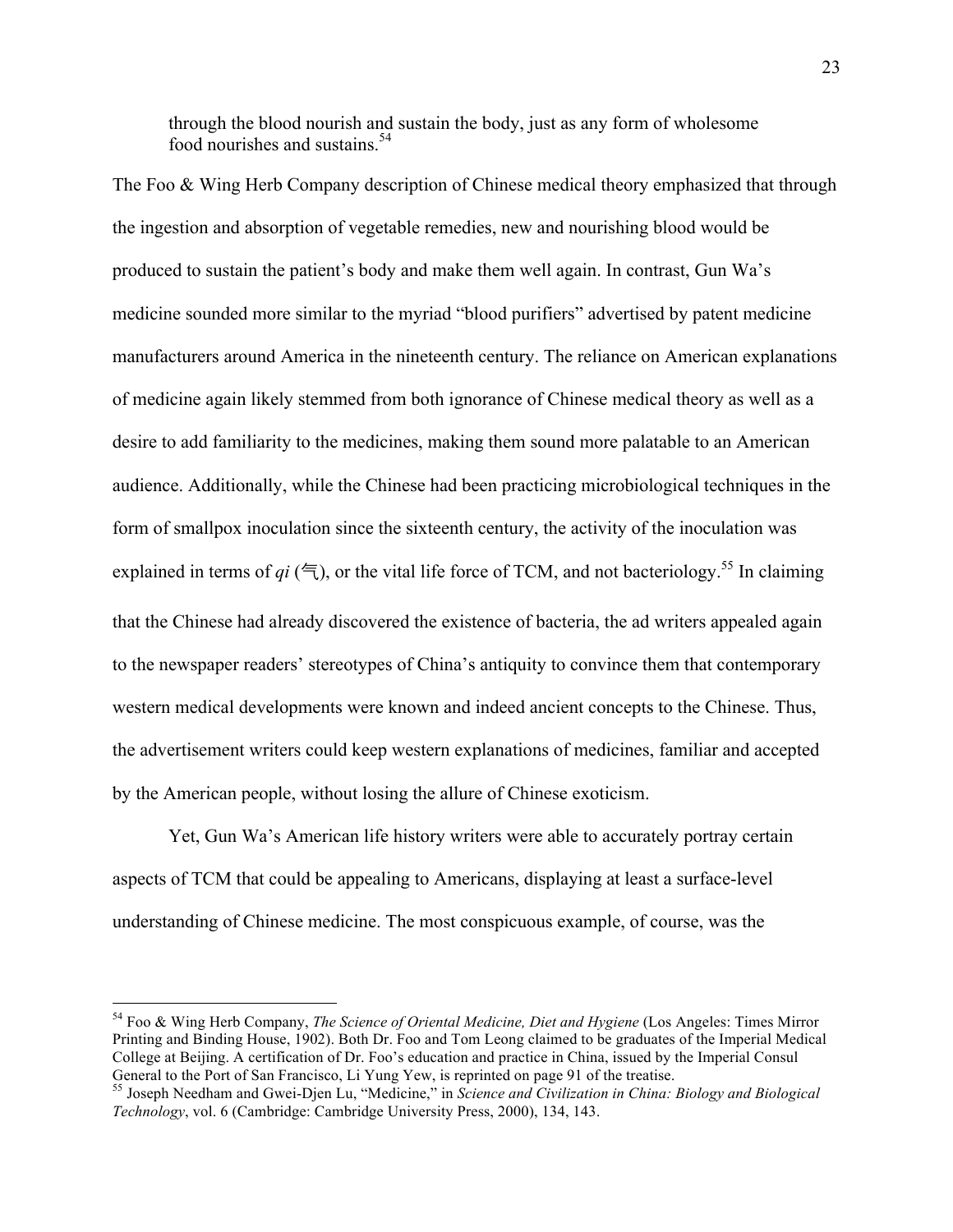advertisement of "purely vegetable" remedies.<sup>56</sup> TCM, as described by the Foo & Wing Herb Company, forbade "the use of all minerals and of all poisonous herbs," and indeed some native Chinese practitioners even described Chinese medicine as "The Oriental *Herbal* System of Medicine."<sup>57</sup> At the very least, the ad writers correctly identified the basis of ingredients for Chinese medicine. Very rarely, however, did Gun Wa's advertisements address the reason for the purely vegetable composition of the medicines. The most explicit explanation given in Gun Wa's advertisements was that:

In the treatment of diseases by the aid of minerals, they [the medicines] invariably leave the constitution in an unfavorable state, and do not strengthen it against future attacks; while, on the other hand, the advantage of treatment by such means as fresh infusions and decoctions of wholesome plants, carefully prepared, greatly improve the general health and enrich and renew the blood.<sup>58</sup>

In comparison, the Foo & Wing Herb Company treatise explained that "[t]he Chinese, having made thorough investigations by means of vivisection, laid down the law at the start that no poisonous drugs whatever, and no minerals should be employed in the practice of medicine."<sup>59</sup> The difference in emphases between the two explanation was small but nonetheless spoke to the distinctions between the cultural values of the Chinese and Americans. Gun Wa rejected mineral-based remedies primarily based on the harm the remedies bring to the body, while the Foo & Wing treatise instead emphasized the role of cultural norms and the rule of ancient law. The former explanation embodied a more western focus on the individual while the latter embodied more Chinese focus on

<sup>&</sup>lt;sup>56</sup> "Multiple News Items," *Rocky Mountain News* (Denver, Colorado, May 26, 1889).<br><sup>57</sup> Foo & Wing Herb Company, *The Science of Oriental Medicine, Diet and Hygiene*, 6, 11. Emphasis mine.<br><sup>58</sup> "The Romance in Marriage," referred to non-plant-derived medicines, such as mercury, and compounds *isolated from* plants, such as strychnine, which were favored by American doctors. Additionally, to be fair, other Denver Chinese doctors did not attempt to explain the reasoning behind their vegetable remedies either and made no comparisons to mineral-based remedies. What makes Gun Wa's advertisement significant is more that his explanation is not quite correct.<br><sup>59</sup> Foo & Wing Herb Company, *The Science of Oriental Medicine, Diet and Hygiene*, 10.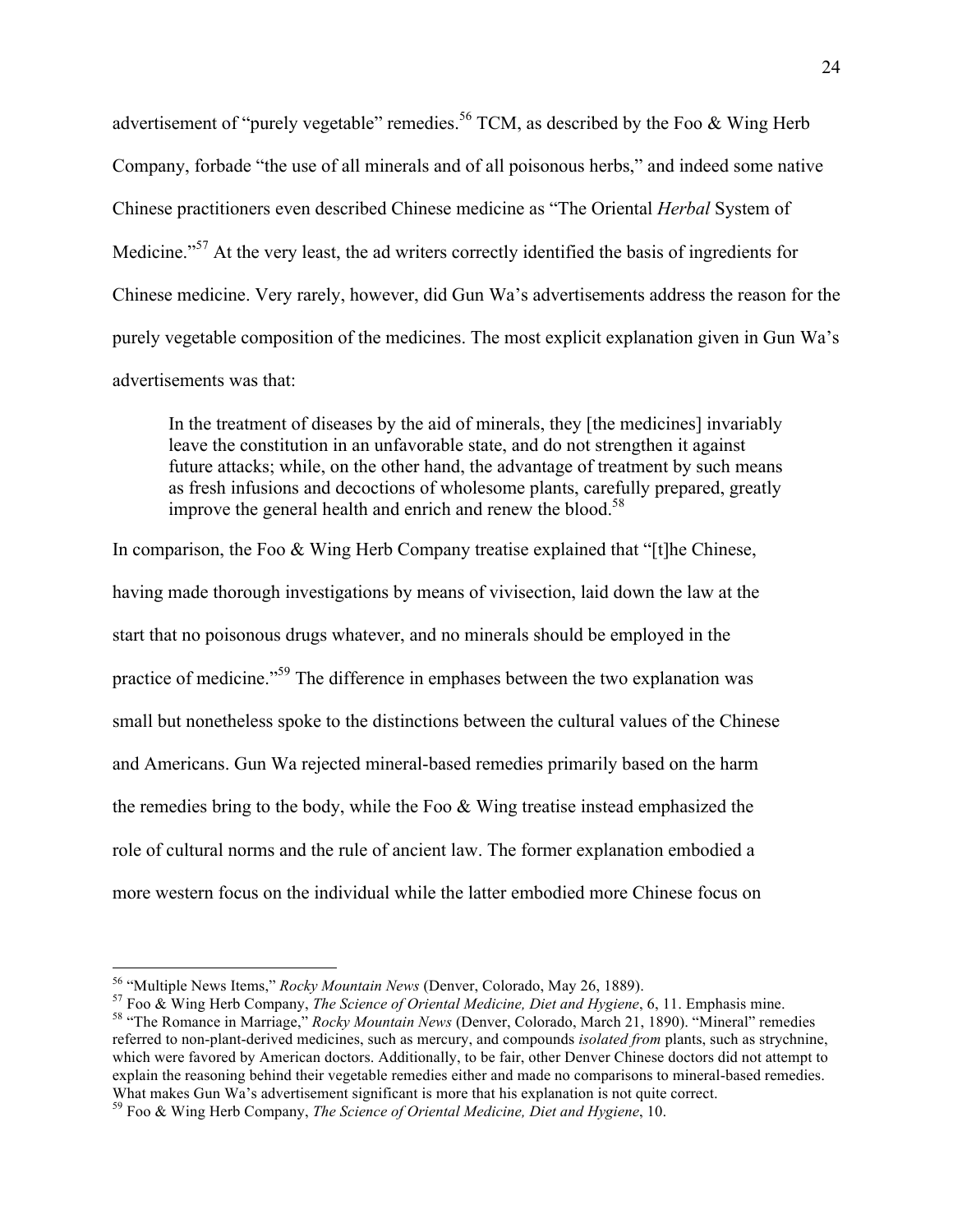continuity of social tradition. Thought subtle, western cultural norms pervaded even the advertisers' most accurate descriptions of TCM.

When Gun Wa's advertisements described less commonly-known Chinese cultural practices that might appeal to American clients, other small cultural distinctions are also lost. For instance, Gun Wa's life history advertised the fact that he "[made] no pretensions to surgery, as the religious scruples of the Chinese prevent their practicing it, but he [accomplished] with his medicines what the most eminet [*sic*] are unable to accomplish with the knife."60 While Chinese doctors indeed claimed to "never resort to the use of the knife," more invasive procedures requiring the use of knives did have their place in Chinese medical practices, as evidenced by doctors' widespread possession of certain frogs expressly for anesthetic purposes.<sup>61</sup> Moreover, a close examination of Foo & Wing Herb Company's treatise suggests that the Chinese preference of herbal remedies over surgery was a result of worries about the "many painful, uncertain and risky" complications inherent in surgery and not of religious qualms.<sup>62</sup> The accurate descriptions of TCM facts within the Gun Wa advertisements point to cultural transfer from the Chinese to their adoptive American communities. However, the incorrectly placed reasoning behind them suggests that this cultural transfer was incomplete and that Americans understood Chinese culture at only a shallow level. TCM, then, could act as a point of partial cultural transfer.

 <sup>60</sup> "Strange History of a Chinese Gentleman." <sup>61</sup> Foo & Wing Herb Company, *The Science of Oriental Medicine, Diet and Hygiene*, 17; "A Celestial Anæsthetic," *Atchison Daily Champion* (Atchison, Kansas, June 13, 1888). The latter source describes a frog upon which the doctors sprinkle some flour and then prod with a needle. The frog excretes a viscous fluid upon irritation, which mixes with the flour to form a paste that is then dissolved in water and use as a local anesthetic. The Chinese doctor in the article claims that "this anæsthetic… has been known in China for many hundred years and in common use there for deadening the part that was to be cut… every Chinese doctor has in his medicine chest one or two frogs to be used in this way." Of course, this may reflect instead a combination in America, where professionals may have been more scarce, of the roles of doctor and surgeon, which Foo & Wing Herb Company claim are treated as separate professions in China (17).

<sup>62</sup> Foo & Wing Herb Company, *The Science of Oriental Medicine, Diet and Hygiene*, 17, 151.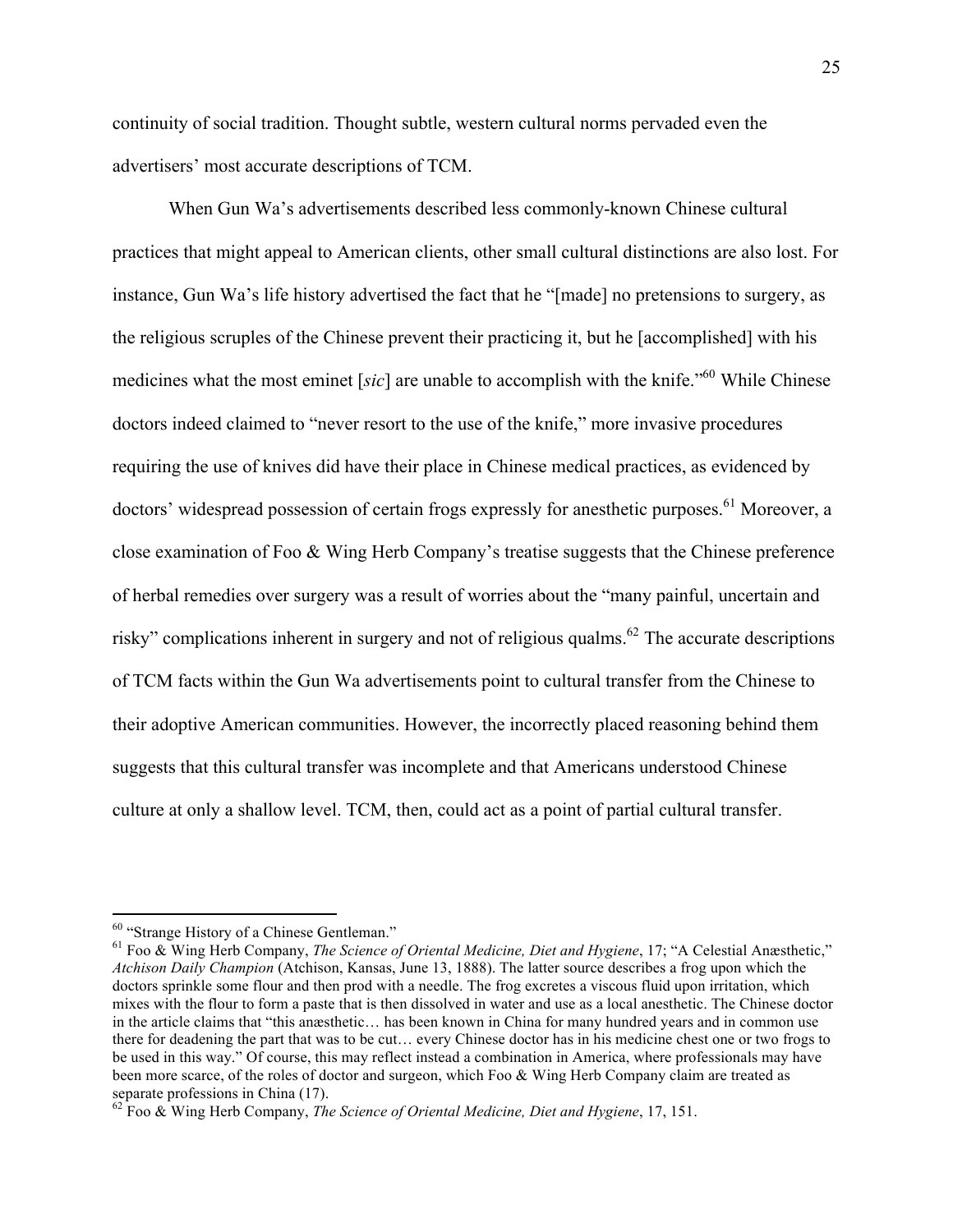The repulsive physical characteristics of the medicines, however, could only be addressed and made appealing to Americans by dismissing parts of their Chinese cultural origin. TCM had an overwhelming reputation in American of smelling and tasting downright nasty. As the *Morning Oregonian* explained in its aforementioned 1898 article about the Chinese medicine shipment, "[f]oul smell [seemed] to be a requisite in most medicines, and if the beneficial effects of medicine [were] proportionate to its odor, the medicines of the Chinese should be the best in the world."<sup>63</sup> A Little Rock paper, the *Arkansas Democrat*, likewise ran an article in 1899 informing its readers that "[t]he taking of a first dose of Chinese medicine [was] an ordeal which [could] be better imagined than described [and was] invariably a bitter decoction."<sup>64</sup> Yet, Gun Wa was the only of the three Denver Chinese doctors to address this problem in his advertisements. His life history described his remedies as "not unpalatable or disagreeable to the taste."65 If readers did not take him at his word and perhaps wanted a stronger endorsement for the taste of the remedies, they could always refer to the testimonial of Peter Hanson, a fireman for a local railroad company, who claimed that he "was always glad when it came time to take the medicines, they are so pleasant to the taste."<sup>66</sup> Or readers could consult the experience of Reverend Ferdinand Rasse, whose housekeeper had prepared "a pungent and quite agreeable herb tea" from "fragrant and pleasant smelling herbs" she obtained from Gun Wa.<sup>67</sup> Gun Wa's advertisers actively attempted to distance themselves from the TCM's reputation, which stemmed directly from the properties of its ingredients.

 

<sup>&</sup>lt;sup>63</sup> "Fragrant Chinese Medicine."<br>
<sup>64</sup> "Chinese Physicians," *Arkansas Democrat* (Little Rock, Arkansas, April 10, 1899).<br>
<sup>65</sup> "Strange History of a Chinese Gentleman."<br>
<sup>66</sup> "After Years of Pain Mrs. M. J. Hunter Is Cu

<sup>&</sup>lt;sup>67</sup> "The Parish Priest!," *Milwaukee Daily Journal* (Milwaukee, Wisconsin, October 5, 1889).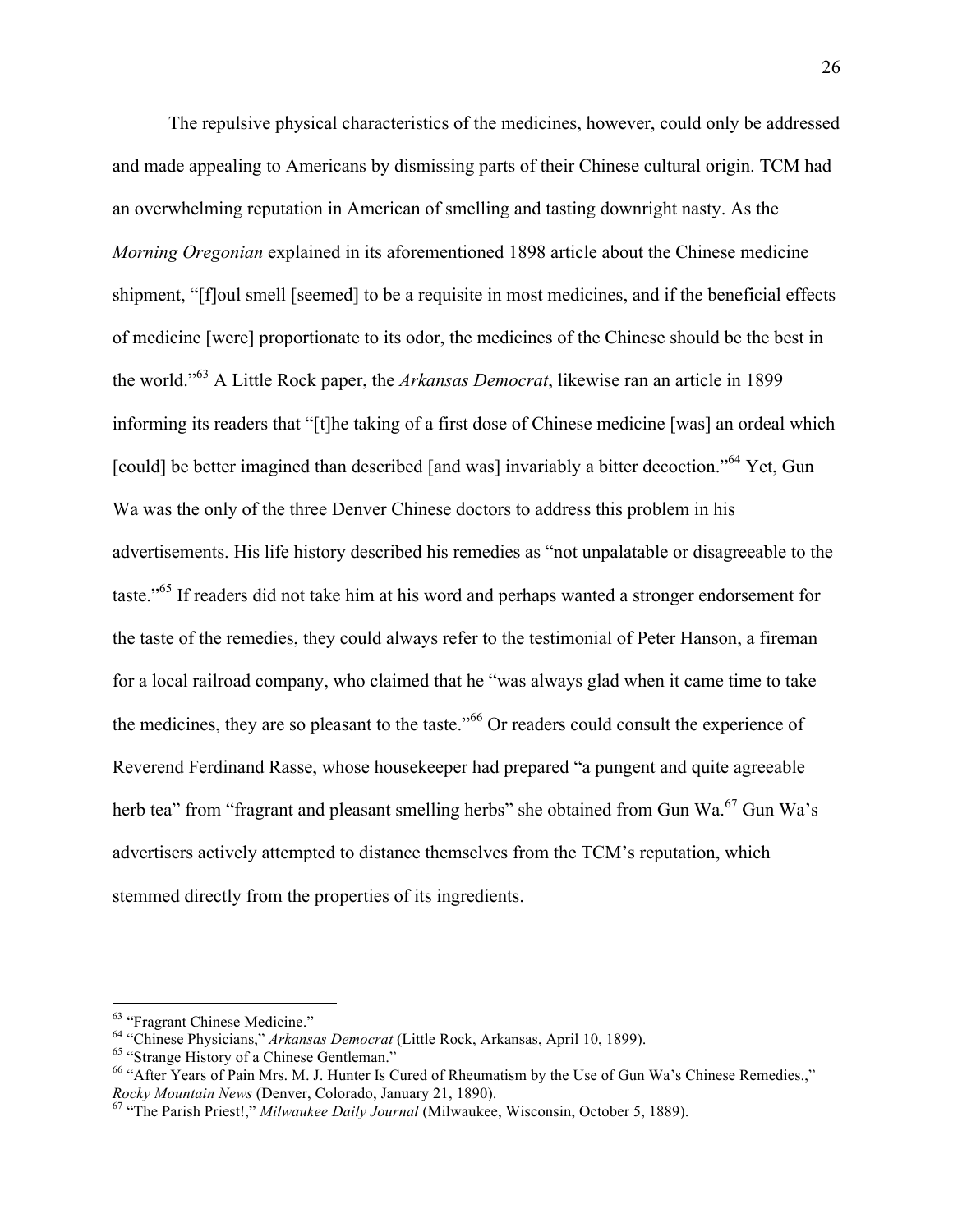In contrast, neither of the other two Denver Chinese doctors mentioned the taste of their remedies in their advertisements. In fact, though he was not a Denver doctor, Dr. Foo published a testimonial from a patient, one Mrs. Henrietta Cowan, admitting that the medicines' "taste [was] often bitter."68 In order to keep faithful to the roots and traditional formulae of TCM, real Chinese doctors were forced to sell medicines that did not necessarily taste good to Americans. That Gun Wa's advertisements did address this issue revealed a desire to use the superior taste of his remedies as a selling point, but in making the remedies better fit the American palate, Smith and company must have changed the formulations from their authentic Chinese recipes, which real Chinese practitioners could not do.

Gun Wa's denial of using outlandish, non-vegetable ingredients reflected debates within the Chinese-American TCM community itself. Late nineteenth-century newspapers often reported on remedies utilizing the various dried animals and bugs described by the *Morning Oregonian*. In 1889, the *Atchison Daily Champion* printed in 1889 two examples of Chinese prescriptions, one of which included "[p]ickled lizards two pairs, 4 males and 4 females… willow cricket skins, half a dozen, 8 males and 3 females… rattlesnake tail,  $\frac{1}{4}$  of an ounce… [and] devil fish toes,  $\frac{1}{2}$  an ounce."<sup>69</sup> A year later, the *Daily Evening Bulletin*, a major San Franciscan newspaper, ran an article from the *Providence Journal* about a Boston girl who, while visiting the Californian city, received a prescription whose ingredients included lizard, caterpillar, an unspecified type of beetle, and bedbug. <sup>70</sup> Still again, in 1896, *The Milwaukee Journal* printed the contents of a Chinese medicine package that included "[o]ne large lizard skin

<sup>&</sup>lt;sup>68</sup> Foo & Wing Herb Company, *The Science of Oriental Medicine, Diet and Hygiene*, 287.<br><sup>69</sup> "Chinese Prescriptions," *Atchison Daily Champion* (Atchison, Kansas, June 12, 1889).<br><sup>70</sup> "The Boston Girl in San Francisco.,"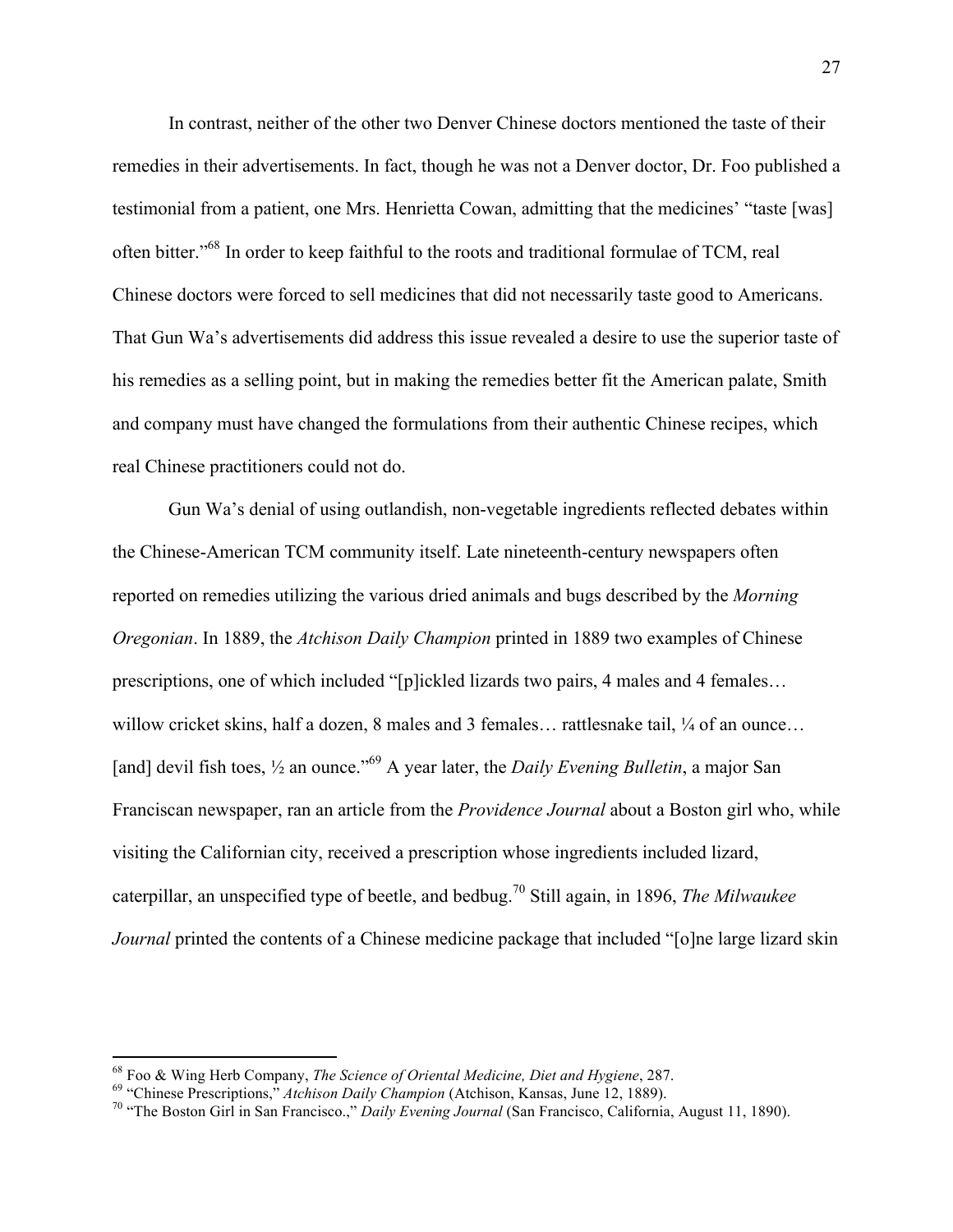stretched on a wooden frame… [t]wo small sea horses dried… [and one l]arge dried centipede on a wooden slab<sup>"71</sup>

The problem with determining the prevalence of these ingredients in Chinese remedies lies in the fact that these articles were often sensationalized stories designed to grab readers' attention by highlighting unconventional practices. Other sources without a stake in attracting readership through such means, however, do corroborate the usage of non-vegetable ingredients. For instance, Nathan Sivin notes that even into the late 1900s, rural Chinese medical workers practicing traditional medicine could be found using "crude drugs and extracts from the vegetable, animal, and mineral kingdoms."72 Thus, while the newspapers may have been exaggerating or cherry-picking their stories, their articles did have at least some element of truth in them.

At the same time, other prescriptions did include vegetable ingredients only, and indeed some real TCM practitioners denied the use of any non-vegetable ingredients. Nineteenthcentury American ethnographer Stewart Culin, for an 1887 report on Chinese medicine in America, visited a Chinese doctor in Philadelphia and received a prescription for "fifteen medicines... all of vegetable origin" to alleviate a chest cold.<sup>73</sup> So, not all white Americans received animal ingredients in prescriptions when they visited Chinese practitioners. Some Chinese doctors themselves took the claims that they used animal parts in their remedies as an insult and actively worked to debunk the rumors. The Foo & Wing Herb Company treatise characterized "the vulgar charge, which has been disproved hundreds of times, that Chinese physicians are in the habit of using unclean things, toads, lizards and other disgusting materials

<sup>&</sup>lt;sup>71</sup> "Chinese Medicine," *The Milwaukee Journal* (Milwaukee, Wisconsin, May 1, 1896).<br><sup>72</sup> Sivin, "Traditional Chinese Medicine and the United States: Past, Present, and Future."<br><sup>73</sup> Culin, "The Practice of Medicine by t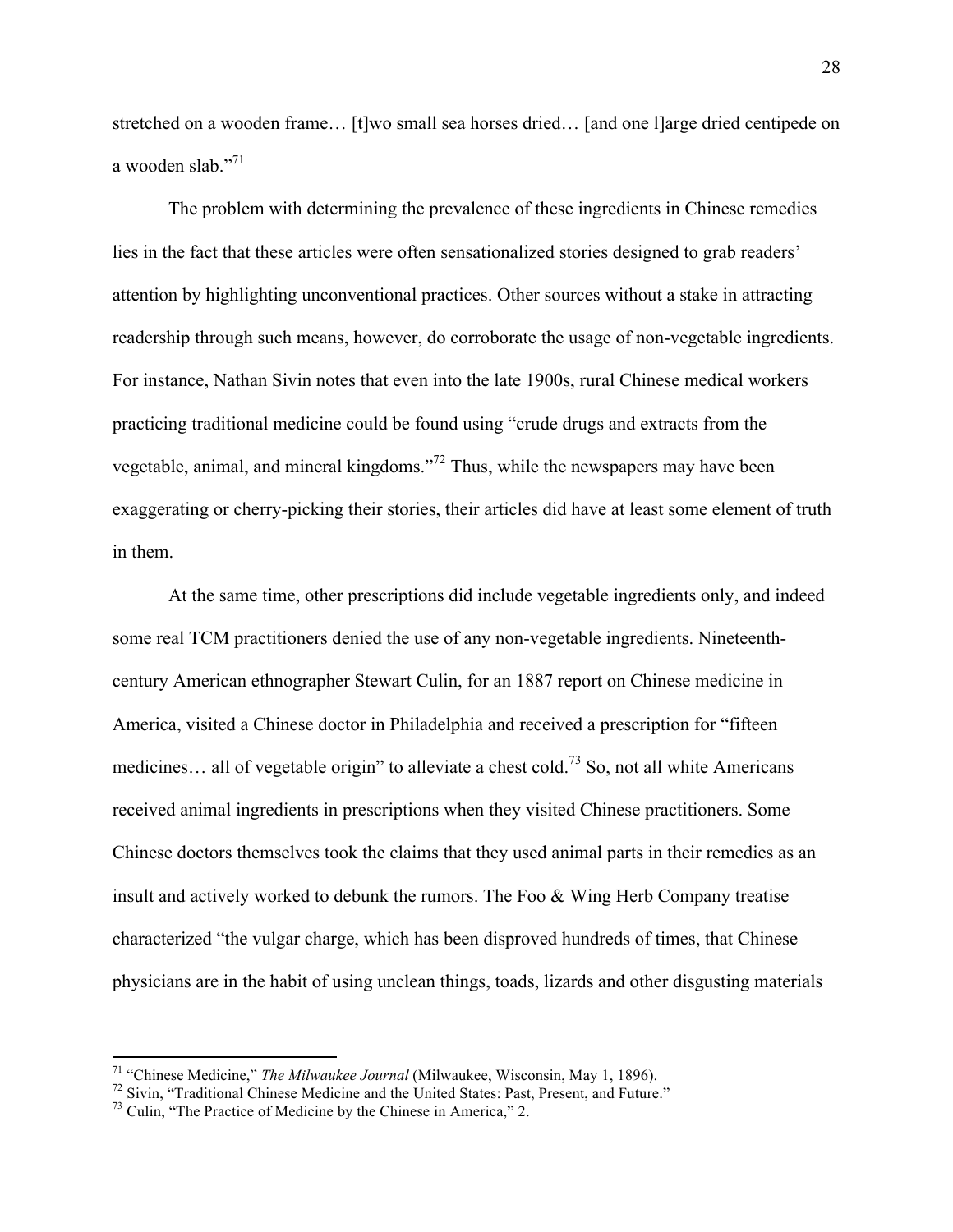in their practice" as "a bitter attack upon the Chinese System of Medicine," suggesting that no TCM remedies used animals and that all the claims to the contrary were false.<sup>74</sup> In light of the lack of agreement on the subject within the American TCM community, the Gun Wa company may not necessarily have been selling a product that was completely different from that advertised by other Chinese doctors. Rather, the insistence of the company, other Denver doctors, and even noted doctor Tom Foo Yuen that their Chinese remedies were "purely vegetable" may have been true for the specific branch of TCM to which they, and many other doctors who emigrated to America, subscribed.<sup>75</sup> The disuse of dried animals and bugs may have alternatively been a unique compromise of a hybrid Chinese-American traditional medicine that arose precisely in response to American disgust. In fact, this all-herbal characterization of Chinese medicine may have helped these remedies gain acceptance by Americans familiar with the school of eclecticism, which relied heavily on "botanical and herbal remedies" and was fairly popular in the Midwest and South.<sup>76</sup> By fitting TCM into the framework of a well-established school of alternative medicine, Chinese doctors would seem less foreign and consequentially appear as a more attractive alternative to regular physicians.

In the end, the hybridization of western and eastern medicine in Gun Wa's advertisements proved a successful strategy. The imprecise or slightly inaccurate descriptions may have arisen from incomplete cultural sharing between the Chinese and non-Chinese Americans, but the blending in of western medical advances and perceptions of the Chinese helped to make the remedies more familiar to an American audience. When an aspect of Chinese

 

<sup>&</sup>lt;sup>74</sup> Foo & Wing Herb Company, *The Science of Oriental Medicine, Diet and Hygiene*, 96.<br><sup>75</sup> "Multiple News Items"; "Attention Sufferers," *Rocky Mountain News* (Denver, Colorado, May 4, 1890); "Ling Sang Chinese Remedies," *Rocky Mountain News* (Denver, Colorado, March 3, 1890). The last of these advertisements was by Ling Sang, mentioned earlier as one of the Denver Chinese doctors whose advertisements were largely the same during his stint in town.

<sup>&</sup>lt;sup>76</sup> Hamowy, "The Early Development of Medical Licensing Laws in the United States."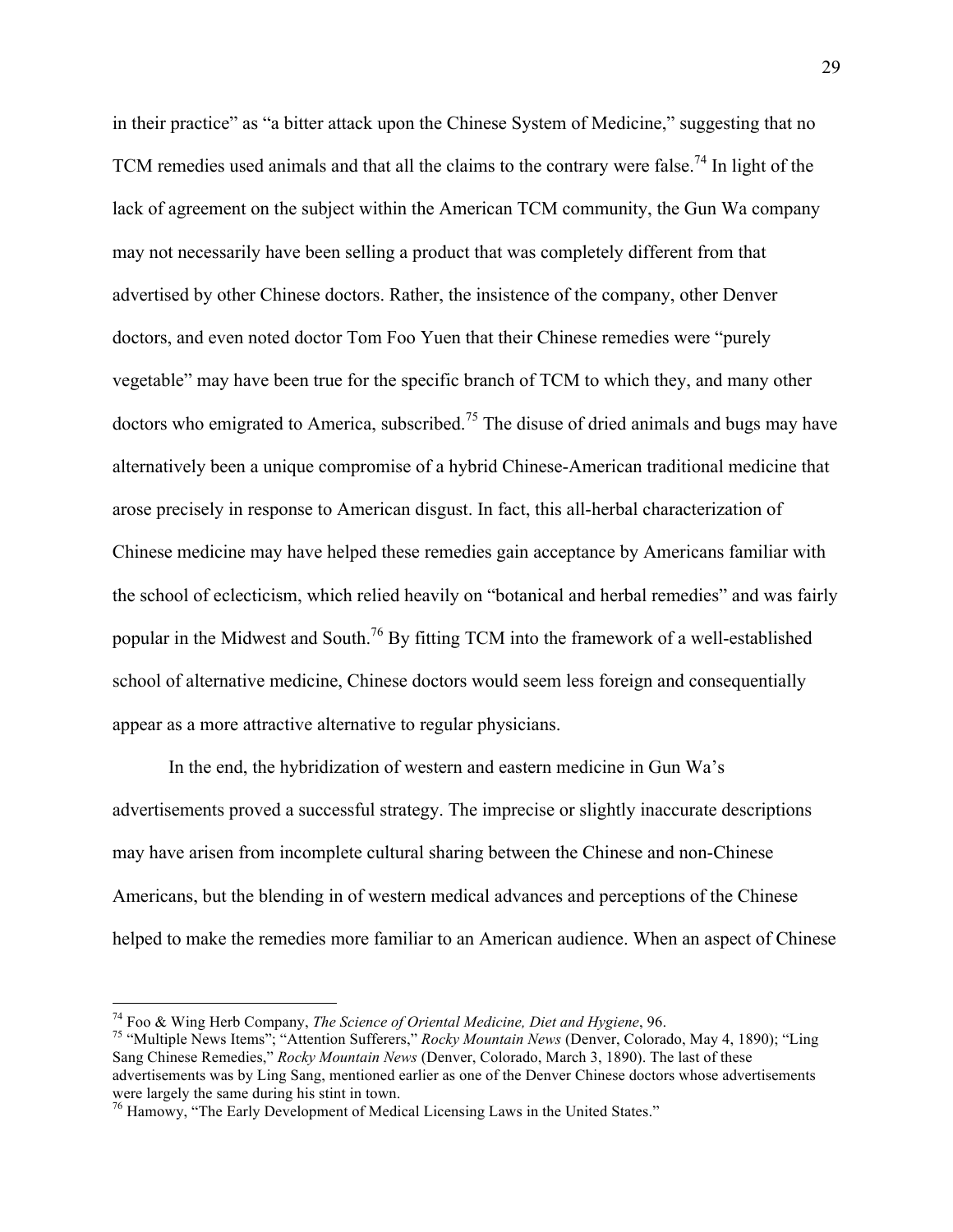medicine – such as the absence of mineral ingredients or the limitations on surgery – might prove appealing to Americans, the writers of Gun Wa's advertisements readily advertised such an aspect without fully understanding the cultural nuances behind the Chinese practices. The bitter taste of the medicine was something inherent to Chinese remedies, and that Gun Wa's advertisements included testimonials to the contrary suggests that the business may have altered traditional recipes to better fit the American palate. The advertisement of the purely vegetable nature of the remedies was not unique to Gun Wa, but some Chinese doctors did seem to have used animal or bug parts in their prescriptions. The doctors who vehemently denied the use of such ingredients, then, may have also changed their recipes to better appeal to westerners. Thus, with a basic and incomplete understanding of TCM and with the knowledge of what Americans were looking for in alternative medical practices, the Gun Wa advertisers picked pieces from both western and eastern medical traditions to successfully advertise the Gun Wa remedies Americans. As an exotic alternative to regular medicine, TCM and Chinese doctors were at the cusp of acceptance in America but required at least some level of westernization to achieve greater success, pointing to the limitations on the acceptance of the Chinese and their culture in the late nineteenth-century America.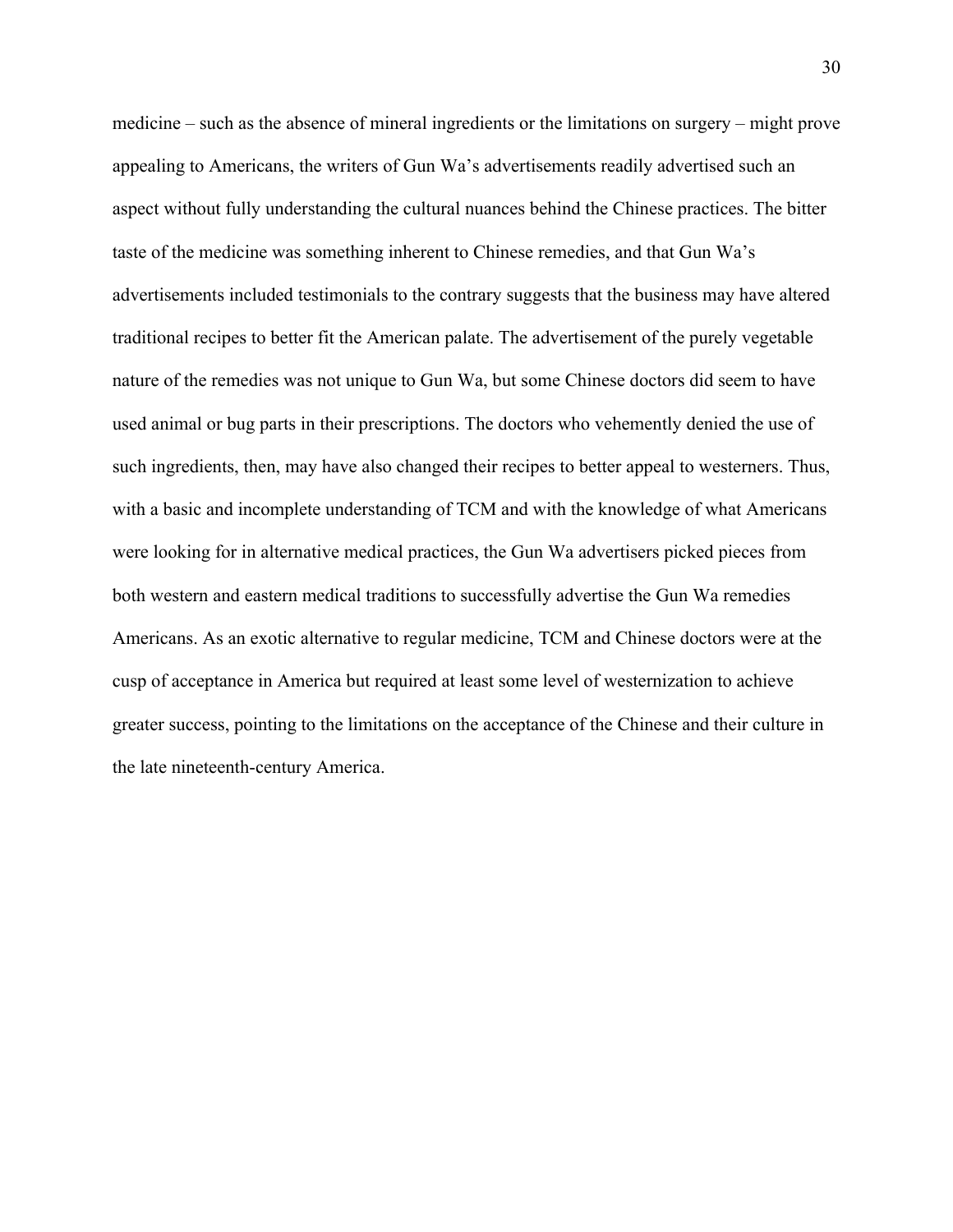## *Chapter 3*

# THE POWER OF A TESTIMONIAL: ADVERTISING MEDICINES AND DOCTORS THROUGH NARRATIVES

"Last February I was advised to try Gun Wa's Chinese remedies, and I did so; I firmly believe I save my life by so doing," Mr. A. L. Williams, "an old employee of the D. & R. G. Railroad… well known in Denver," told Gun Wa advertisement writers in an interview conducted sometime in early 1889.<sup>77</sup> This bold claim was published in the June 28, 1889 issue of the *Rocky Mountain News* for residents of Denver to read with the hope that they too would be inspired to follow in the steps of the well-known and respected Mr. Williams. Again and again, Gun Wa's advertisement columns were taken up by dozens of testimonials from local and longdistance customers outlining their ailments, their experiences with Gun Wa's miraculous cures, and their heartfelt recommendations that fellow sufferers see the famous Chinese doctor and receive the same benefits they had.

Such use of testimonials from well-known and respected Americans was not a new development. Patent medicine had, in fact, pioneered the use of testimonials in the early 1800s, and through the late 1800s testimonials remained one of the "peculiar features" of patent medicine advertisements.<sup>78</sup> A patent medicine manufacturer would often "[accumulate] thousands of them [testimonials], which it [published] widely."79 That every Chinese doctor in Denver, including Gun Wa, relied on testimonials for their advertisements speaks to the usefulness of adopting advertising methods from patent medicine to market Chinese medicine,

<sup>&</sup>lt;sup>77</sup> "Gun Wa Again Heard From," *Rocky Mountain News* (Denver, Colorado, July 28, 1889).<br><sup>78</sup> Sherman, "Advertising in the United States." <sup>79</sup> Ibid.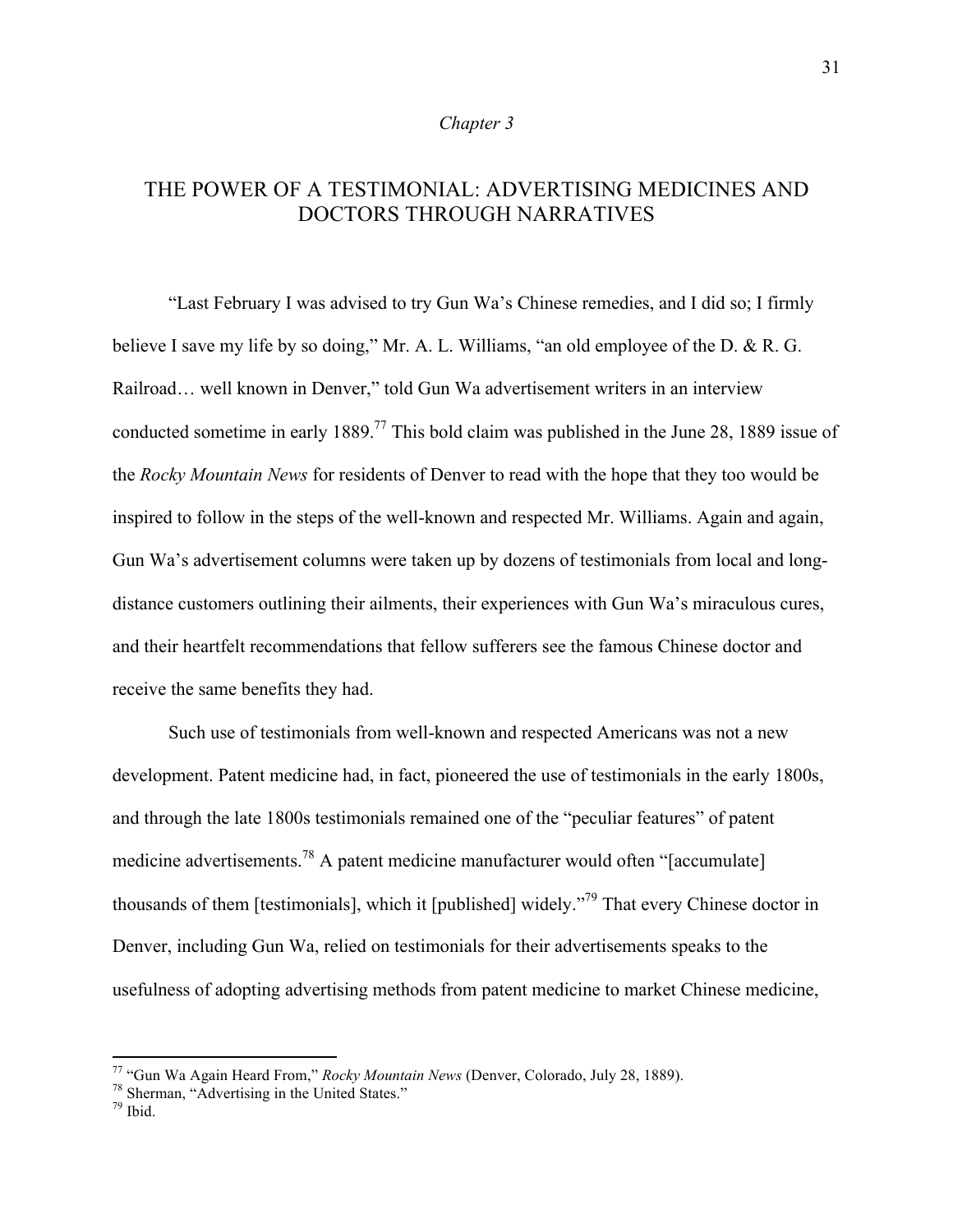presenting their medicines as specialty items instead of regular medicine. At the same time, the Chinese doctors were not simply selling their medicines – part of what made Chinese medicine truly stand out what the entire cultural experience behind the remedies, including the doctors. Thus, to convince non-Chinese Americans of the efficacy of its remedies and the trustworthiness of the doctor, the Gun Wa business and other Denver Chinese doctors had to harness the respectability of non-Chinese spokespeople by carefully featuring the testimonials that would draw in the most customers from a diverse set of people in the United States.

There remains, of course, questions as to the authenticity and fidelity of the testimonials. The Gun Wa advertisers had certainly not shied away from embellishing, stretching, or outright manufacturing the truth in their quest to create an appealing fictional Chinese doctor who could stand up to scrutiny but still draw in business. Conceivably, these same ad writers would not be above fabricating more identities and stories to sell their products, a simpler task perhaps than soliciting, collecting, and sorting through testimonials from a hundreds, if not thousands, of customers. Yet, as made-up as Gun Wa himself was, most if not all of the testimonial writers were in fact actual citizens.<sup>80</sup> This use of real people certainly came in part from practicality. The testimonials appeared more legitimate with the inclusion of a physical address and open invitation for interviews, and if any reader were to attempt to contact a nonexistent individual, the fraud could hardly have lasted long. Although they did indeed obtain written endorsements from the individuals they claimed, the Gun Wa writers were not above embellishing the testimonials. For instance, *The Milwaukee Sentinel*'s January 1891 article on the Gun Wa case

 

<sup>&</sup>lt;sup>80</sup> I provide cross-references in the footnotes for most testimonial writers. In some cases, this has not been possible. For instance, attempting to find an "A. L. Williams" who worked on the Denver and Rio Grande Railroad is difficult due to the lack of specificity of the name and the fact that the search algorithm of the *19th Century U.S. Newspaper* online archive ignores single letter inputs, so the database returns thousands of results whose hits are for "W. W. Williams" and other such incorrect combinations. Nevertheless, the verification of several identities leads me to believe that all of the testimonials came from real people.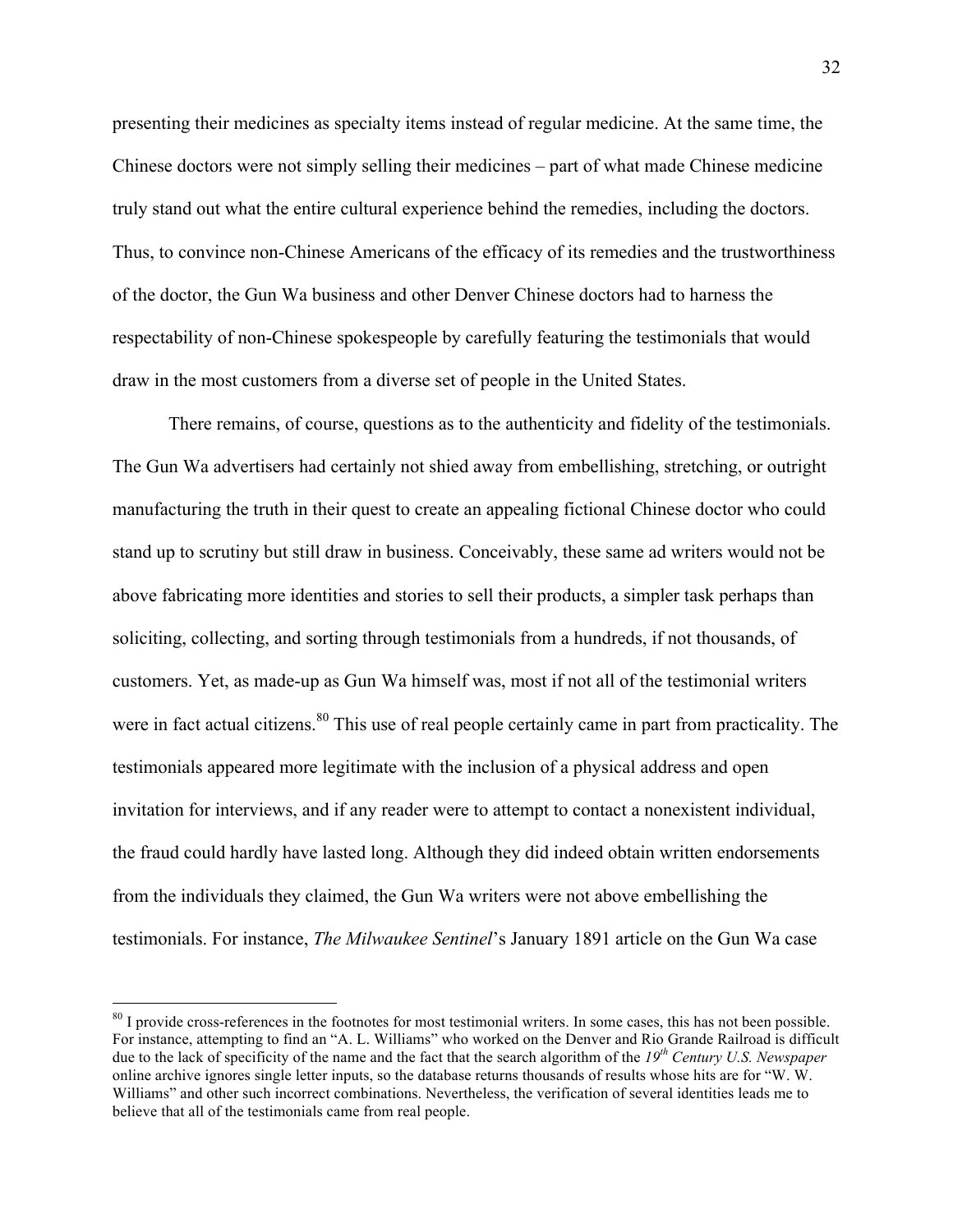reported that the company "even secured endorsements from some sisters in a local charitable institution… one of the sisters was reported as saying 'God bless Gun Wa,' but this was afterward proven to have been added by one of the concern's enterprising agents."<sup>81</sup> So, while specific language may not be entirely trustworthy, the general gist of the testimonials and the bulk of their content did originate from whom the advertisers claimed.

The Gun Wa advertisements used testimonials of religious leaders to counter Americans' prejudice against the Chinese when considering the use of Chinese remedies. James Harvey Young points out that organized religion represented "institutions in which people put great trust," and thus patent medicine advertisers considered clergymen to be "highly esteemed as testimonial-writers."<sup>82</sup> The Gun Wa advertisers were no exception. One of the Denver advertisements from June 1890 listed six "prominent clergy" members who had provided Gun Wa with their testimonials and asked readers whether "these people [would] indorse him if he were a fraud."<sup>83</sup> The need to appeal to the respectability of the clergy members revealed a fundamental lack of trust in Chinese medicines that did not have a western voice selling them. Even TCM practitioners, who enjoyed a relatively elite social status among Chinese immigrants, held nothing close to the reputability of western organizations and institutions.

This trust in religious leaders, however, could successfully be harnessed to provide an easy means to gain the trust of non-Chinese communities. For instance, Mother Superior M. Alexia confessed that she had "placed but little if any confidence in the merit of [Gun Wa's] being a Chinese, but [she] concluded, on reflection to give his herb and vegetable remedies a

<sup>&</sup>lt;sup>81</sup> "All Pleaded Guilty."<br><sup>82</sup> Young, "Patent Medicines."<br><sup>83</sup> "An Open Letter.," *Rocky Mountain News* (Denver, Colorado, June 15, 1890).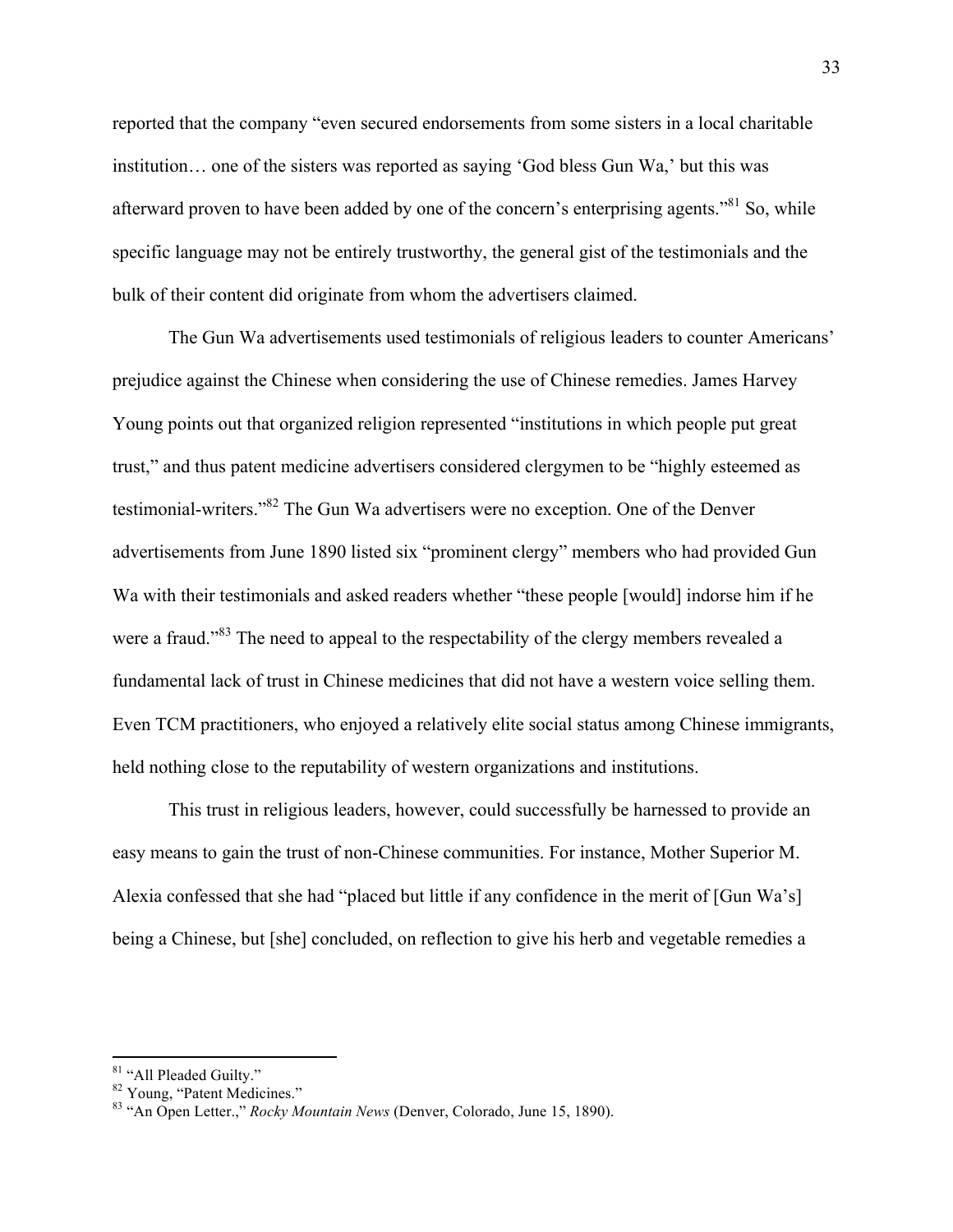trial."84 The testimonial thus implied that if a respectable leader of the religious community was able to overcome her prejudice against the Chinese, then other members of the community could likewise do so. In fact, the Mother Superior, as someone viewed as a pillar of moral and religious life, set an example for her fellow Christians to follow in terms of racial tolerance. Thus, the trust placed in organized religion could be used by the Gun Wa advertisers to convince people to give the Chinese doctor a chance despite their racial prejudices. Religious leaders, again due to their high social standing in an important cultural institution, also provided a spokesperson through which the Gun Wa business could target certain ethnic groups. In an open letter published in the *Rocky Mountain News* in June of 1890, Reverend J. Keizer of the First Holland Reformed Church at Zeeland, Michigan, "sincerely and heartily recommend[ed]… [Gun Wa's remedies] particularly to [his] fellow countrymen, the Holland people of the United States."<sup>85</sup> Because organized religion was one of the strongest cultural ties between immigrants, appeals made to immigrant groups through religious leaders could find a broad audience whose minds would be more open to suggestions from these leaders.

However, in using the testimonials of religious leaders, the Gun Wa company and indeed most Chinese practitioners had to water down certain aspects that lay at the heart of Chinese medicine. The history and practice of TCM were and are still rooted in Chinese religious and philosophical belief systems.<sup>86</sup> Yet, Gun Wa's advertisements and the experiences of his patients

 <sup>84</sup> "God Bless Gun Wa," *Milwaukee Daily Journal* (Milwaukee, Wisconsin, November 30, 1889). Mother Superior Alexia is mentioned in an 1890 *Milwaukee Daily Journal* article reporting a fire at the St. Joseph Convent as well as in a report about the history of the convent sponsored by the city of Campbellsport, where it is located. "Destroyed by the Flames," *Milwaukee Daily Journal* (Milwaukee, Wisconsin, April 1, 1890); *History of St. Joseph Convent,* 

<sup>&</sup>lt;sup>85</sup> "An Open Letter." In an online directory of members of the Christian Reformed Church, John Keizer is listed to have served in the First CRC Zeeland in Zeeland, Michigan from 1888. "John Keizer" (Christian Reformed Church in North America), https://www.crcna.org/node/268996.

<sup>86</sup> Lin Shi and Chenguang Zhang, "Spirituality in Traditional Chinese Medicine," *Pastoral Psychology* 61, no. 5–6 (December 2012): 959–974.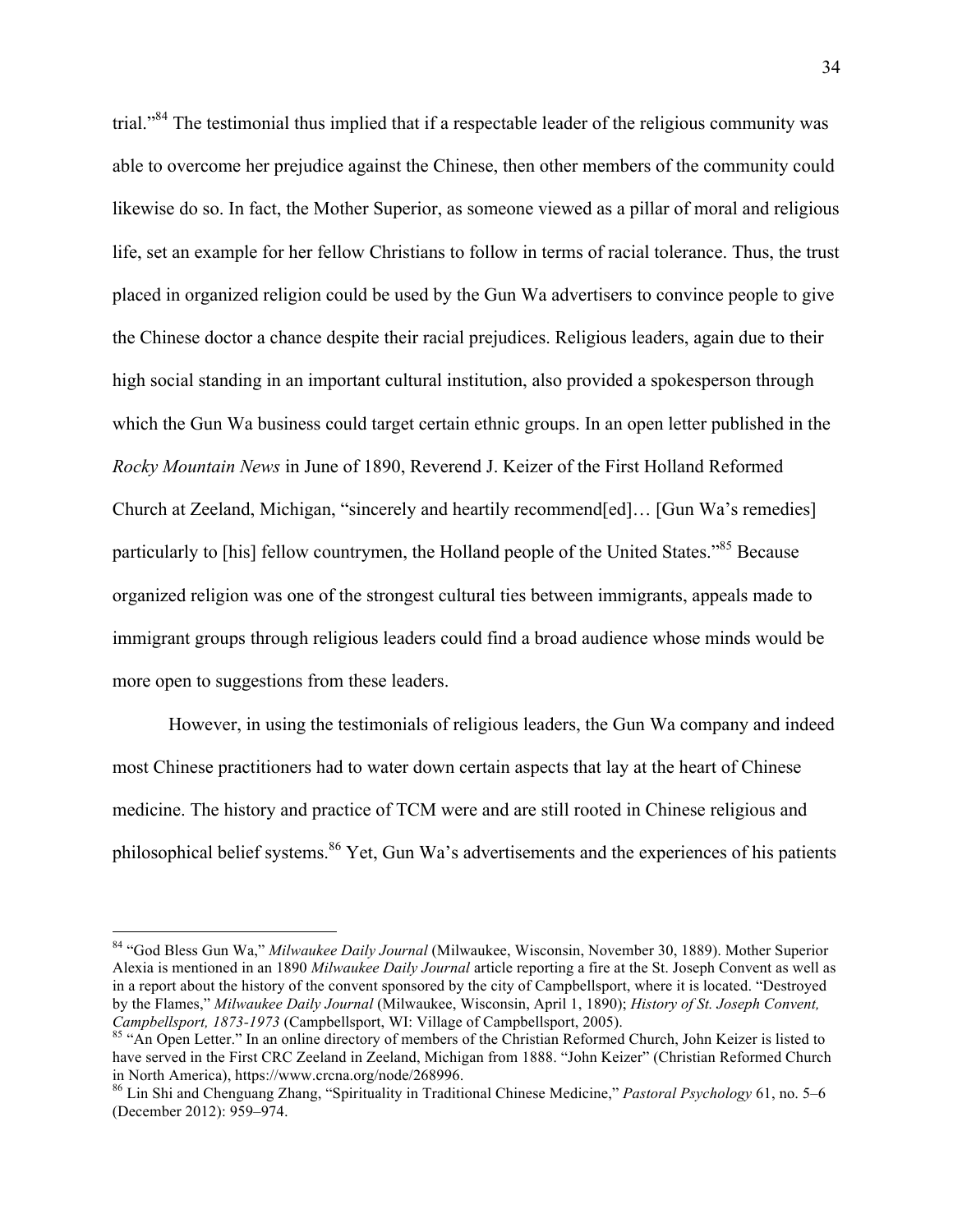displayed little reliance on the religious or philosophical underpinnings to the remedies, which was likely a result of the company owners' own lack of cultural knowledge. In all of the descriptions of Gun Wa's remedies in his life history, the only real mention of the theory behind the efficacy of the herbs and roots was that they were "nature's own remedies," as observed by the the "wonderful, God-given instinct in animals [that] causes them, when sick or suffering, to search for certain leaves, plants or roots, which are a specific for their particular ailment."<sup>87</sup> Other Denver Chinese doctors do not even include this much theory in their advertisements, so the omission of the religious and philosophical explanations is not simply due to ignorance but was a conscious choice. Gun Wa's patients, like those of other Denver Chinese doctors, were also simply cured by "medicine"; they did not modify their lifestyles, take any special preventative measures against future illness, or strengthen their minds with Taoist, Buddhist, or Confucian exercises as TCM practitioners in China would suggest they do.<sup>88</sup> In order to gain the trust of western religious leaders and use their voices to sell the medicine, Gun Wa's advertisement and method of treatment had to be stripped of competing religious and philosophical elements. That other Denver Chinese doctors also left out these elements suggests that this cultural omission was necessary so TCM would not be unappealing to Americans, who already had their own religious and philosophical foundations.

The testimonials of well-known members of the community also provided a useful way of borrowing the social standing of white Americans to increase the prestige of TMC practitioners. One Denver Gun Wa advertisement from July 1889, for instance, featured the aforementioned A. L. Williams, an employee of the D. & R. G. Railroad "well known in

<sup>&</sup>lt;sup>87</sup> "Strange History of a Chinese Gentleman."<br><sup>88</sup> Shi and Zhang, "Spirituality in Traditional Chinese Medicine"; Foo & Wing Herb Company, *The Science of Oriental Medicine, Diet and Hygiene*, 11.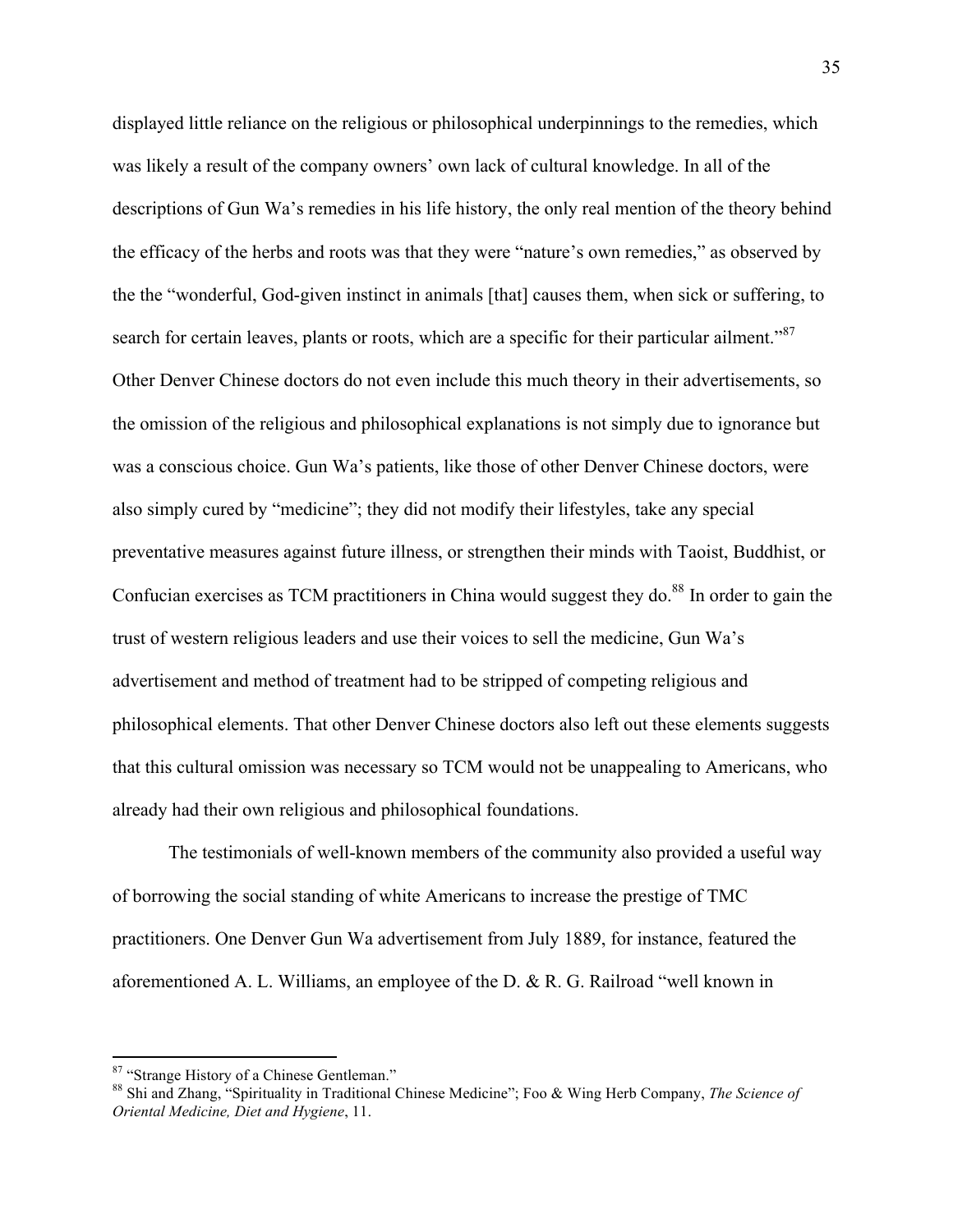Denver," who described his ailment of three years, the failure of western doctors, and the success of Gun Wa's treatments, concluding with an earnest promise that Gun Wa was "the man you can depend on."<sup>89</sup> Gun Wa, as a racial outsider in the mostly non-Chinese Denver community, held little social standing of his own in the eyes of people who were not already convinced of his remedies. Instead, he had to rely on the endorsements of established non-Chinese community members to appear dependable. The necessity of borrowing the reputation of a white man, even after the Gun Wa company had been in town for almost 10 months and had established a decent amount of fame for its supposed Chinese doctor, points to the disparity between the locals' acceptance of the two men. However, the difference in trust placed in well-known American men and Gun Wa was not simply a function of the time spent working in an area. In an advertisement in *The Milwaukee Sentinel*, the testimonial of James Welsh, who lived in Leavenworth, Kansas, ended with his declaration that he was "well known here [in Kansas], lived here [in Kansas] for twenty-six years."<sup>90</sup> A comparison of testimonials across different advertisements reveals that Gun Wa's ad writers often published only excerpts from letters written to the doctor.<sup>91</sup> Thus, the ad writers made a conscious decision to include Welsh's length of residency in the advertisement even though his hometown was not located in even the same state as Milwaukee. Welsh's trustworthiness was not built on the fact that he was well-known to locals but that he was a wellestablished non-Chinese man in general. The reputation that the Gun Wa advertisements sought

<sup>&</sup>lt;sup>89</sup> "Gun Wa Again Heard From." As I mentioned in an earlier footnote, I could not locate documents verifying the existence of this individual due to the ambiguity of his name as given in the testimonial.

<sup>&</sup>lt;sup>90</sup> "Gun Wa's Chinese Herb and Vegetable Remedies Cure All Diseases," *The Milwaukee Sentinel* (Milwaukee, Wisconsin, August 6, 1889). A James Welsh is reported to have owned a stable at the corner of Ninth and Walnut in Leavenworth, KS, in 1886, which is precisely the address given in the testimonial. *The Leavenworth Times* (Leavenworth, KS, April 25, 1886), 5.

<sup>91</sup> For example, the excerpt of John M. Jones' testimonial in a September 1889 issue of the *Rocky Mountain News* was shorter than the one in the above-mentioned issue of *The Milwaukee Sentinel*. "When I Went to Gun Wa I Was in a Fearful Condition," *Rocky Mountain News* (Denver, Colorado, September 10, 1889); "Gun Wa's Chinese Herb and Vegetable Remedies Cure All Diseases."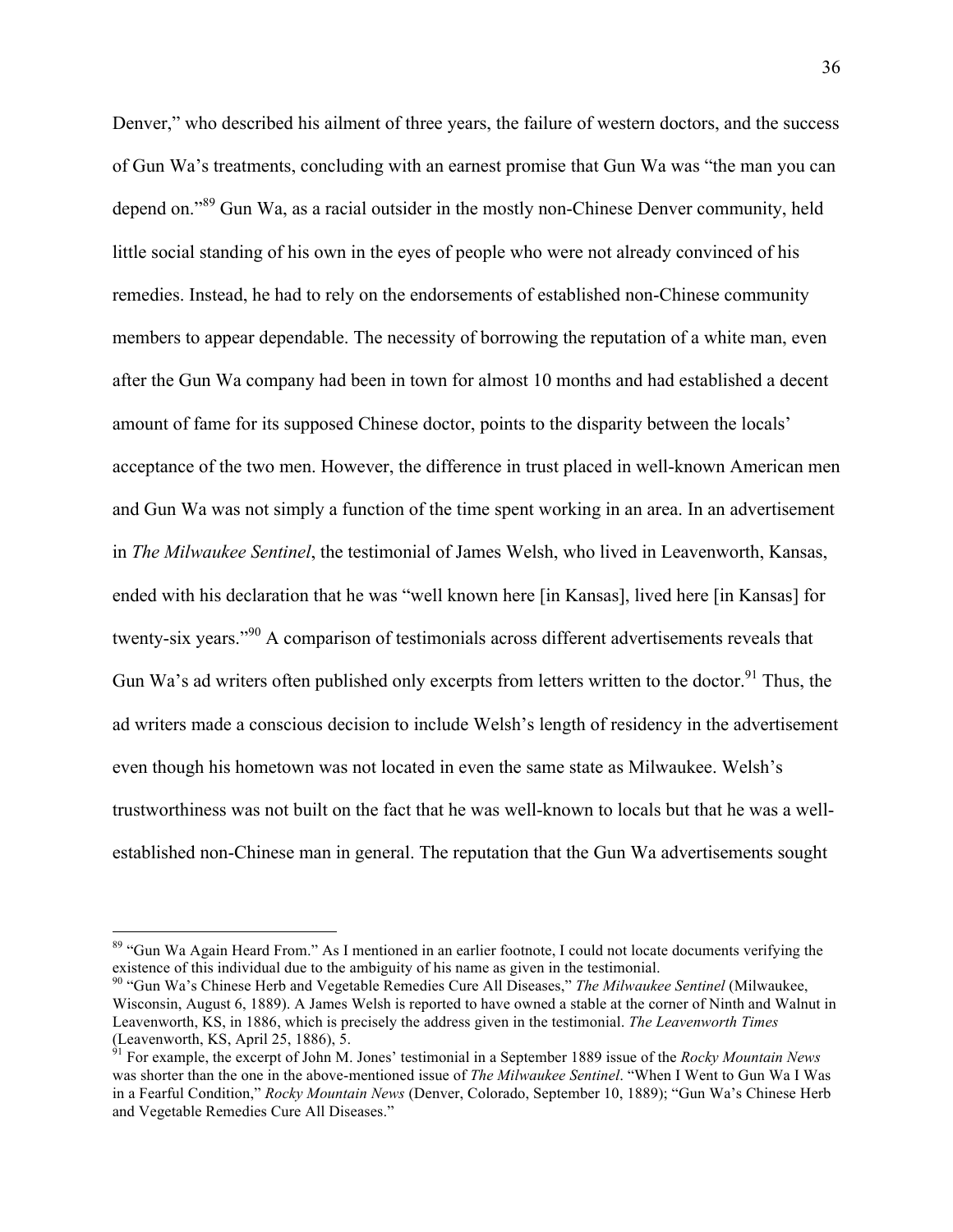to borrow was not based solely on familiarity to local readers but on distinction in any American community.

Testimonials from well-known women were especially important to gain other women's trust in a setting as intimate as healthcare. This trust was particularly important in light of the racial tensions between the Chinese and white Americans. The issue was less salient in Denver, where the last episode of violence had taken place almost a decade before Smith founded the Gun Wa company and had been a result of labor competition among American and Chinese men.<sup>92</sup> However, contact of any kind between Chinese men and American women was a sensitive subject in Milwaukee, where only a few months ago allegations of inappropriate relations between white girls and Chinese men had spawned a violent mob.<sup>93</sup> As a result, smoothing over these gendered racial tensions was important to build up Gun Wa's white clientele in Milwaukee. In California at least, Chinese doctors were particularly popular amongst white women, who often made up the majority of the doctors' white patients, because Chinese doctors preferred noninvasive examination methods whereas western doctors usually asked their female patients to undress for examinations.<sup>94</sup> Nineteenth-century attitudes on sexuality – famously embodied in the Comstock laws that criminalized circulation of explicit materials through the federal mail system – were fairly conservative, and the belief in a connection between sexual excesses and sexual or nervous debility prevailed.<sup>95</sup> Given public understanding of such diseases, many women affected with reproductive, sexual, or other diseases considered

 

<sup>&</sup>lt;sup>92</sup> Mark R. Ellis, "Denver's Anti-Chinese Riot" (University of Nebraska - Lincoln, 2011), http://plainshumanities.unl.edu/encyclopedia/doc/egp.asam.011.

<sup>&</sup>lt;sup>93</sup> Jew, "Chinese Demons."<br><sup>94</sup> Marcus and Chen, "Inside and Outside Chinatown."<br><sup>95</sup> Charles E. Rosenberg, "Sexuality, Class and Role in 19th-Century America," *American Ouarterly* 25, no. 2 (May 1973): 131.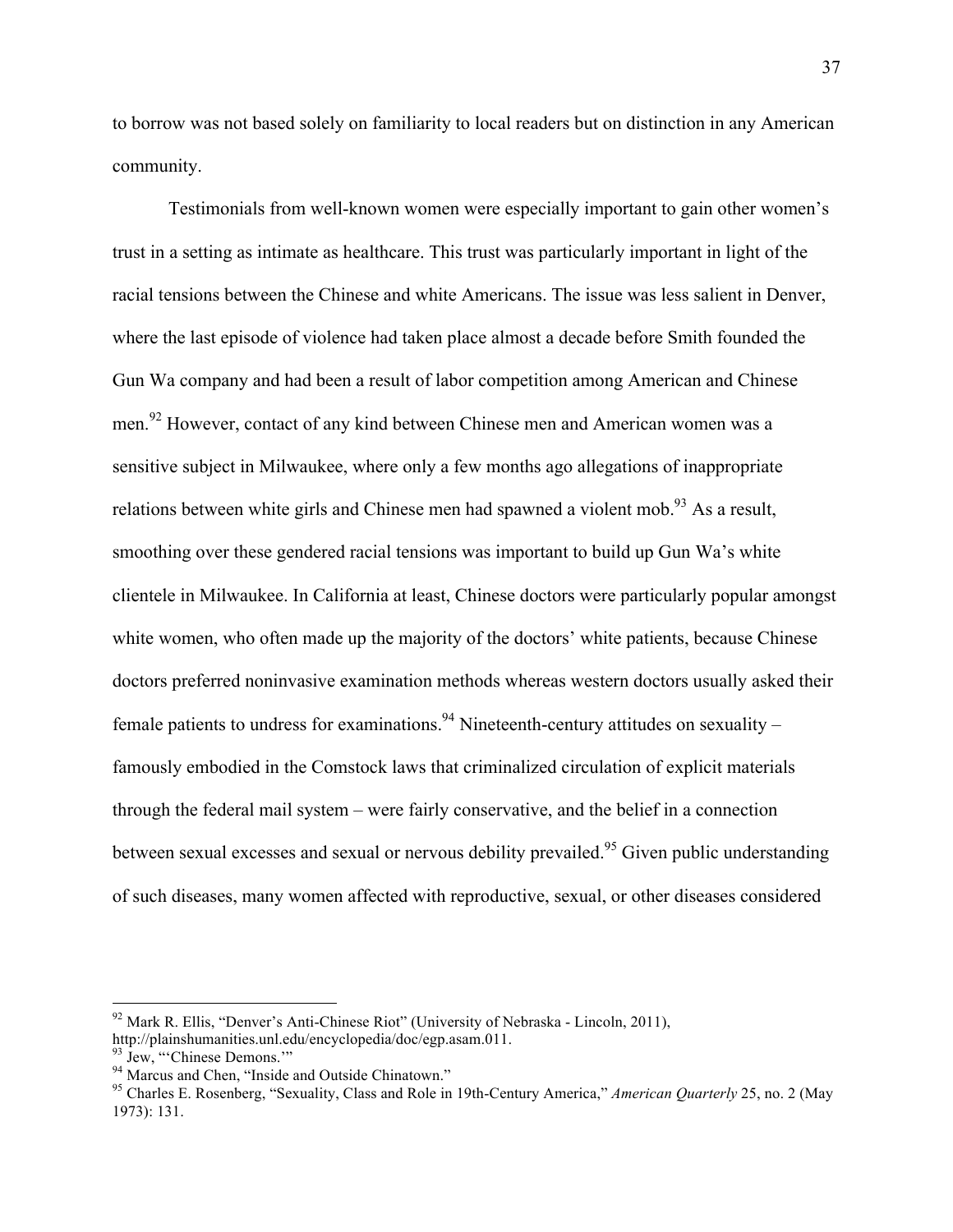specific to the female sex would have had a difficult time confiding in Chinese doctors unless said doctors held their confidence.

The testimonials of female socialites helped soothe American women's possible misgivings toward Gun Wa. Mrs. J. W. Laing, a "well-known lady of Colorado Springs," for instance, expressed that she would "be glad if any poor suffering woman would be led to trust in [Gun Wa] and try [his] wonderful chinese [*sic*] vegetable remedies," as "American doctors [were] a failure as far as women's diseases [were] concerned."96 Her testimonial addressed women's doubts about the medical profession as a whole, attributing the poor experiences they may have had to western medicine alone. Instead, she presented Gun Wa as a superior alternative to western physicians. Such an endorsement elevating Gun Wa, a Chinese doctor, above white practitioners helped ease doubts that lingering racial tensions in the city created, and the emphasis on Laing's social status underscored her reliability as a recommender. Other testimonials from well-known women were not directed at women in particular but served a similar purpose of easing white women's racially-based doubts about Gun Wa. Mrs. James Harper, who self-professed to be "well acquainted in Sheboygan, and over at the 'Falls,'" wrote of her experience "overcoming [her] prejudice against medicines [she was] unfamiliar with" to finally seek treatment from Gun Wa for her "female weakness."<sup>97</sup> Many white patients were ashamed of their reliance on Chinese doctors, forcing Gun Wa to send his mail and packages without his name on them.<sup>98</sup> That a woman as well-connected as Harper would publicly declare

 <sup>96</sup> "A Russian Horror," *Rocky Mountain News* (Denver, Colorado, June 6, 1890). Cemetery Records Online states a J.W. Laing was buried in Evergreen Cemetery in Colorado Springs on 8/27/1896. "Evergreen Cemetery, Colorado Springs, El Paso County, Colorado" (Interment.net), http://www.interment.net/data/us/co/elpaso/evergreen/recordslaa-laz.htm. <sup>97</sup> "From Sheboygan," *Milwaukee Daily Journal* (Milwaukee, Wisconsin, October 29, 1889). Mrs. Harper does not

give enough identifying information to locate documents confirming her existence. However, considering the relatively close proximity between Sheboygan and Milwaukee, the advertisers were unlikely to have boldly claimed he was "well acquainted" if she were a made-up person.<br><sup>98</sup> "Strange History of a Chinese Gentleman."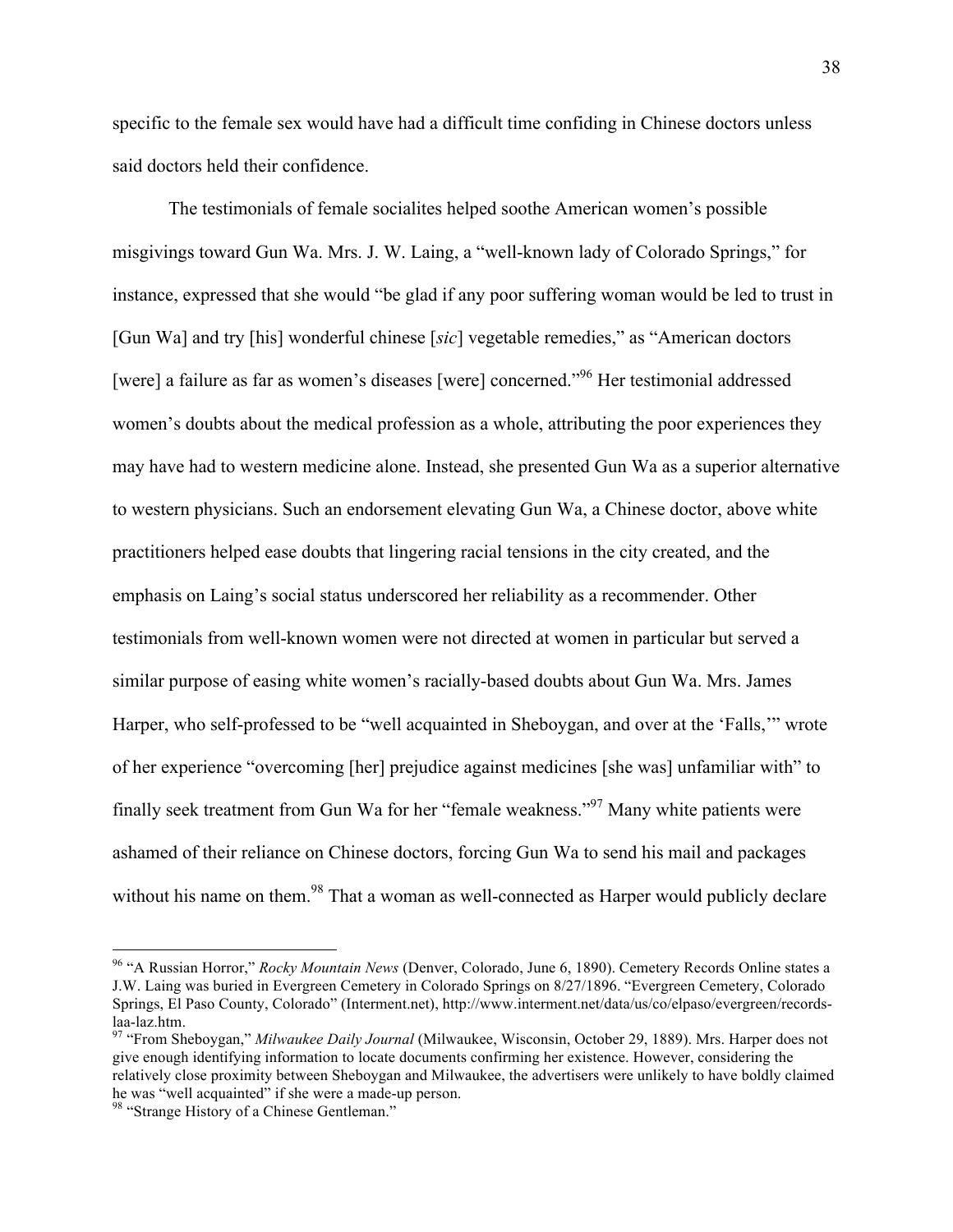that she had seen a Chinese doctor, and on top of that for an ailment of such a private nature, would be strong incentive for other white Americans and particularly women to give Gun Wa a try despite what misgivings they might have about Chinese medicine. American women's wariness toward Gun Wa, due in part to his race, could be allayed by the public declarations of positive experiences from other well-known women.

However, Gun Wa's advertisements did not solely rely on the experiences of religious leaders and the social elite; the testimonials of workers cemented his reputation as a doctor in touch with everyday Americans. For many working-class Americans, their livelihoods depended on their continued health and physical ability to work. Once Gun Wa had gained their trust with testimonials from well-known community members, he could secure a large and dependable patient base if he proved to the working class that he could truly help them. To accomplish this task, his advertisements needed testimonials from ordinary people working in a variety of conditions. One such testimonial writer was Henry D. Taylor, the captain of a ship on the Great Lakes who was afflicted with a severe case of rheumatism he had contracted from "the life of exposure and hardship that every man must endure who sails."<sup>99</sup> The testimonial immediately established Taylor's status as man who had to endure a difficult working environment in order to earn his livelihood, presenting a case that would be relatable to many laboring readers. Because these readers either had suffered, were suffering, or conceivably could suffer from unfortunate illnesses that would also impair their working ability, Taylor's experience was more relatable to them than those of religious leaders or socialites. Readers had to be assured Gun Wa's cures

 <sup>99</sup> "Sailed the Lakes," *The Milwaukee Sentinel* (Milwaukee, Wisconsin, October 18, 1889). Taylor was said to be around 45 in the testimonial, placing his birth around 1845. In 1877, a Captain Henry Taylor is reported to have fallen into the hold of a schooner. As Taylor would have been around 32 at the time, it is plausible he was working on the ship and was in fact that man. "Marine Matters," *Milwaukee Daily Journal* (Milwaukee, Wisconsin, October 22, 1877).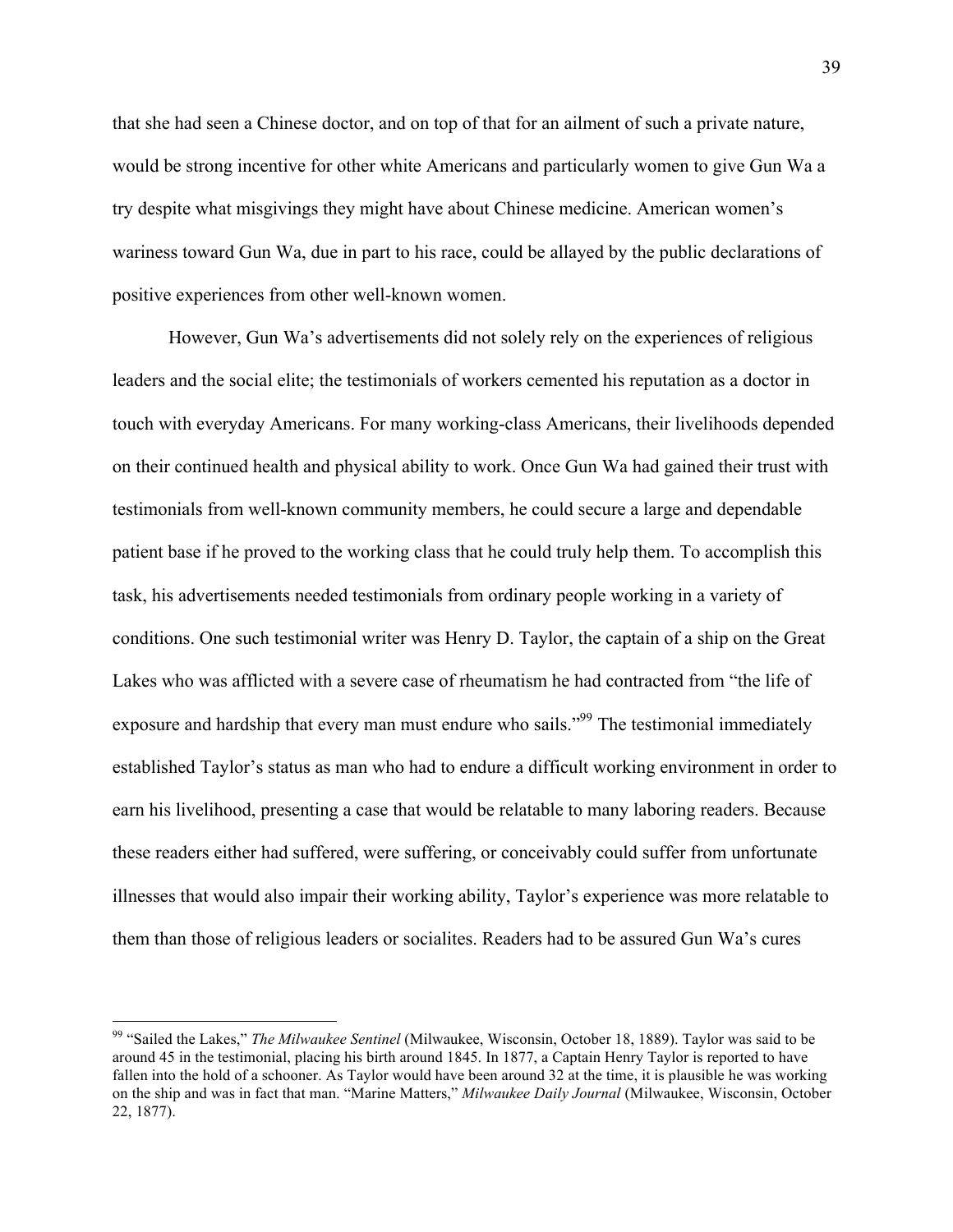were affordable and helpful under their circumstances, so the testimonials of ordinary working Americans provided an element of relatability to most readers, a purpose different from the testimonials of community leaders. Even though the working class might not have the same respectability as religious leaders or the social elite, their testimonials were still important for the Gun Wa character to gain broader acceptance from members of American communities.

In some cases, the testimonials of working Americans could help Gun Wa reach specific groups of people who might otherwise have paid him little attention, giving his a privileged status above other Chinese doctors within certain social circles. George F. Hughes offered Gun Wa entry into one such group. A Wisconsin brakesman, his experience with Gun Wa's remedies was so remarkable that he had "since sent a number of the railroad boys to GUN WA" sometime before September, 1889.<sup>100</sup> The advertisements of neither of the other two major Denver Chinese doctors included the testimonial writers' occupations. By including the information, Gun Wa could thus increase his appeal to other Americans who worked in similar professions and, experiencing the same workplace environment, may have suffered from similar health concerns. As evidenced by Hughes' story, these individuals could also act as ambassadors of sorts to create a more compelling reason for people from their occupation to visit Gun Wa. Indeed, William Cameron, a conductor of a car owned by the Milwaukee City Railway company, read "the testimonial of that railroad brakeman [Hughes, and] made up [his] mind to go and see the Chinese doctor [himself]."<sup>101</sup> The testimonial that caught Cameron's eye was one made by a fellow railroad man, and without that specific testimonial and the detail of the writer's

 <sup>100</sup> "A Brakesman Says So," *The Milwaukee Sentinel* (Milwaukee, Wisconsin, September 17, 1889). I could not find information on a George F. Hughes in La Crosse or Milwaukee.<br><sup>101</sup> "Gun Wa's Chinese Remedies," *The Milwaukee Sentinel* (Milwaukee, Wisconsin, October 20, 1889). A Mr.

William Cameron, conductor on the Milwaukee & Northern railroad, married Miss Emma E. Burch on 5/26/1885. "About the State," *The Milwaukee Sentinel* (Milwaukee, Wisconsin, May 24, 1885).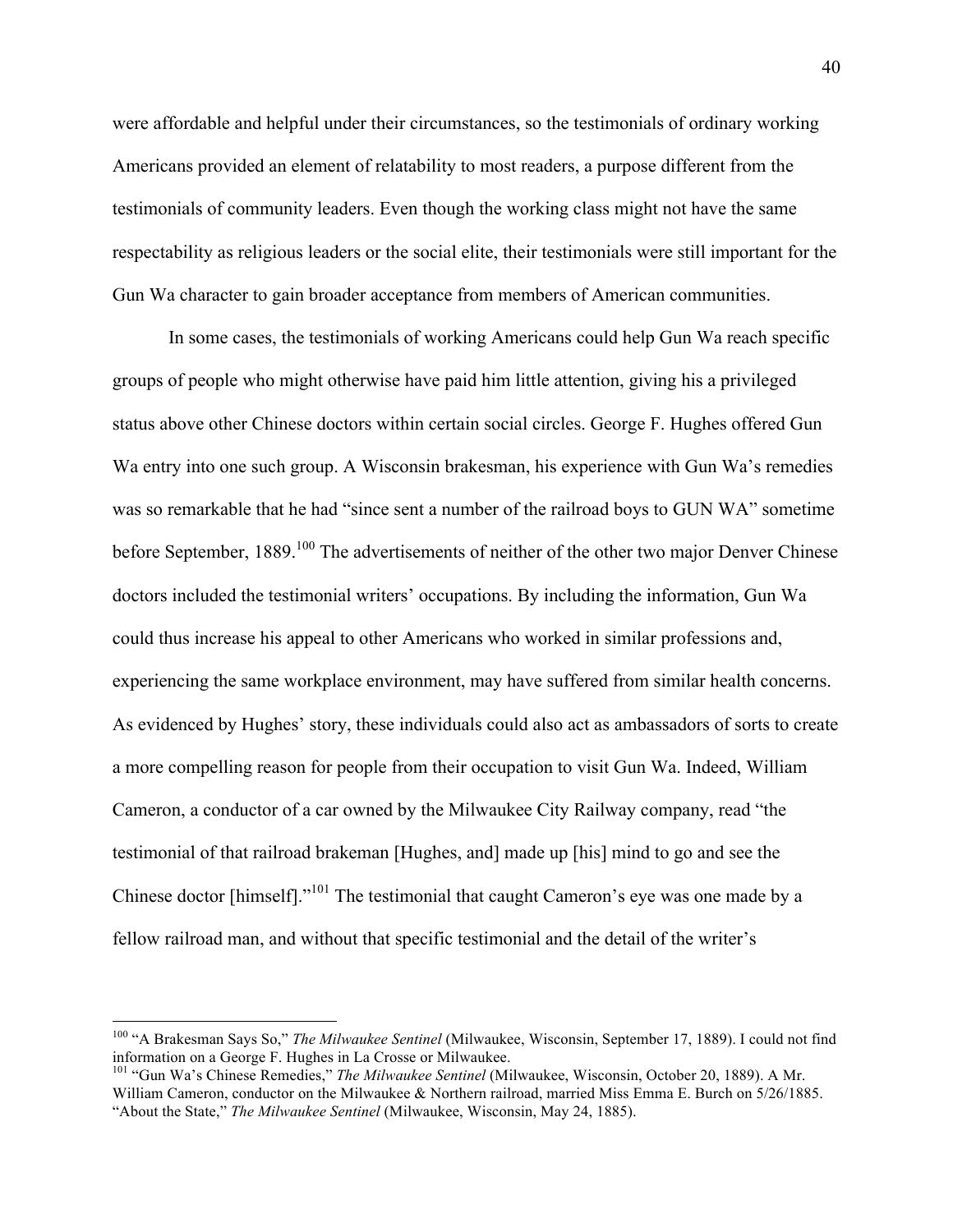occupation, Gun Wa might not have secured the customer. So, to gain a competitive advantage over other Chinese doctors in securing business from certain groups of people with a common occupation, Gun Wa could rely on building relationships with single in-group individuals and then use the existing community bonds to insert himself into the group's collective awareness.

Female workers also appeared in Gun Wa's testimonials not only to catch the attention of other female workers but also to show the depth of Gun Wa's compassion for and integration into the Milwaukee community. As industrialization made it cheaper to buy goods instead of making them at home, the percentage of American women working outside of the home increased to about 18% in 1890, with these women representing about 17% of the total labor force.102 Among these working women was Rosalie Lemke, whose inflammatory rheumatism was a particularly unfortunate case because she had "no one to help [her] to earn [her] livelihood and [her] living depends upon [her] strength," leaving her in fear that she "would become an object of charity."<sup>103</sup> She was not the only woman in that situation; Katharina Alpen too was "a poor woman" whose "living depended upon [her] daily toil, and… from the effects of [her] sidkness [sic] [she] had been obliged to give up work.<sup>"104</sup> Thus, their plight was not uncommon and represented a serious issue to which other women with similar problems would be searching for a solution. As was the case with other specific groups of Americans, reading about the positive experiences of other people in their circumstances would motivate working women to seek the same remedies the testimonial writers had used. But, these testimonials also capitalized on the particularly heartbreaking circumstances of these women to garner more social approval

 

<sup>102</sup> Esther Peterson, "Working Women," *Daedalus* 93, no. 2, (1964): 671–699. The statistics include female workers 14 years and older.

<sup>103</sup> "Good Deeds Never Die," *Milwaukee Daily Journal* (Milwaukee, Wisconsin, November 19, 1889). Mrs. Rosalie Lemke is on a list of people whose mail remained at the post office on 1/24/1890. "Letter List No. 4," *The Milwaukee Sentinel* (Milwaukee, Wisconsin, January 25, 1890).<br><sup>104</sup> "Good Deeds Never Die." Alpen did not seem to have left behind easily traceable records.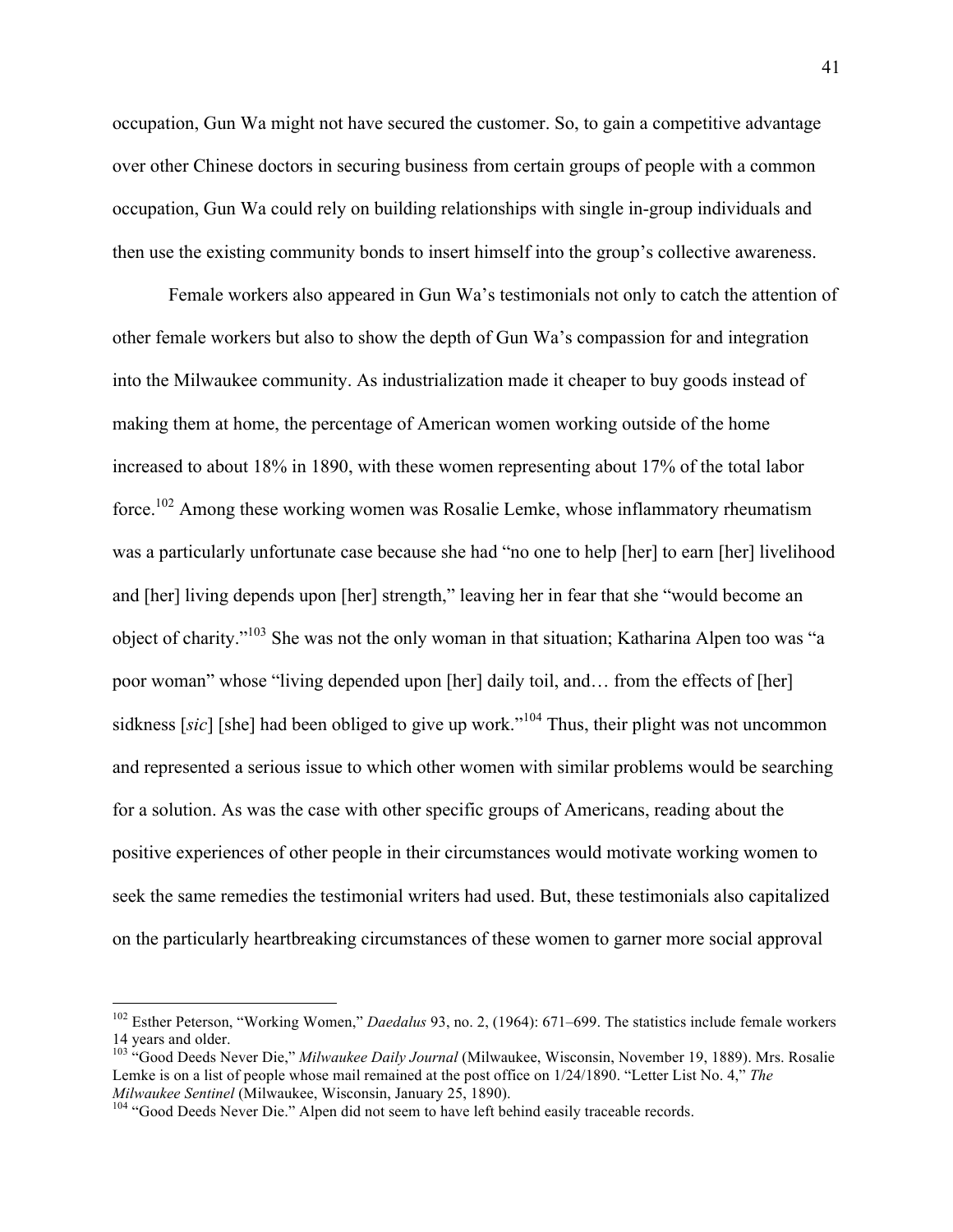for Gun Wa. He was singlehandedly able to save the livelihoods of these two local women who had no one else to provide for them, displaying a deep sense of charity and benevolence toward some of the most vulnerable members of his adoptive community. Thus, instead of borrowing the reputation or connections of the testimonial writers, Gun Wa was able to highlight his own contributions to the community in the testimonials of poor working women.

Gun Wa's treatment of the laboring class also exposed how racial tensions could combine with class conflict in Denver and how a clever advertiser could take advantage of the situation. Mrs. M. J. Hunter, an African-American washerwoman, asked her fellow Denverites to considers that "if the rich white folks [could] support 600 Chinese laundrymen in Denver to the detriment of us poor wash women, we poor people ought to support one good Chinese doctor."<sup>105</sup> Her statement exposed the growing American resentment of Chinese laborers who were willing to work for lower pay, yet somehow Gun Wa, a Chinese man, represented to her a way to get back at the elite white Americans who were supporting her competitors. Race, then, was not a simple straightforward category to divide people in Denver but was tangled with notions of class. Gun Wa, who presented no threat to the livelihoods of the washerwomen but did to that of white physicians, could use the class tension underlying Denver society to distinguish himself from other Chinese immigrants and present himself as a friend, not a competitor, of the poor.

With thousands of testimonials supposedly on file, the Gun Wa advertisers had to carefully choose the ones likely to attract them the most customers to print. Of the most notable testimonials, three major categories emerge. First were the testimonials from religious leaders and well-connected socialites, from whom Gun Wa borrowed prestige and social standing in the

<sup>&</sup>lt;sup>105</sup> "After Years of Pain Mrs. M. J. Hunter Is Cured of Rheumatism by the Use of Gun Wa's Chinese Remedies." I could not find any documents about Mrs. Hunter, but the testimonial gave her address as 1926 Blake Street. It is unlikely that the advertisement writers would include an address for any fictional characters they may have created, as it would be very easy for a Denver resident to call upon the address and discover the fraud.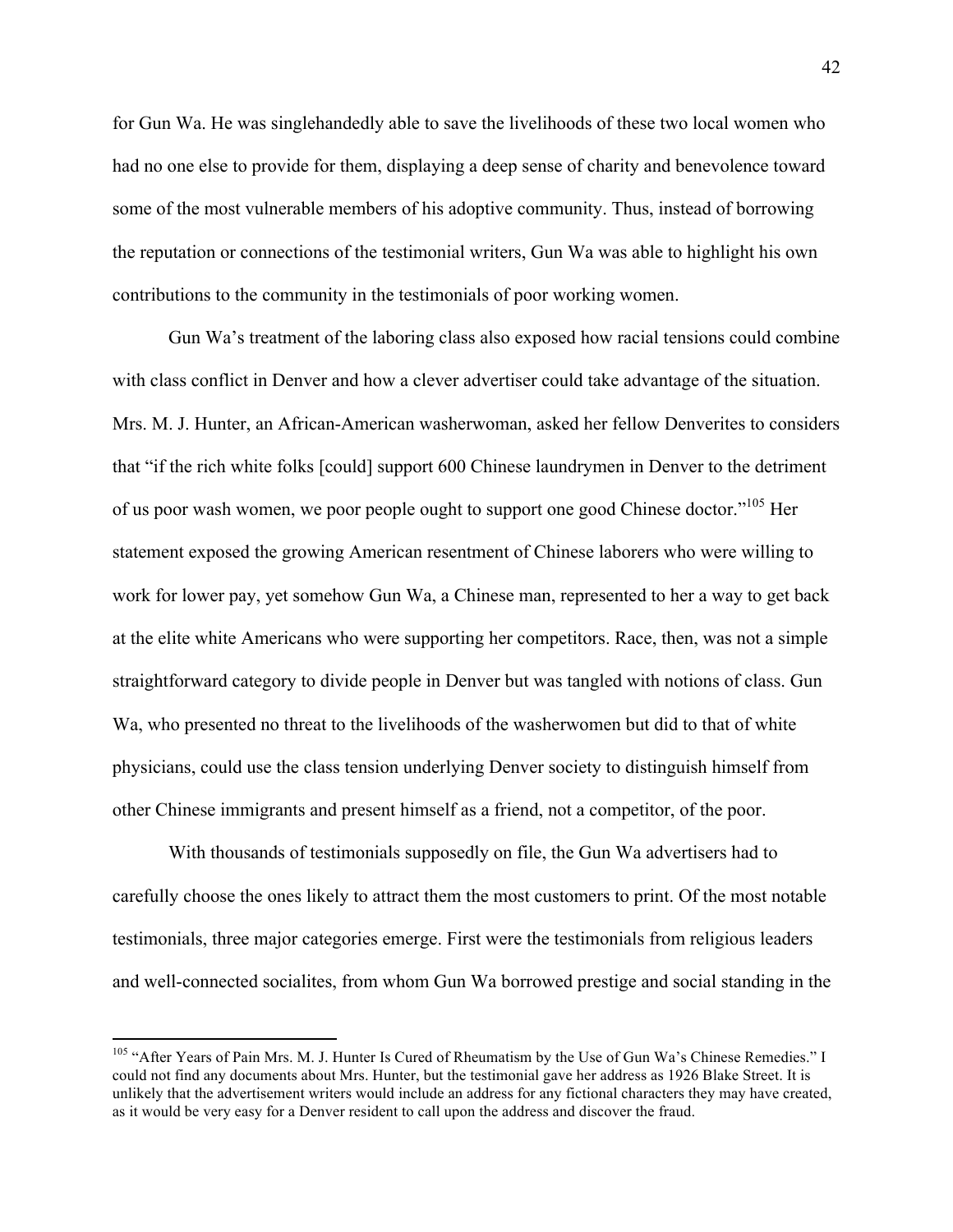community that he, as a Chinese man in predominantly white cities, did not hold on his own. In order to gain the trust of his adoptive communities, he had to insert himself into established groups and utilize the far-reaching connections of the community leaders. Second were the testimonials of working men, whose shared experiences with average readers provided proof that Gun Wa's remedies were affordable and not simply geared toward those in the upper echelons of society. These testimonials helped bring Gun Wa closer to the middling lot of the community. Lastly were the testimonials of working women, many of them poor. These women did not offer much social standing or connections for Gun Wa to borrow, so the advertisers used these stories to highlight Gun Wa's generosity and care for the community instead. In a sense, the varied purposes of the testimonials reflected the relative social standing of Chinese doctors in the local communities. The Chinese were less well-off and less respected than white community leaders but better off in both respects compared to poor working women. Thus, unlike their laboring brethren who competed with those on the lower rungs of society, Chinese doctors were more comparable to working men: neither the best off nor the worst. Ultimately, Gun Wa's advertisements reveal how targeted use of narrative in advertisement could bypass racial, gender, and class barriers that would have otherwise prevented a racial outsider from gaining the acceptance of an American community.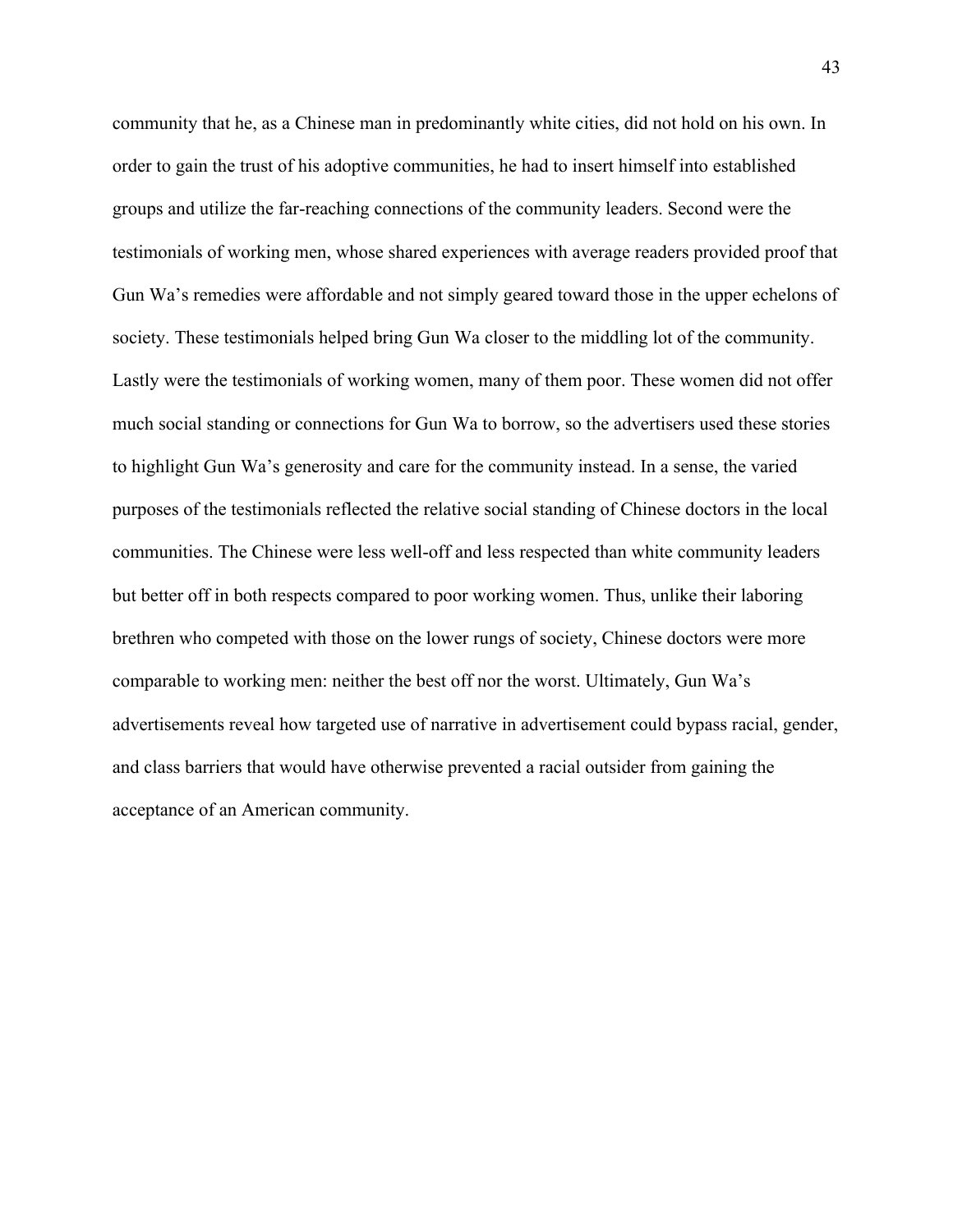#### *Chapter 4*

## THE HEAVY HAND OF THE LAW: THE GUN WA TRIALS

On November 22, 1889, the Denver branch of the Gun Wa business, not yet unmasked as an operation run by white men, "received another visit from the officers of the law yesterday… for dispensing medicines without a diploma."<sup>106</sup> A few weeks earlier, around the  $3<sup>rd</sup>$  of the month, Lee Wing had also "been indicted for practicing as a physician without a license."<sup>107</sup> The crackdown on Chinese doctors reflected conflict between the doctors and the white-dominated communities in which they practiced, particularly among those white men in charge of the various arms of the law. Yet, the reactions of the Denver and Milwaukee communities revealed that the Chinese doctors also enjoyed the support of a nontrivial portion of the communities. For a moment, the Chinese doctors seemed to come close to bridging the cultural divide between local Chinese and Americans through their work, utilizing their connection with American patients to educate them about Chinese culture and prove the goodwill of the Chinese people. But as the Milwaukee Gun Wa fraud was exposed in sensational trials that riveted the national attention in 1890 and 1891, public trust toward the Chinese eroded in a regionally-dependent manner. Though covered by fewer newspapers, the Denver trials proved to have an even more destructive effect on the trust of the city's American residents in the Chinese and Chinese doctors. Years later, after much hard work, Lee Wing would be able to help repair relations with white Americans in Denver, but through the rest of the nineteenth century, organized medicine would continue to remain skeptical of Chinese practices.

<sup>&</sup>lt;sup>106</sup> "Local Brevities," *Rocky Mountain News* (Denver, Colorado, November 23, 1889).<br><sup>107</sup> "Criminal Cases."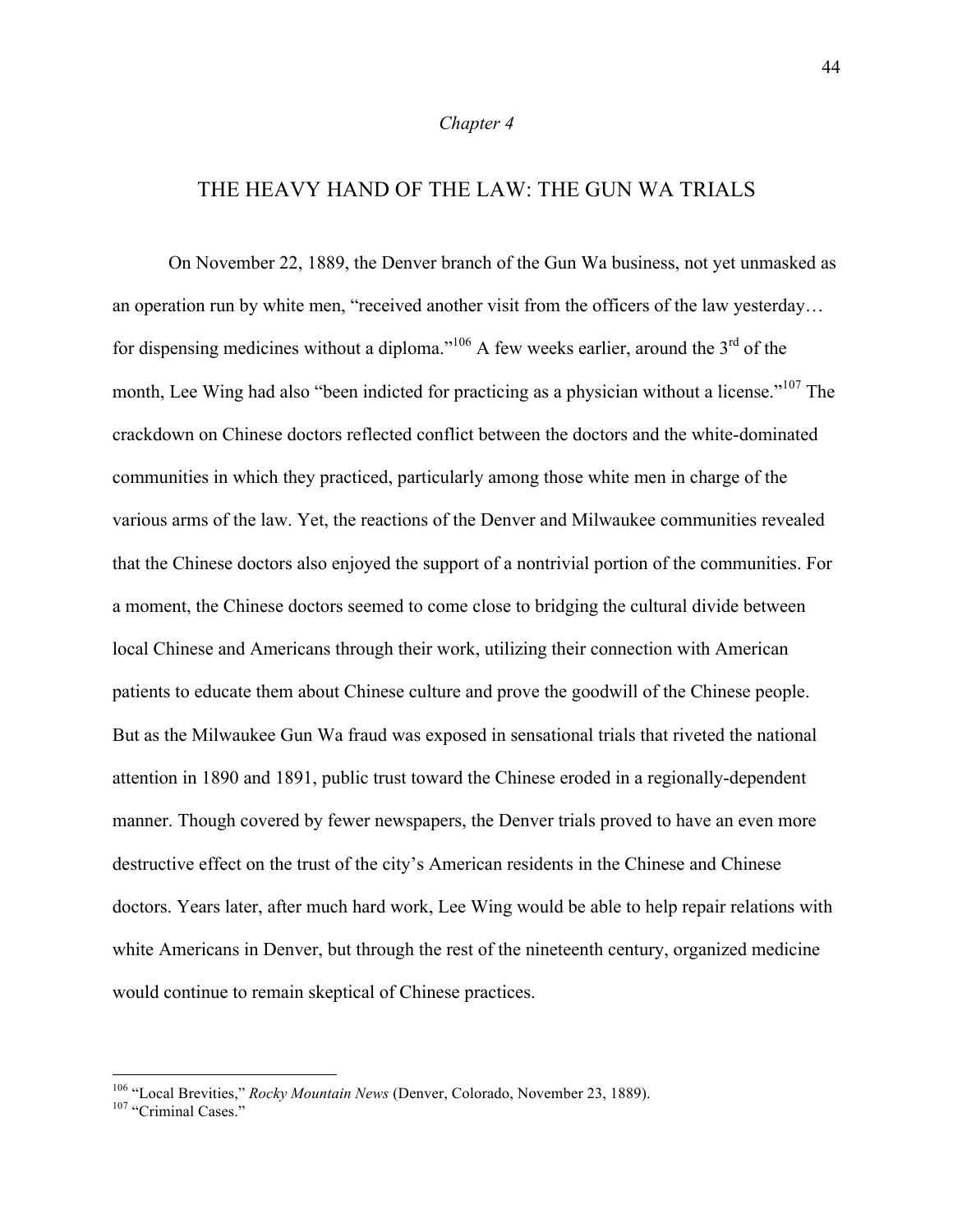#### *Section 1*

### WHAT'S IN A NAME?: MEDICAL LICENSING LAWS IN DENVER AND WISCONSIN, 1890

At the heart of these cases was an ongoing battle over who could call himself a doctor. Following the end of the Civil War, the AMA began working with local medical organizations to lobby state legislatures in earnest for licensing laws. Early successes in Alabama provided regular physicians with confidence as they moved forward, and move forward they did, convincing more and more states to adopt some type of restrictive licensing law.<sup>108</sup> However, state laws in the late 1800s would often allow heterodox practitioners to obtain licenses, and indeed some state medical boards required the appointment of heterodox members, revealing the compromises the AMA and organized medicine had been forced to make to rival sects of practitioners.<sup>109</sup> Thus, these decades represented a period of transition and power consolidation. Regular physicians did not yet have a monopoly over the medical field, and heterodox practitioners still enjoyed support from both the public and its elected officials. Yet, the tide of legislation and judgment was moving against heterodox practitioners despite criticisms from vocal citizens distrustful of regular medicine's power grab.

The Colorado licensing laws in effect at the time of Gun Wa's 1889 arrest illustrated this concession of power and the influence that alternate schools of medicine still possessed. In 1881, the state had set up a board of medical examiners – to be comprised of "six physicians of the regular, two of the homæopathic, and one of the eclectic school or system of medicine" – with the power to issue medical licenses upon the applicant's presentation of a diploma from a

 $^{108}$  Hamowy, "The Early Development of Medical Licensing Laws in the United States."  $^{109}$  Ibid.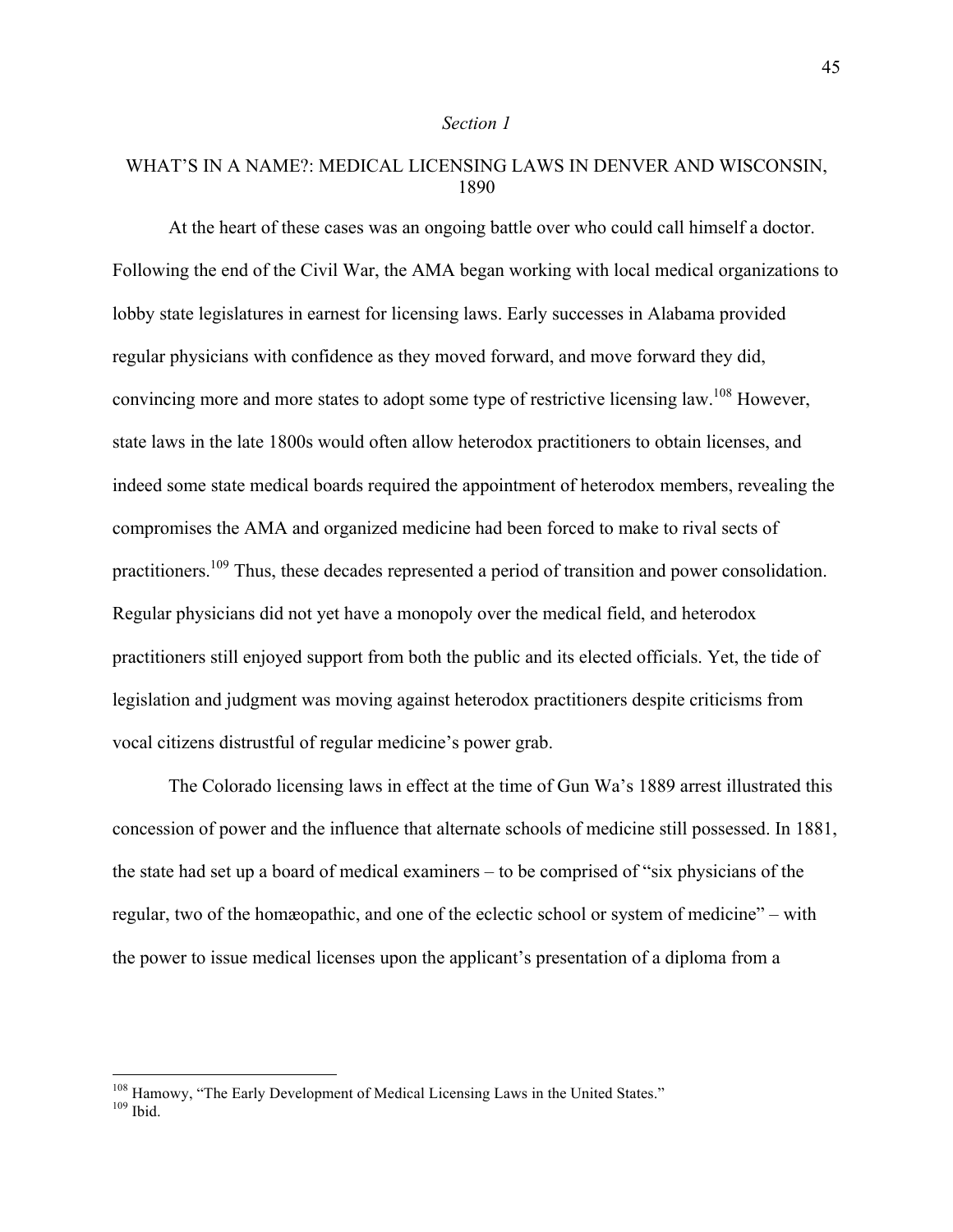reputable medical college or passage of an examination.<sup>110</sup> The division of representation on the board reflected the growing power of regular physicians, but at the same time the regular school of medicine faced ongoing challenges from the two other major schools. Mainstream medicine had not yet fully consolidated its control over medical regulation, try as it might. With the competition for state-recognized legitimacy already so fierce between the three largest schools, physicians from even smaller schools of medicine stood little chance of gaining representation on the state board.

One aspect to note about medical licensing laws is that they were all implemented on the state level. The United States federal government has never granted medical licenses; instead, the task of setting up medical standards, administering tests, and granting licenses was left wholly to the states.111 In *Dent v. West Virginia*, 129 U.S. 114 (1889) the Supreme Court passed judgment for the first time on the constitutionality of licensing laws. West Virginia's law had followed the same basic structure as Colorado's, and indeed most states with laws had similar conditions to obtain a license.<sup>112</sup> Frank Dent was arrested for practicing without a license, as the state board of health had judged his diploma from the American Medical Eclectic College of Cincinnati, Ohio to be inadequately reputable.<sup>113</sup> He appealed his conviction on the grounds that the statute deprived him of the right to practice his profession, which was protected under the Due Process

 <sup>110</sup> *The General Statutes of the State of Colorado, 1883* (Times Steam Print and Publishing House, 1883), 773–774. A third way to obtain a license was to supply proof of 10 years' practice in the state. This method was largely only used in initial legislation and would later be repealed. For instance, Indiana's 1885 law granted licenses to those presenting "the affidavit of two reputable freeholders or householders of the county, stating that he or she has resided and practiced medicine… in this state continuously for ten years." By 1897, the only way to obtain a license in Indiana was to present a diploma from a reputable college. Harrison Burns, *Annotated Statutes of the State of Indiana Showing the General Statutes in Force January 1, 1894*, 1894, 466; Harrison Burns, *Annotated Statutes of* 

the State of Indiana Supplement of 1897, 1897, 704.<br><sup>111</sup> Jody A. Charrow, "Why Not a Federal Medical License?," Renal and Urology News (January 2014).<br><sup>112</sup> Abstract of Laws Regulating the Practice of Medicine in the Vari *Law Journal* 29, no. 11 (1889): 262–266.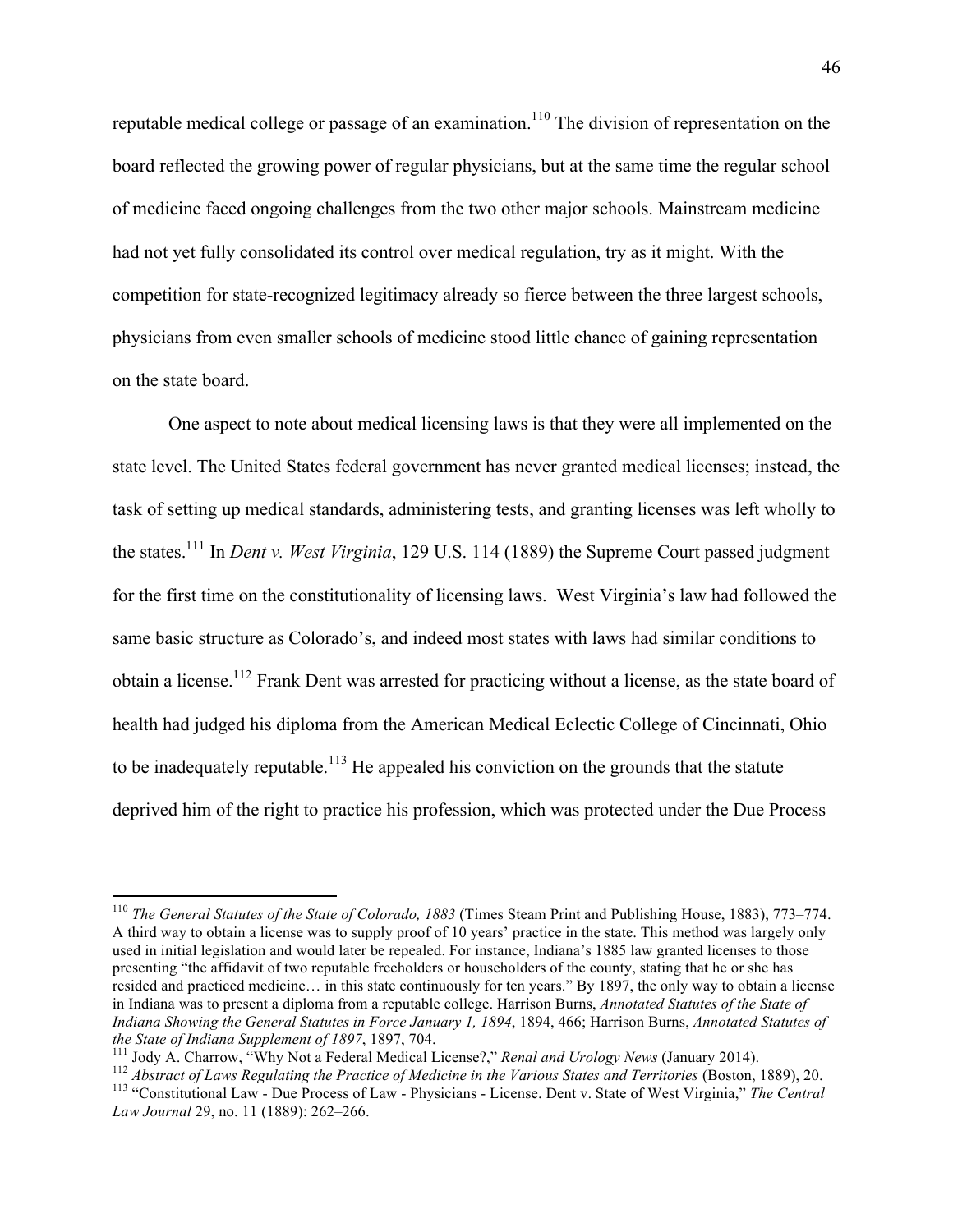Clause of the Fourteenth Amendment. The Supreme Court, however, rejected his contention, ruling that police powers allowed the states to "prescribe all such regulations as in its judgment will secure or tend to secure *its people* against the consequences of ignorance and incapacity, as well as of deception and fraud."<sup>114</sup> Thus, these medical licensing laws were justified in terms of consumer protection and not of excluding any sect of medicine judged to be "illegitimate" by regular physicians.

However, the citizens' reactions to the laws in certain states, such as Wisconsin, revealed their doubt as to the supposed purpose of the licensing laws, underscoring the gulf between the citizens' opinions of heterodox medicine and their lawmakers'. When the senate was in the process of passing a limiting the usage of any titles of doctors, physicians, and surgeons to those who were qualified to testify as such in courts, it received two petitions from its citizens against the bill. The first, signed with 31 names and including three self-professed M.D.s, argued that:

They [the petitioners] [did] not need any further or more legislation to protect their rights or dignity than the laws of the state now afford[ed] them… [T]hey believe[d] [the bill] aim[ed] to discredit and outlaw midwives, nurses, magnetisers and rubbers, whose services [had] been found to be serviceable and successful when the M. D's have failed... and if the M. D's require [d] the legislation... to protect them against the competition of quacks, they had better surrender at discretion, for the quacks, as they [were] falsely so-called, [would] win with a discriminating public. $^{115}$ 

Support for alternative methods of medicine was still alive and well within Wisconsin. Indeed, a portion of the public felt strongly enough that alternative medicine was in fact beneficial to the health of the community that they wrote to their legislators specifically opposing a law that would impose more exclusivity on the medical field. They, as a discriminating public and

<sup>&</sup>lt;sup>114</sup> Ibid.<br><sup>115</sup> *State of Wisconsin Senate Journal, Thirty-Fourth Annual Session*, 1881.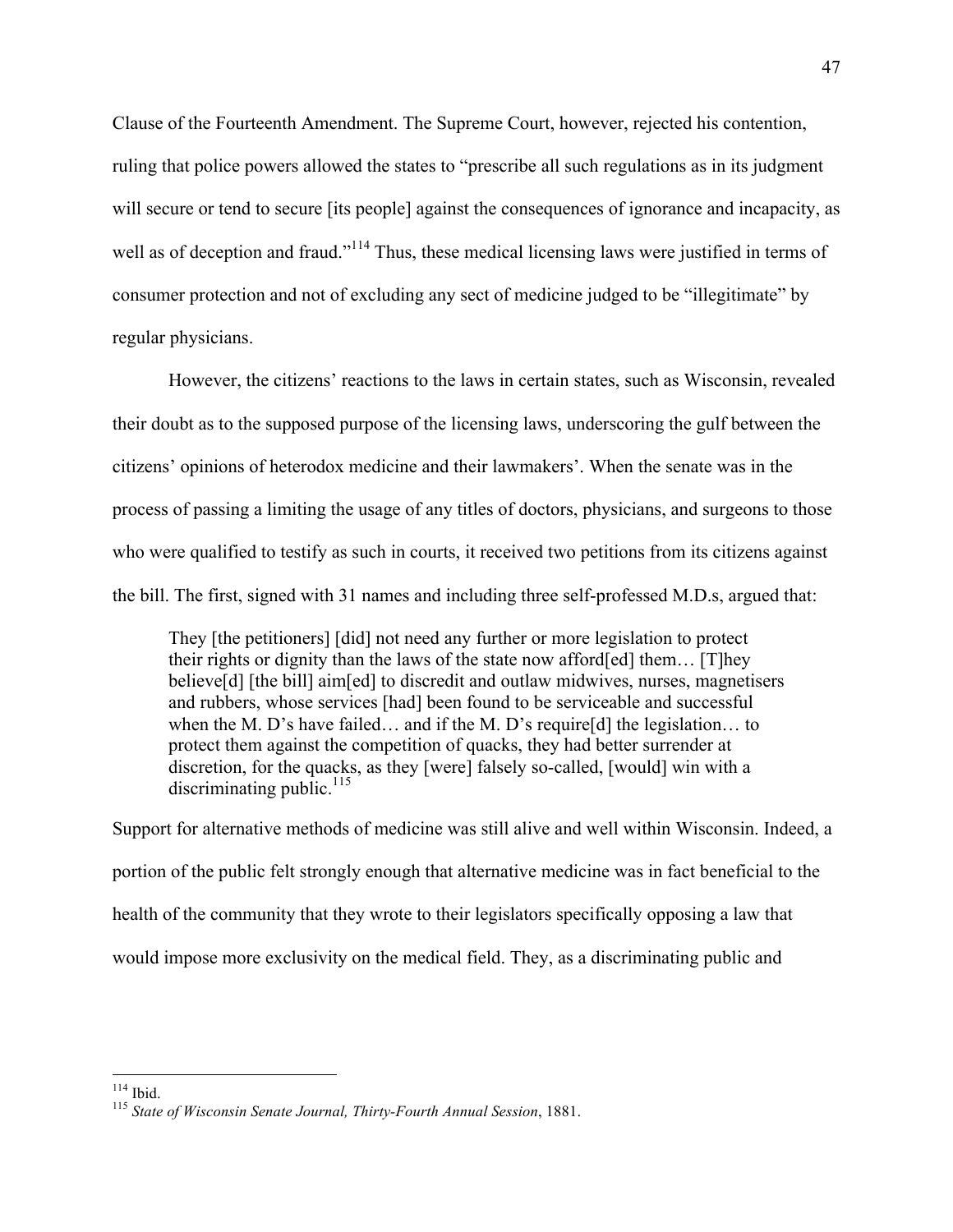consumer base, did not need the state to intervene to supposedly protect them from nonexistent dangers. The second petition, from Milwaukee resident Lewis Sherman, M. D., pointed out that:

the bill empower[ed] an irresponsible body of physicians in each county to decide in regard to the medical qualifications of their immediate rivals in practice, and to throw them out of practice if they choose… [and] this irresponsible body of physicians [was] to consist of practitioners of the so-called old allopathic or regular school of medicine, who [were] known to entertain a feeling of hostility toward physicians of other schools. 116

Even more explicit here was the pushback against the consolidation of power by the regular physicians. To Sherman and the other 31 petitioners, the regular physicians' agenda of stamping out competition was clear, and the legislation would only serve to allow the physicians to abuse their power to pursue their aims. With no petitions submitted to the state Senate in favor of the legislation, the citizens of Wisconsin appeared to be unenthusiastic about the new law and more concerned than their legislatures were about the potential harm the restrictions would cause to the medical profession.

Despite the laws in place, Chinese doctors such as Gun Wa were still able to practice and advertise in Denver and Milwaukee by adapting to the law as it was applied to them. Lee Wing, in a business strategy similar to that of Gun Wa, avoided breaking the law by advertising his remedies only, "as United States laws [did] not allow Chinese physicians to practice in America."<sup>117</sup> Interestingly, while Gun Wa's advertisements stated he could not legally practice from the very start, Lee Wing's initially only specified that his consultation was free, "as he only [sold] the remedies," until he clarified the point a few days after his aforementioned November 1889 run-in with Denver law enforcement.<sup>118</sup> Gun Wa, like Lee Wing, came into conflict with the police because of his medical practice, but he was only summoned to appear before the

<sup>&</sup>lt;sup>116</sup> Ibid., 345.<br><sup>117</sup> "Dr. Lee Wing, Chinese Remedies," *Rocky Mountain News* (Denver, Colorado, November 10, 1889); "Gun Wa." <sup>118</sup> "Dr. Lee Wing Chinese Physician"; "Gun Wa."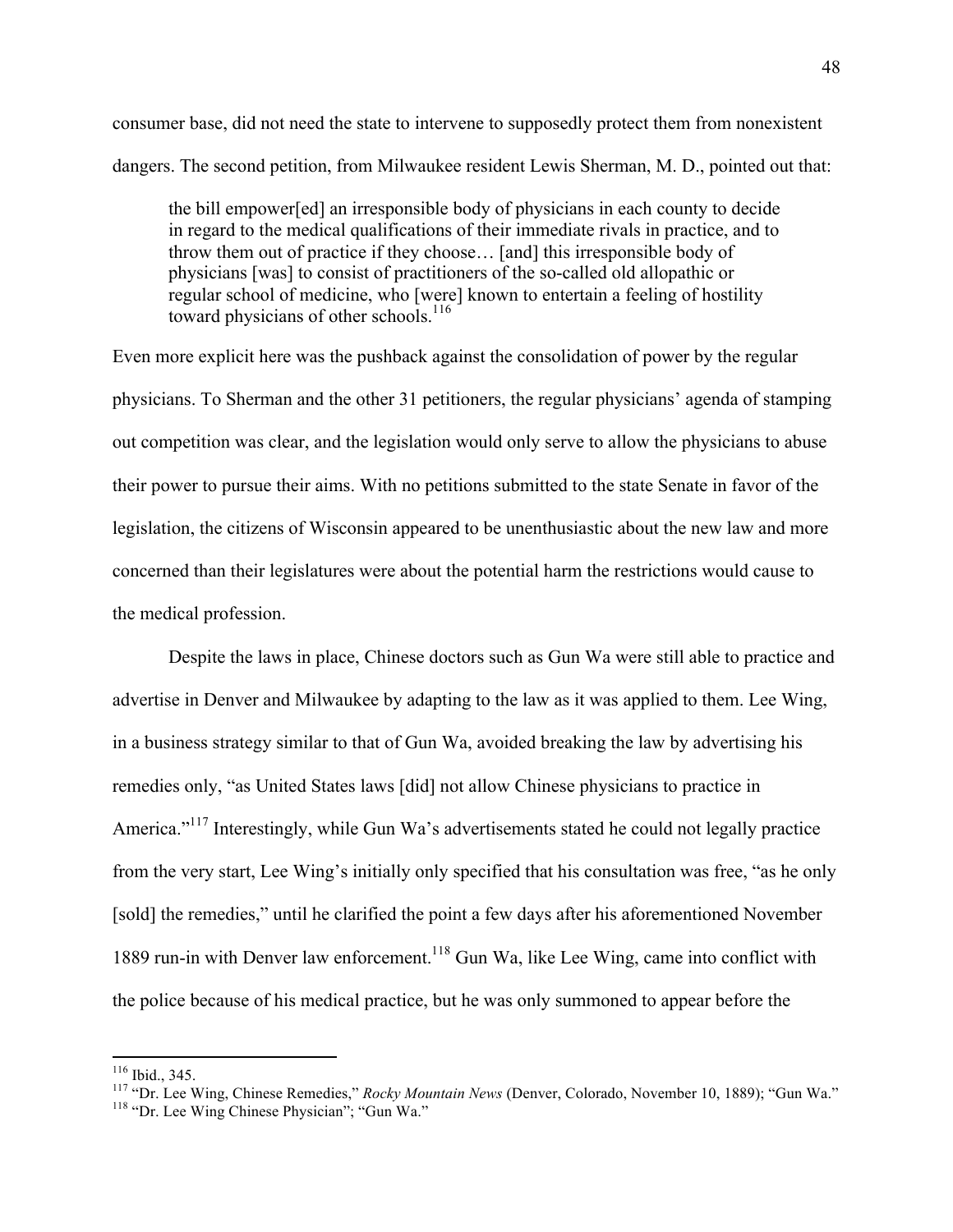magistrate and did not appear to have been formally indicted with any charges.<sup>119</sup> Thus, the specific wording of the advertisements appeared to be able to placate local authorities to some degree.

Without the legal understanding of white Americans, real Chinese doctors in Denver were at a legal disadvantage to Gun Wa. Lee Wing, who operated independently of any white businessmen, did not seem to understand the laws as well as the American men behind "Gun Wa" did. Only after Lee Wing had encountered trouble with the law could he more successfully circumvent legal issues. His strategy was to learn from mistakes; in contrast, the Gun Wa business was largely able to avoid serious trouble from the start because of the knowledge and perspectives of white men. However, Lee Wing adapted quickly, suggesting he was readily able to find resources to learn more about the law and how to deal with the setback and simply needed to know what aspects of his practice needed to be changed.

Chung Hing's advertisements likewise demonstrated his increasing awareness of Colorado law. While he noted he had a "certificate from the English hospital at Hong Kong" in his 1886 advertisements, his advertisements two years later emphasized instead that he "has his diploma from the British government, and is a registered physician of this city."<sup>120</sup> By October 1891, when the Gun Wa trials were in full swing, he boasted in the *Rocky Mountain News* that he "is licensed to advertise his business as a physician (not compelled like other so-called Chinese Quacks to do business by advertising Chinese Remedies)."<sup>121</sup> From the start, Chung Hing recognized that American customers valued education, particularly a western one, when

<sup>&</sup>lt;sup>119</sup> "Local Brevities." No other mention of Gun Wa in terms of legal issues is mentioned in the *Rocky Mountain News* after this article until the Wisconsin trial.

<sup>&</sup>lt;sup>120</sup> "In This Morning's News," *Rocky Mountain News* (Denver, Colorado, June 29, 1886); "Dr. Chung Hing," *Rocky Mountain News* (Denver, Colorado, December 20, 1888).

<sup>&</sup>lt;sup>121</sup> "Dr. Chung Hing Sure Cure for Piles." Indeed, based on the lack of any such reporting in the *Rocky Mountain* News, Chung Hing was never visited by the police or charged with practicing without a license, unlike Gun Wa and Lee Wing.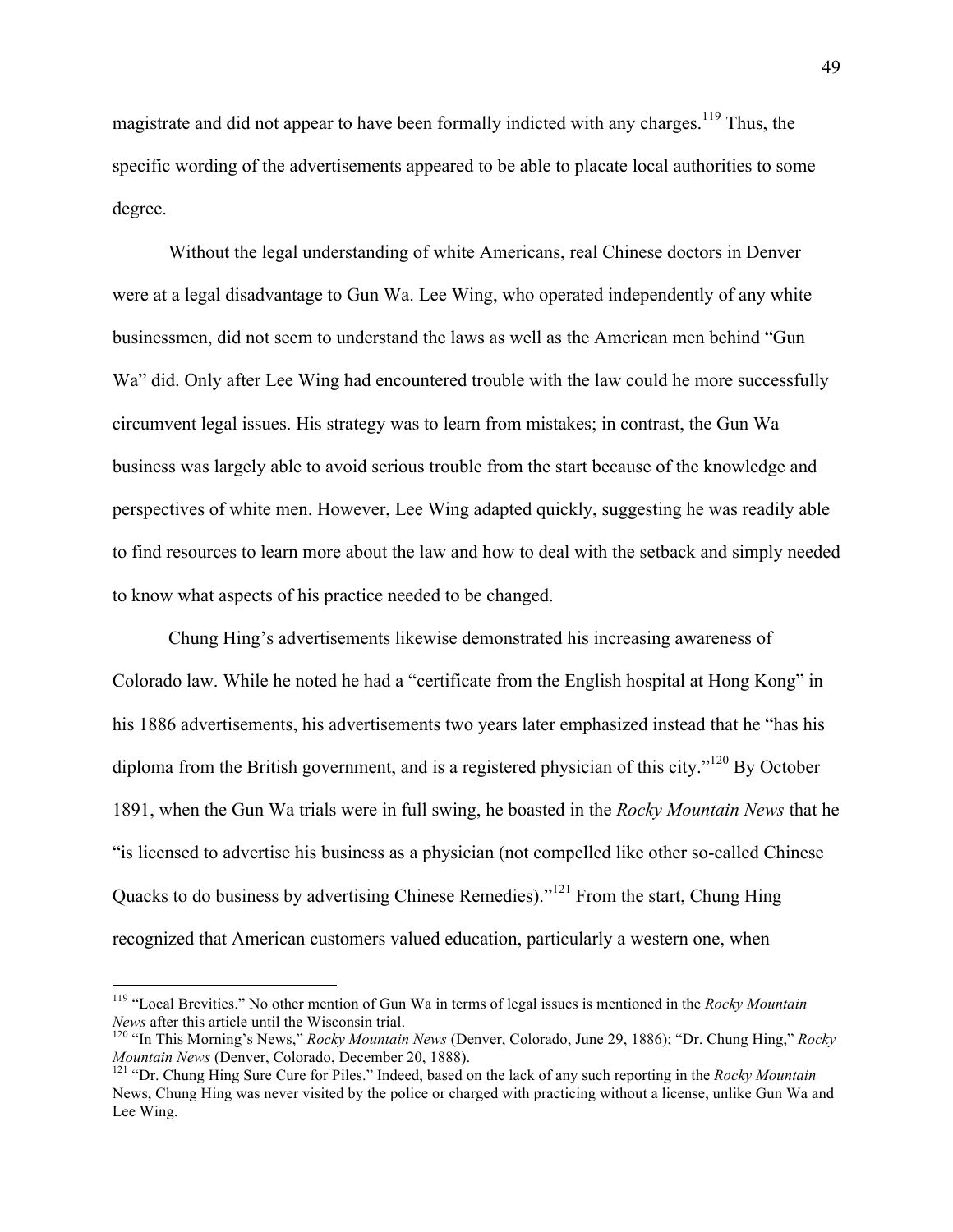considering Chinese doctors. But, he did not begin to take the law into account in his advertisements until later on when Gun Wa presented a serious challenge to his business, and he took even longer until he used the legal distinction between himself and the other Denver Chinese doctors to the fullest extent. Thus, while the Chinese doctors were not always completely aware of American law, their response to legal issues showed they were willing and readily able to adapt to the legal restrictions of the American medical profession.

Moreover, Gun Wa and Lee Wing were able to spin the limitations the laws placed on them in such a way as to garner sympathy for themselves, demonstrating a strong enough grasp of American views on equality in law to use the concepts to their advantage. Lee Wing called attention to the "mistaken legislation" under which "no Chinese physician, whatever his depth of learning, is permitted to practice medicine in the United States."122 Instead of simply letting the law limit his advertising, Lee Wing painted the state laws as unfair and thus garnered more sympathy for himself. Judging by his continued and growing presence in Denver and its newspapers, this method worked quite well. Gun Wa utilized similar language as Lee Wing did in advertising, pointing out that "though American laws prevent[ed] [Gun Wa from] practicing medicine, nothing [could] prevent his selling his healing remedies to sufferers from a small sum, or for giving friendly information and advice to the afflicted free of charge."<sup>123</sup> Instead of treating his inability to practice as a sign that he was not a legitimate doctor, Gun Wa's advertisers painted his actions as rebellion against unreasonable laws. Try as the government might to prevent him, Gun Wa would see to it that he would find some way to use his talents for the good of the American people. The advertisements thus effectively portrayed the law as discriminatory and actively hurtful to the public, tapping into both earlier Milwaukee resentment

<sup>&</sup>lt;sup>122</sup> "Attention Sufferers."<br><sup>123</sup> "The Romance in Marriage."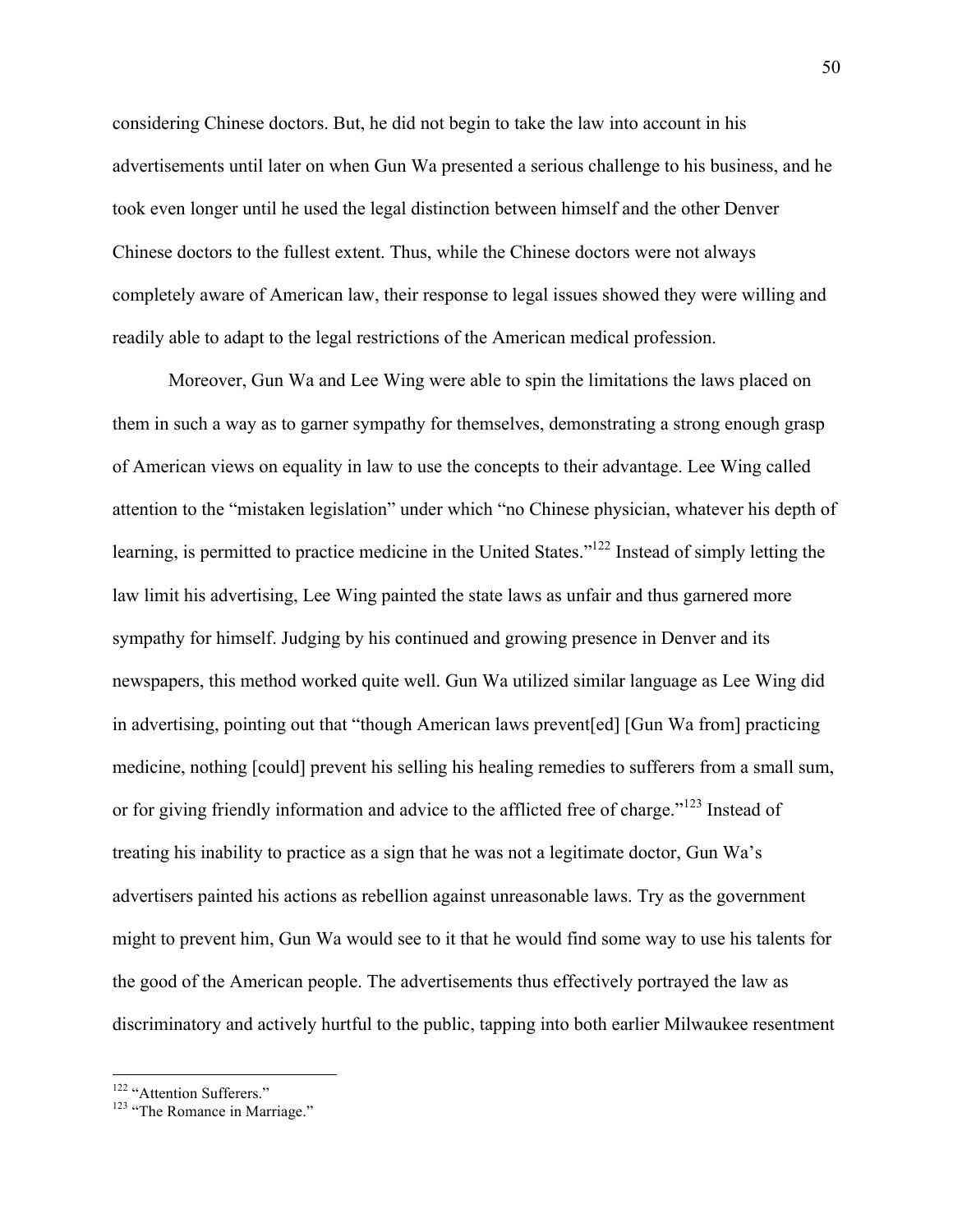of the state's laws and the ongoing struggle in Colorado between various medical schools of theory. The doctors' defiance of the statutes was made out to be a heroic effort performed for the sake of their potential clientele, not for their own business profit.

The ways in which Gun Wa and Lee Wing styled themselves also demonstrated their understanding of the *de facto* limits of the law and the local tolerance for their activity. Under Colorado statutes, anyone who "[professed] publicly to be a physician and prescriber for the sick, or [attached] to his name the title 'M. D.,' or 'surgeon,' or 'doctor,' in a medical sense" was considered to be "practicing medicine."<sup>124</sup> Yet, both Gun Wa's and Lee Wing's advertisements were filled with phrases such as "Chinese doctor" and "Chinese physician," and neither hesitated to print "Dr." before their names. They continued using these titles, which under Colorado law constituted practicing medicine, even after local authorities paid them both visits in 1889. That this practice did not change in either of their advertisements, and that Lee Wing was not later arrested for the same offense, suggests the Chinese doctors understood what types of violations the local law enforcement was willing to tolerate. Though Lee Wing might not have had full knowledge of the law or how it was enforced before, once he did grasp the legal aspects involved in practicing as a Chinese doctor he appeared to understand the limits to which he could push the law as well as the men behind Gun Wa did. Thus, while Chung Hing obtained a license and could legally refer to himself as "Dr. Chung Hing," he did not necessarily receive many additional benefits from it. The Denver authorities, at least, appeared willing to tolerate its unlicensed Chinese doctors so long as they tiptoed correctly around the law.

All-in-all, the Chinese doctors of Denver and Milwaukee, both real and fake, experienced a tenuous relationship with state laws. On one hand, authorities certainly enforced the restrictions

 <sup>124</sup> *The General Statutes of the State of Colorado, 1883*, 775.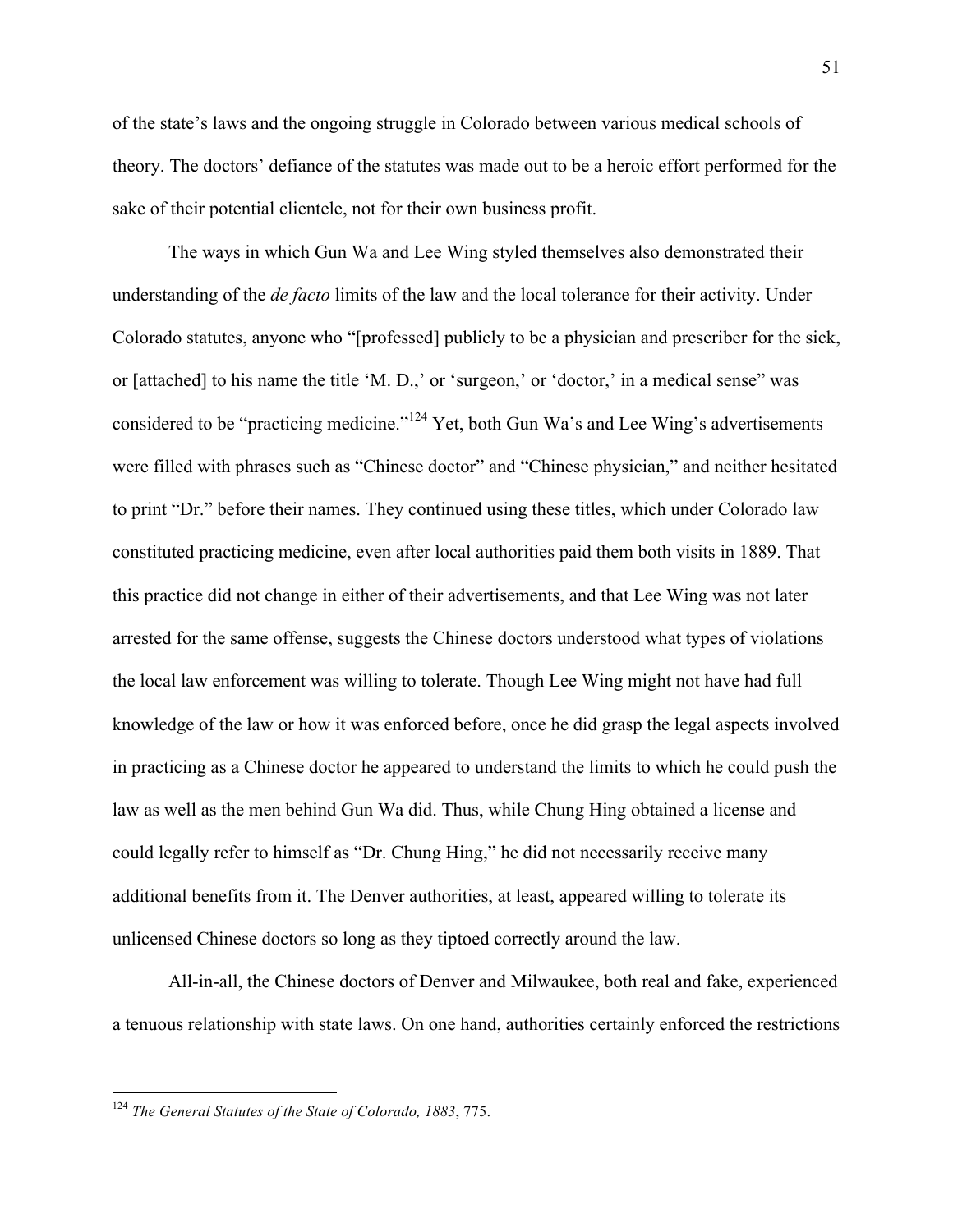on medical practice but did so in ways not entirely consistent with the letter of the law. The challenge Chinese doctors faced, often with striking success, was determining the line between acceptable and unacceptable challenges to the law. On the other hand, some residents of Milwaukee had objected to the exclusivity of the medical licensing laws from the start, and similar public sentiment against the increasing power of the regular physicians existed in Colorado, where the composition of the state medical board reflected the ongoing struggle for legitimacy between different schools of medicine. Because of the changing landscape of the medical profession, Chinese doctors and advertisers could insert themselves into the discourse surrounding the professional developments and elevate their conflict with the law into a struggle for the sake of the public. Through their clever maneuvering and the framing of their narratives, the Chinese doctors displayed a remarkable understanding of not only their but also the American public's relations with medical licensing laws.

### *Section 2*

### "A SOMEWHAT SENSATIONAL LEGAL DRAMA": PROCEEDINGS AND NEWSPAPER COVERAGE OF THE GUN WA TRIALS

The beginning of Gun Wa's fall revealed just how convincing the Gun Wa deception was. When the police raided the Milwaukee branch on June 19, 1891, the warrant was for "unlawful practice of medicine, the said Gun Wa not being a regular practitioner or a graduate of any school of medicine in the United States."125 The image of the Chinese doctor that the business had created matched closely enough with the expectations of white Americans that the Milwaukee authorities had believed the Gun Wa of their city was a real Chinese doctor. The medicines too, were sufficiently Chinese that the Denver authorities had not pursued any further

<sup>&</sup>lt;sup>125</sup> "Decision in Gun Wa Case."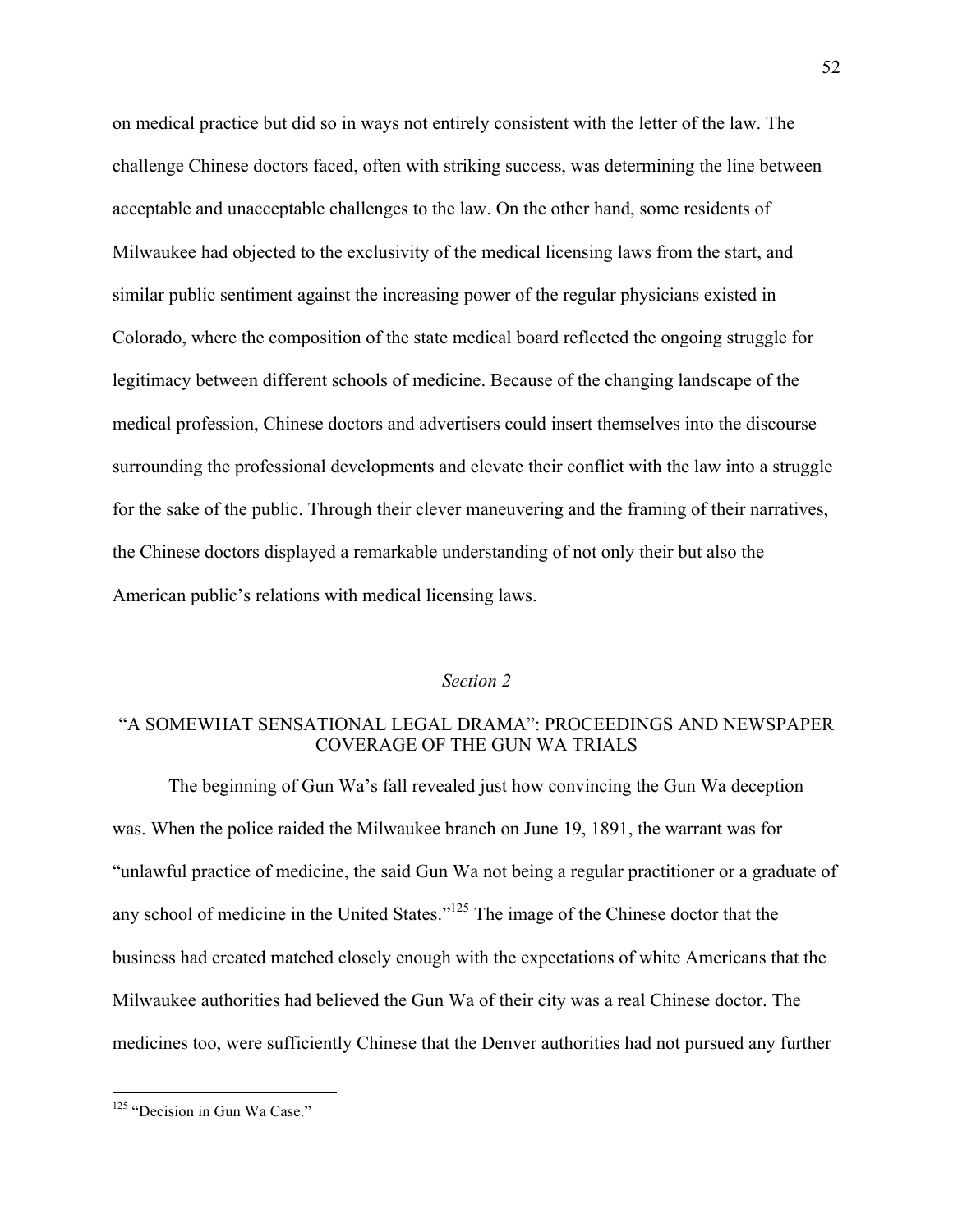action against their local Gun Wa after summoning him to court. Evidently, despite the holes in Gun Wa's life story and TCM descriptions the advertisers inadvertently created, the Gun Wa character had been convincing enough for Americans to believe.

However, once the Milwaukee Gun Wa branch had been raided, the truth of the establishment came to light, and the United States pressed charges for "cheating by a kind of conspiracy and misrepresentations as to the identity of the Chinaman…[who was] only a common coolie, unable to talk English… [and] circulation of obscene literature, under the name of 'medical treatises.'"<sup>126</sup> While District Attorney John Toohey had also presented evidence in the initial state hearing "that the concern violates the pharmacy laws of the state in preparing certain alleged medicines," this charge was ultimately dropped.<sup>127</sup> The Milwaukee Gun Wa trio of Lee, Wilt, and Janson ended up pleading guilty to defrauding the public in exchange for a *nolle prosqeui* of the only other charge, which was that of sending obscenity through the mail.<sup>128</sup> When the business was unmasked, the legal focus shifted from unlicensed practicing to the intent of the business and the white men behind it. Thus, Lee's role as an unlicensed doctor took a backseat to the company's other offenses.

This view that Lee was less responsible for the company's crimes revealed both exploitative and sympathetic attitudes toward the Chinese in Milwaukee. When the trio pled guilty "to save time and expense," the company lawyer, J. V. Quarles, argued that the Gun Wa company had not in fact committed any crimes because Lee had merely been "used for an advertisement, just as a wooden Indian was placed in front of a cigar store."<sup>129</sup> The white men of

<sup>&</sup>lt;sup>126</sup> "Gun Wa Making a Defense."<br><sup>127</sup> "Light Fines Imposed," *The Milwaukee Sentinel* (Milwaukee, Wisconsin, September 10, 1890); Jerome A. Watrous, ed., *Memoirs of Milwaukee County: From the Earliest Historical Times Down to the Present, Includig a Genealogical and Biographical Record of Representative Families in Milwaukee County*, vol. 1 (Madison, WI: Western Historical Association, 1909), 535.

<sup>&</sup>lt;sup>128</sup> "Light Fines Imposed"; "All Pleaded Guilty."<br><sup>129</sup> "Light Fines Imposed."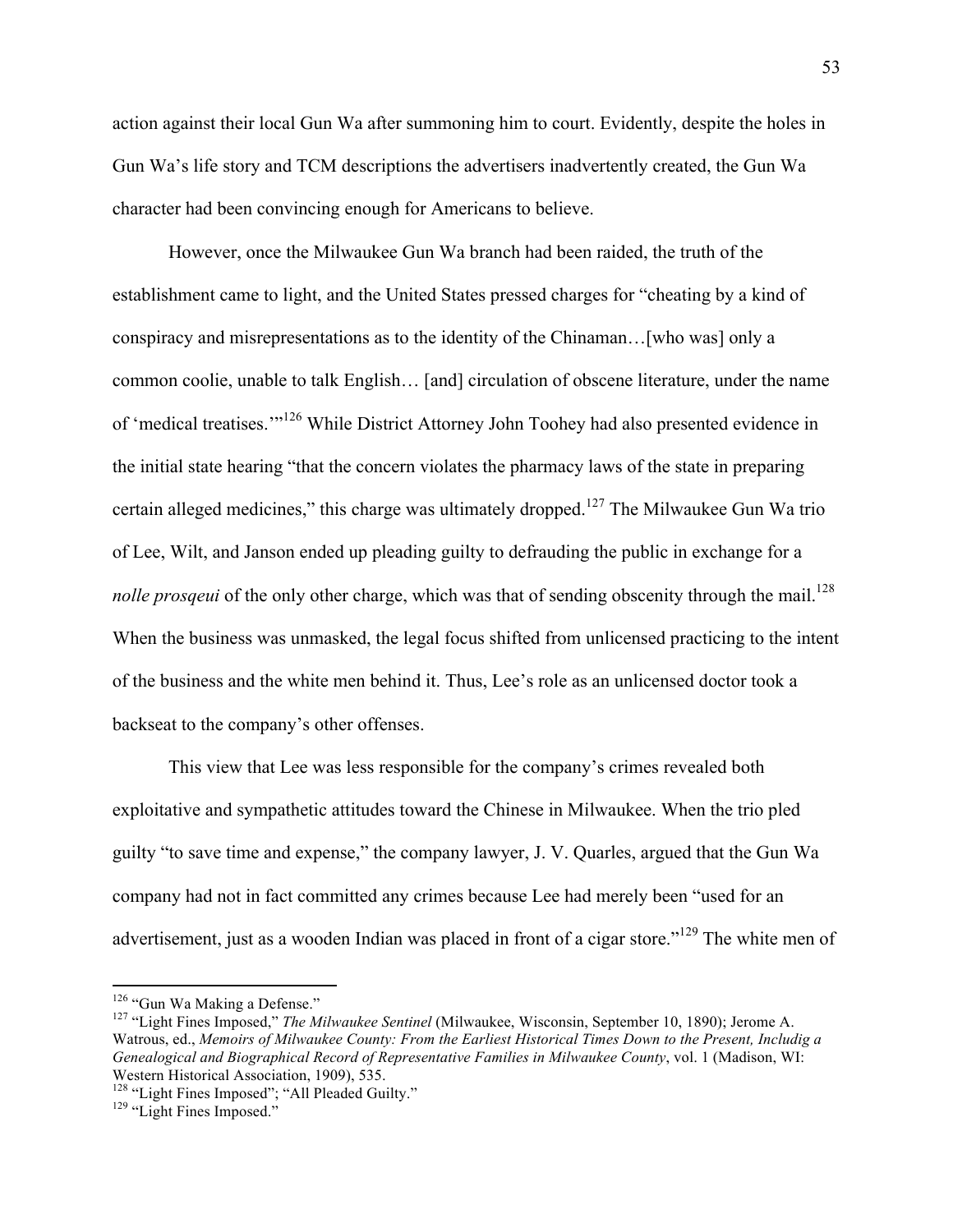the company had considered Gun Wa little more than a mascot and were more than willing to admit the fact to try and obtain a lighter sentence. The exploitation of the Chinese and of Chinese culture for the profit of white men was normalized during the late 1800s in even areas like Milwaukee that had very few Chinese. However, some Americans were sympathetic to the Chinese. For instance, Judge Sloan, who presided over the state trial, would have preferred separate trials so he could "either acquit the Chinaman or else give him a nominal fine, as [Judge Sloan] believed him to be an innocent party to the transaction," contrary to Toohey's claim that the Gun Wa concern was "the greatest fraud that had ever been perpetrated upon the people of Wisconsin" and "there was no reason why the defendants should not be severely punished."<sup>130</sup> Even if Toohey, who knew full well that Lee was unable to understand English, fully believed in Lee's guilt and attributed as much blame to him as to the other Gun Wa men, Lee still had at least one supporter in the room who recognized that Wilt and Janson had taken advantage of him. Thus, while the exploitation of the Chinese did not seem to draw much of an emotional response from most of the white men involved in the trial, some white men in positions of power did show concern for Lee, indicating the Milwaukee legal circle was not completely mired in racial prejudice.

The judges of the federal trial, however, were less sympathetic toward Lee's plight. The judge initially in charge of the trial, Judge Romanzo Bunn, had not been "satisfied in his mind as to the sufficiency of the indictments" and had previously allowed the defense to quash two indictments.<sup>131</sup> But due to scheduling constraints, he was replaced with Judge James G. Jenkins, who not only denied the defendants' motions to quash indictments similar to those that Judge

<sup>&</sup>lt;sup>130</sup> Ibid.<br><sup>131</sup> "Gun Wa Cases Continued," *The Milwaukee Journal* (Milwaukee, Wisconsin, October 28, 1890); "Gun Wa Bound Is Over," *The Milwaukee Journal* (Milwaukee, Wisconsin, July 15, 1890).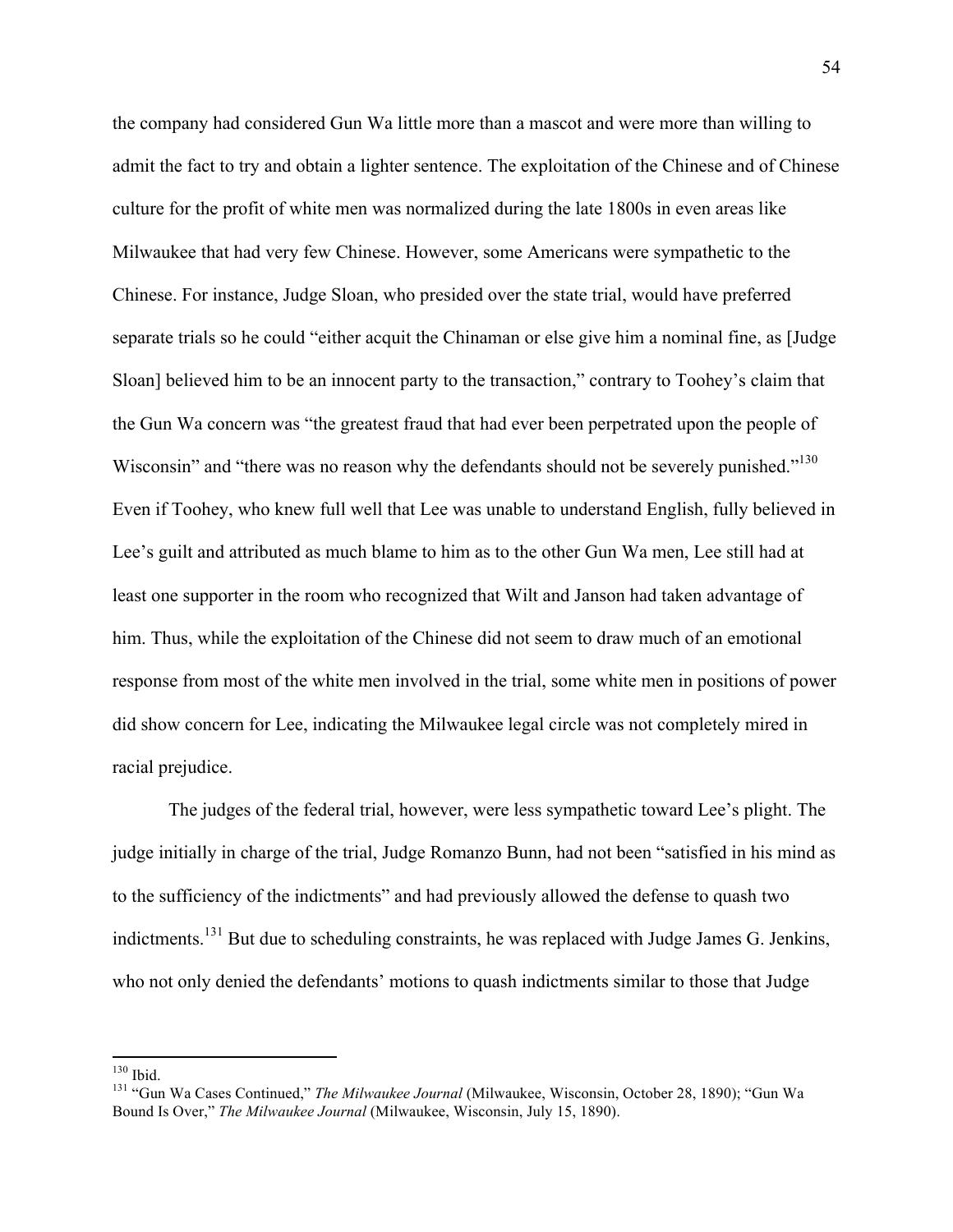Bunn had previously quashed but also imposed on each of the three men a \$500 fine, the maximum allowed for the charge of mailing obscene materials to which the trio had pled guilty.<sup>132</sup> Despite the fact that the trio had pled guilty in both trials to spare themselves and the court time and expenses, the men received very different responses from the judges at the state versus at the federal levels, particularly in Lee's case. Considering the facts of the cases were the same, the major difference between the two trials boiled down to the judges' perceptions of the the severity of their crime against the citizens of Wisconsin.

Similar to the judges' viewpoints of the case, the tone and descriptions of the trials' newspaper coverage differed by region, reflecting variations in the attitude toward the Chinese in different parts of the country. In Milwaukee, the newspapers were largely sympathetic toward Jim Lee. A few days after the initial state proceedings began, *The Milwaukee Journal* published an article, mostly quoting portions of other newspapers, that defended Chinese doctors. In the article, Dr. Wickersham, a Chicago physician, declared he could not reason "how a Chinese doctor could be very well examined if he couldn't speak English," and the *Daily Herald* suggested that American physicians might learn "much from [their Chinese counterparts] if they treated [them] respectfully" and collaborated with them.<sup>133</sup> The attitude prevailed in Chicago that the medical profession was growing unfairly exclusive, and this opinion was echoed in Milwaukee by its local newspaper. Even as regular medicine gained more control over the industry's regulation, Chinese doctors could still find sympathy among the most respectable of physicians and American newspapers. In fact, the Gun Wa trial helped ignite the sparks of discontent in Milwaukee that had been evident in the petitions against the 1881 licensing law. The advocacy for Chinese doctors, then, was tied to anti-exclusivity sentiments. As for Jim Lee

<sup>&</sup>lt;sup>132</sup> "The Gun Wa Cases," *The Milwaukee Journal* (Milwaukee, Wisconsin, January 26, 1891).<br><sup>133</sup> "The Gun Wa Case," *The Milwaukee Journal* (Milwaukee, Wisconsin, June 25, 1890).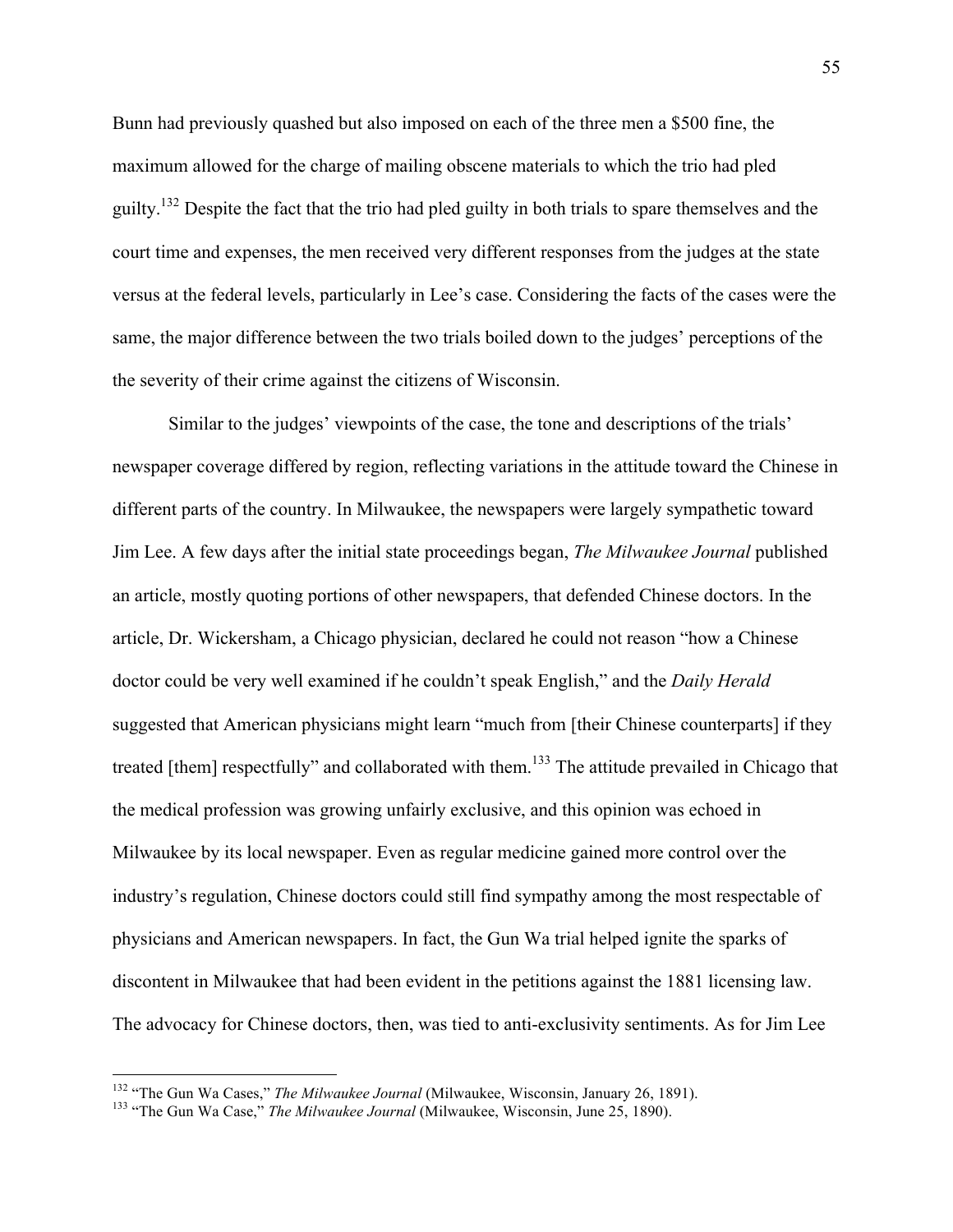himself, *The Milwaukee Sentinel* pointed out that "it [was] doubtful whether the Chinaman… had any clear knowledge of the part he was playing" and that "he was the least guilty of the three, he is a poor and ignorant man, unacquainted with the language or the customs of the county.<sup> $134$ </sup> Like Judge Sloan, the journalists and editors believed that Lee had simply been exploited by the white men in charge of the operations. The characterization of Lee as a man in the bottom echelons of society further cemented his image as a victim of scheming businessmen out to turn a profit by any means they could. Thus, the newspapers' sympathy for Jim Lee and Chinese doctors in Milwaukee was strongly connected to reactions against both developments in the medical field and racial exploitation of the Chinese.

The story the San Franciscan newspapers told of the trial was decidedly more negative and less sympathetic to the Chinese because the relations between the Chinese and Americans was drastically different on the West Coast. In its June 26, 1890 report covering the beginning of the affair, the *Daily Evening Bulletin* reported that "the Chinese doctor, Gun Wa, and two of his accomplices were arrested at Milwaukee yesterday by the United States authorities for conducting a swindle and using the mails to further disreputable work."<sup>135</sup> The newspaper put a particular emphasis on "Gun Wa's" role in the fraudulent enterprise and treated Wilt and Janson as merely aides to his schemes. In fact, Wilt and Janson were not even deemed important enough in the case to name. The circumstances the *Daily Evening Bulletin* reported were the opposite of what had actually taken place, which the Milwaukee newspapers had already reported on days before the *Daily Evening Bulletin*'s article. A later article in the *Daily Evening Bulletin*, published in July during the federal proceedings, likewise portrayed "Gun Wa" as the ringleader by announcing that "the United States have confiscated \$12,000 *belonging to Gun Wa*, the

<sup>&</sup>lt;sup>134</sup> "The Field Still Open," *The Milwaukee Sentinel* (Milwaukee, Wisconsin, September 14, 1890).<br><sup>135</sup> "Telegraphic Notes," *Daily Evening Bulletin* (San Francisco, California, June 23, 1890).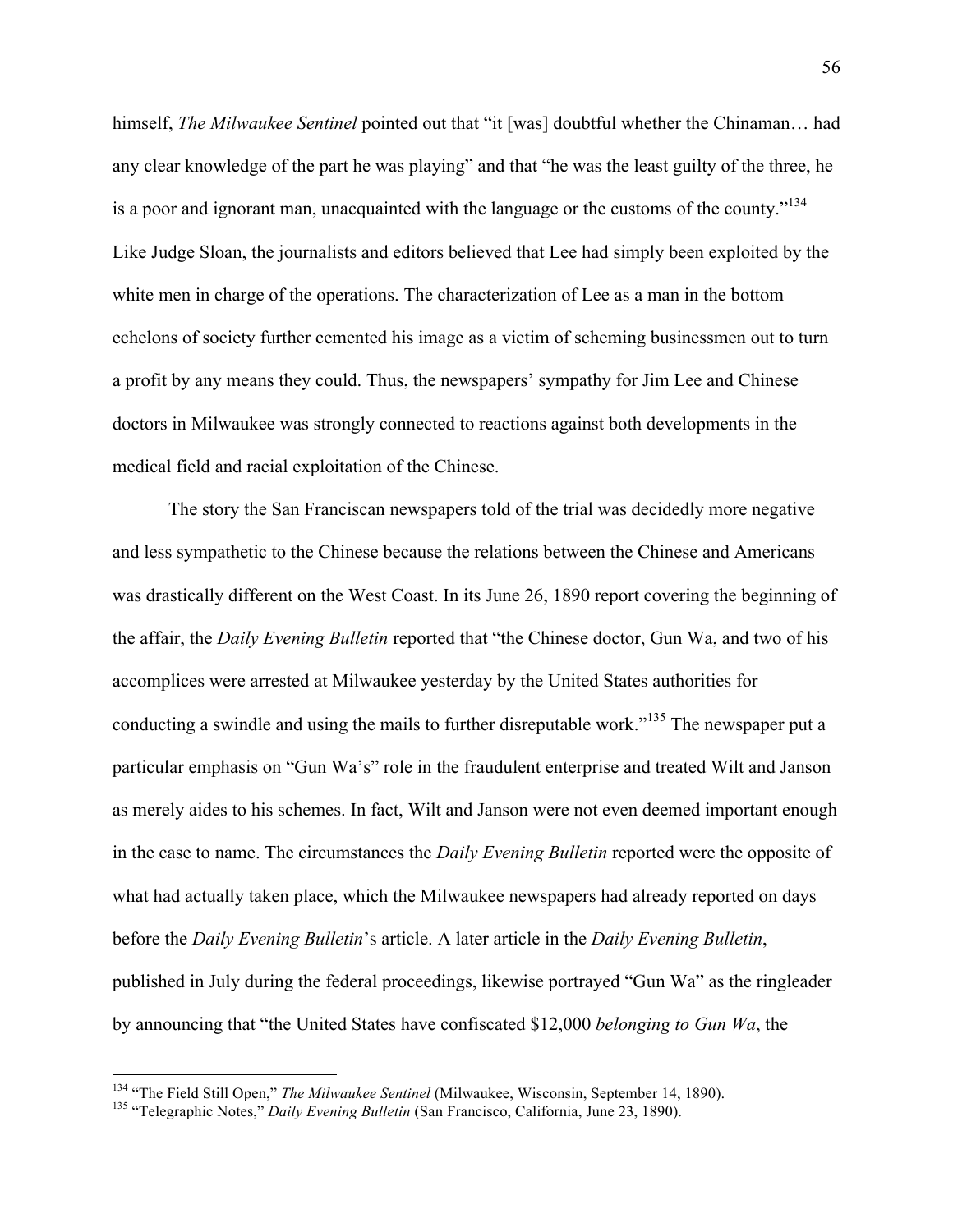alleged Chinese physician," and still later the newspaper announced that the state trial ended when "Gun Wa, a coolie who posed for a patent medicine firm as a great Oriental physician, pleaded guilty at Milwaukee" along with "the white men who managed the concern."136 Again and again, at various stages in the trials during all of which the Milwaukee newspapers' articles sympathetic of Jim Lee, the *Daily Evening Bulletin* stubbornly stuck to its presentation of the story that the Chinese doctor was the true mastermind behind the fraud. Moreover, the newspaper refused to acknowledge "Gun Wa's" true name, Jim Lee, until its last piece on the case, distorting the truth of the matter to make the Chinese man more villainous.<sup>137</sup> By calling the Chinese man involved "Gun Wa," the *Daily Evening Bulletin* made "Gun Wa" appear more like a real person who could truly be blamed for the swindle instead of the mascot the company had created to sell its products. All-in-all, the San Franciscan tailored its coverage of the Gun Wa trials to make the Chinese man seem most at fault, which may have been more believable in a city with a large Chinese population and widespread racial tensions.

The different responses to the Gun Wa business reflected local opinions of the Chinese. However, because the character of Gun Wa was not simply an ordinary Chinese laborer but a Chinese doctor, opinions about the developments of in the medical field inevitably mixed with racial considerations in the minds of many involved in or reporting the trials. In Milwaukee, some residents may have not been exceptionally shocked by the exploitation of the Chinese, but both the state judge and newspapers displayed concern for Lee because of his low status and usefulness as a symbol of rebellion against regular physicians' consolidation of power in the

<sup>&</sup>lt;sup>136</sup> "The Gun Wa Case," *Daily Evening Bulletin* (San Francisco, California, July 3, 1890); "Telegraphic Notes,"<br>*Daily Evening Bulletin* (San Francisco, California, September 10, 1890). Emphasis mine.

<sup>&</sup>lt;sup>137</sup> "Pleaded Guilty," *Daily Evening Bulletin* (San Francisco, California, January 27, 1891). The problem was not simply that the *Daily Evening Bulletin* was unable to receive the news or did not understand how Chinese names worked. Take for instance *The Los Angeles Times*, which was located in the same state, also housed a large population of Chinese immigrants, and yet managed to include in its initial June 23, 1890 report that "Gun Wa" was merely the alias of Jim Lee. "Chinese Iniquity," *The Los Angeles Times* (Los Angeles, California, June 23, 1890).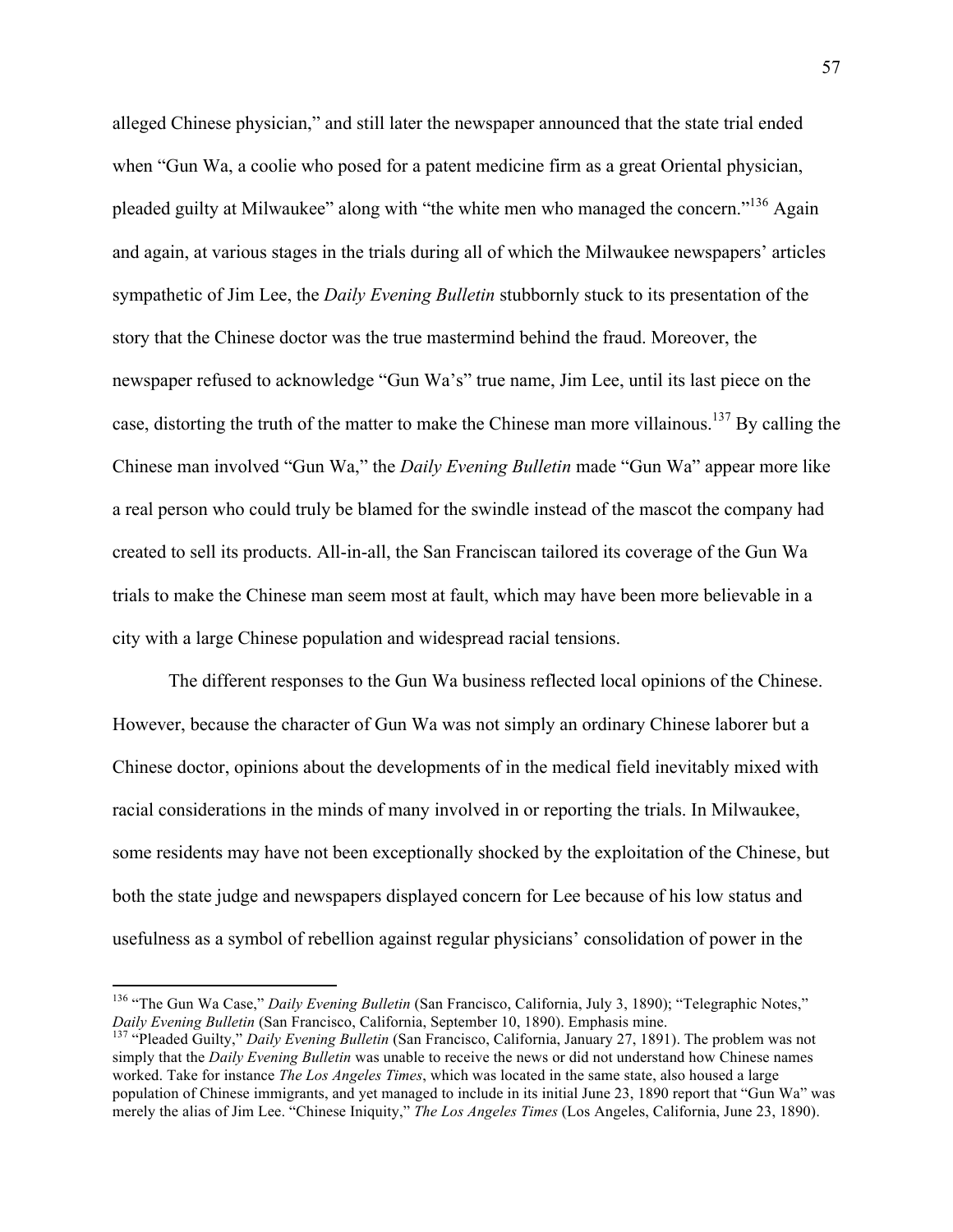professional medical sphere. On the federal level, the judges were more impersonal and did not see Lee as especially worthy of pity or special consideration. In San Francisco, where the Chinese population vastly outnumbered that of Milwaukee, the *Daily Evening Bulletin* largely pinned the blame on "Gun Wa" and not any real man involved, particularly not the white men, reflecting racial tensions on the West Coast. The response to "Gun Wa" and Jim Lee as a Chinese doctor, standing as he did at the intersection of a profession steadily gaining respectability and a race facing increasing hostility in the United States, was a peculiar mix of views of the two. While to some extent Chinese doctors held a more elite status and were better accepted by white Americans than everyday Chinese laborers, they still could not escape their race and the sentiments, both negative and paternalistically positive, that their fellow countrymen faced. The identity of Chinese doctors could not be separated into their race and and their occupation, but rather those two most visible aspects of their identities combined to create a wholly unique mix that forced Americans to reconsider their conceptions of both the Chinese and medical practitioners.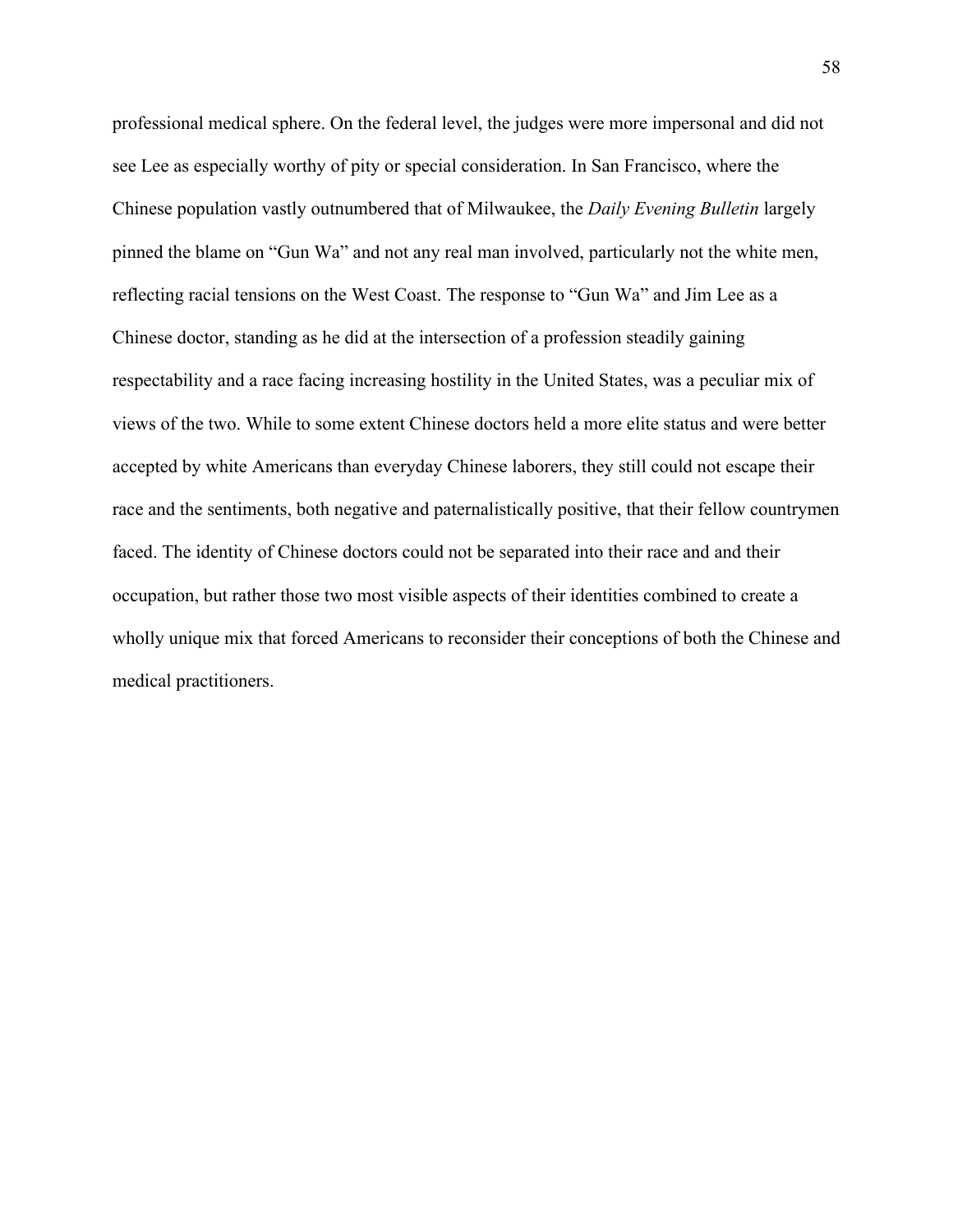#### *Epilogue*

# REBUILDING TRUST: DENVER CHINESE DOCTORS IN THE AFTERMATH OF THE GUN WA TRIALS

By the time Frank L. M. Smith, the founder and head of the infamous Gun Wa business, turned himself in to the United States in February of 1891, the national buzz surrounding the Gun Wa trials had largely died down. The only newspapers to cover the story of Smith's trial were *The Milwaukee Journal* and *The Milwaukee Sentinel*, both located in the city where Judge James Jenkins finally brought the months-long spectacle to an close with a \$1,000 fine.<sup>138</sup> In March of the same year, Denver authorities arrested the men in charge of the local Gun Wu branch: James T. Hale, D. K. Noss, and William H. Hale.<sup>139</sup> Over the course of the next year, the *Rocky Mountain News* covered this second round of trials largely by itself, as few other newspapers were interested in the story until 1894, when United States authorities apprehended W. H. Hale, who had been acting as the Denver Gun Wa. Yet, even this sparser set of newspaper reports on the Denver branch and W. H. Hale's trial revealed the depth of the the negative impacts on Denver views of the Chinese community. The Chinese doctors still in business responded to the increased hostility toward doctors of their race by distancing themselves from Gun Wa and highlighting their assimilation into western culture. In the end, while Lee Wing

 <sup>138</sup> "Gun Wa Case at an End," *The Milwaukee Sentinel* (Milwaukee, Wisconsin, June 25, 1891). Smith was convicted of two indictments: sending obscene materials in the mails and using the mail for fraudulent purposes. "Decision in Gun Wa Case"; "Gun-Wa Guilty," *The Milwaukee Journal* (Milwaukee, Wisconsin, June 24, 1891).<br><sup>139</sup> "More Gun Wa Convictions," *The Milwaukee Sentinel* (Milwaukee, Wisconsin, December 22, 1891).

Interestingly, the Denver branch had only had a Chinese man posing as Gun Wa for the weeks Smith was personally running the business. Afterward, it appeared that "Gun Wa" was said to be sitting in a separate room. "Sage Was Away Up." According to the AMA in 1911, William H. Hale was a notorious quack whose involvement in the Gun Wa scheme was just the latest in a string of fraudulent operations. *Nostrums and Quackery: Articles on the Nostrum Evil and Quackery Reprinted from The Journal of The American Medical Association*, 1st ed. (Chicago: Press of American Medical Association, 1911), 15.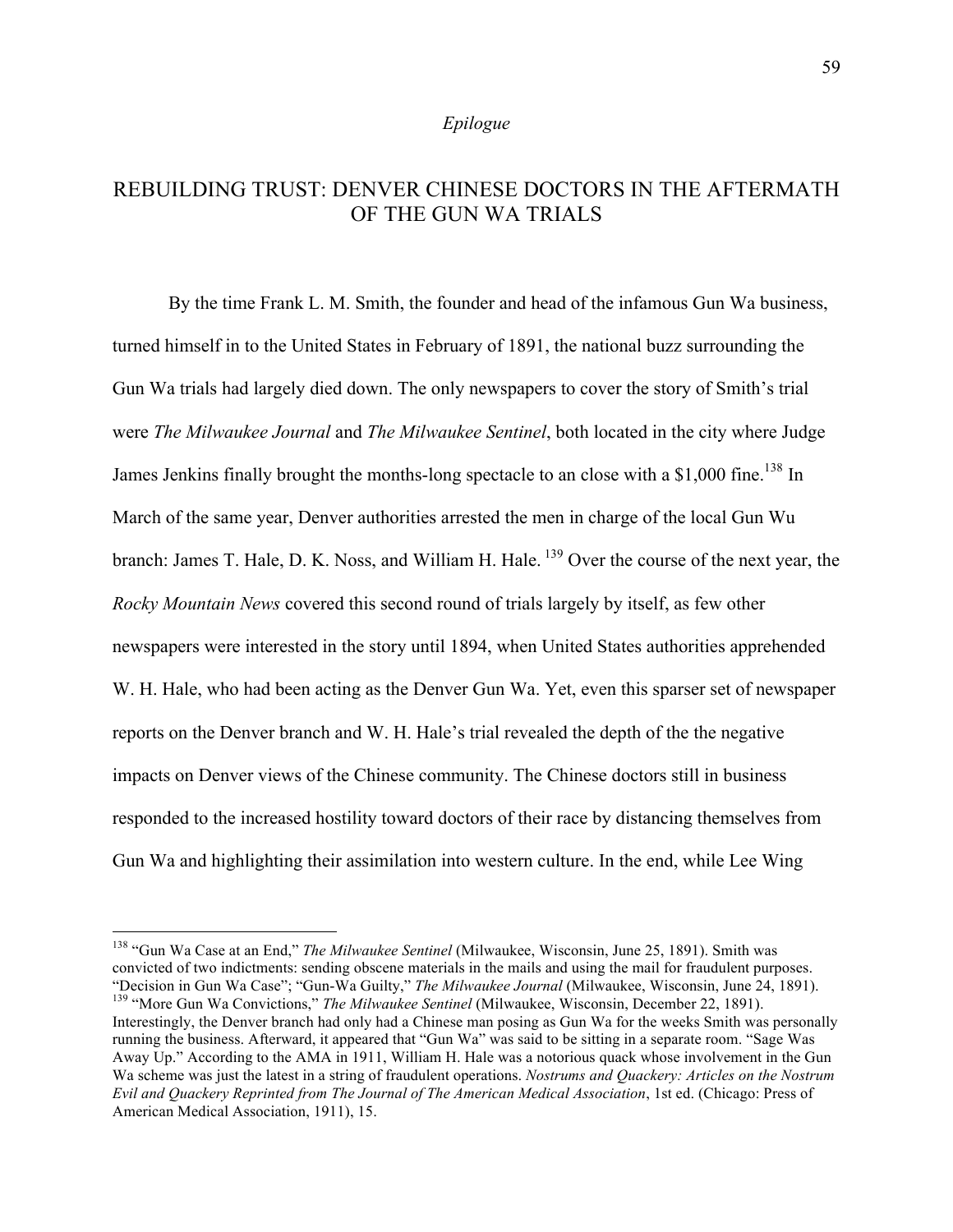eventually helped bridge the divide between the Chinese and American communities in Denver that resulted from the Gun Wa fraud, he and other Chinese doctors could find no acceptance from professional medical organizations.

By the time criminal proceedings were well under way in Denver, the name "Gun Wa" had become a badge of shame, reflecting an increased aversion to Chinese doctors. Josie Smith, the former typist of the Gun Wa corporation, was nicknamed "Gun Wa II" by some of her friends for her involvement with the scheme, and "the burden of carrying around this malodorous sobriquet instilled in her heart a desire to end her life," a task she did indeed attempt in December of 1892.<sup>140</sup> Once associated with miracles and ancient learning, the name of "Gun Wa" was now reserved to mock and shame its bearer instead. That a woman even attempted to commit suicide to escape her association with Gun Wa points to the deep scars the fraud left on the Denver community as a whole. The stigma remained with the name particularly in Denver. When W. Hale was arrested a year and a half later, the *Rocky Mountain News*' headline read "Gun Wa is Taken in," in contrast to *The Milwaukee Sentinel*'s headline of "Another Gun Wa Case" with the subheadline "W. H. Hale to Be Prosecuted in Denver for Fraud."141 Though both cities had been plagued by the Gun Wa fraud, Milwaukee did not hold the name of Gun Wa in as low of regard as Denver did. As had happened during the Milwaukee trio's trial, the Milwaukee newspapers acknowledged that white men, not Chinese doctors, were to blame for the fraud. In contrast, despite the fact that W. Hale had played the part of Gun Wa during most of the business's operations in Denver, the newspaper seemed to place a disproportionate amount of blame on the Chinese.

<sup>&</sup>lt;sup>140</sup> "Strychnine Fails," *Rocky Mountain News* (Denver, Colorado, December 15, 1892).<br><sup>141</sup> "Gun Wa Is Taken In," *Rocky Mountain News* (Denver, Colorado, June 19, 1894); "Another Gun Wa Case," *The Milwaukee Sentinel* (Milwaukee, Wisconsin, June 20, 1894).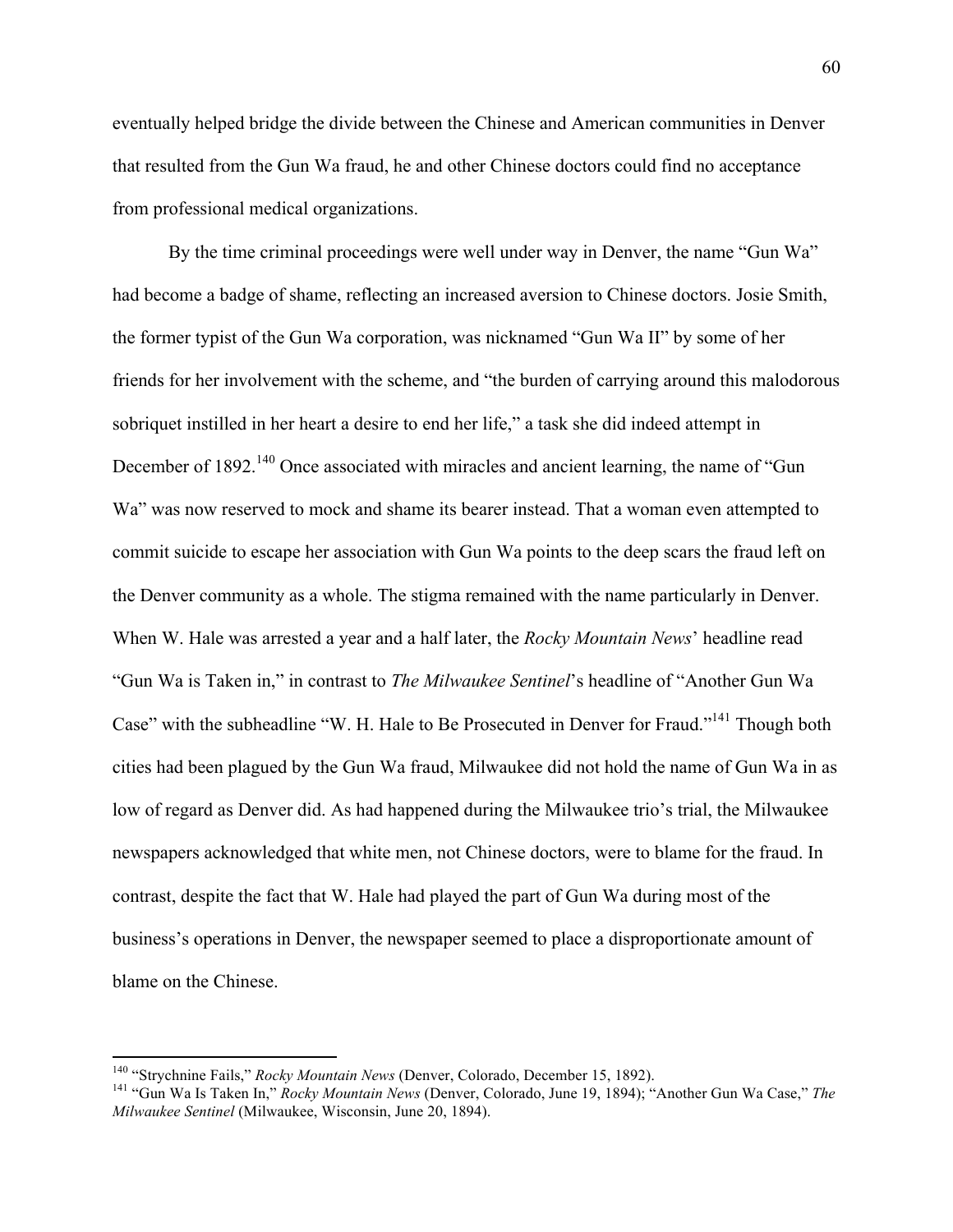To counteract the impact of the deepened stigma against Chinese doctors in Denver, Lee Wing and Chung Hing moved to distance themselves from the Gun Wa model of business and emphasize the ways in which they conformed with western expectations of doctors. Lee Wing's advertisement published in August 1890, a month and a half after the *Rocky Mountain News* first reported on the Milwaukee Gun Wa trials, proclaimed that he:

[had] no Manager, Interpreter or American Doctors in attendance who [kept] him in a dark room and transact[ed] his business for him, as sound judgement will tell you that American doctors do not understand Chinese remedies. Neither [was] Lee Wing used as an ornament by which to advertise their so-called Chinese remedies. Lee Wing [stood] alone in his business, and also as a Chinese Doctor of Denver.<sup>142</sup>

In order to escape from the suspicion against Chinese doctors the Gun Wa trials had instilled in the people of Denver, Lee Wing contrasted as many of his business operations to those of Gun Wa as possible. While he still took pride in his identity as a Chinese doctor, Lee Wing emphasized his independence, skill, and ability to personally treat patients as American doctors could. Likewise, in July 1890, Chung Hing began declaring in his advertisements that he "converse[d] in very fair English," and in November 1891 he added that he was indeed a licensed physician, unlike the other Chinese doctors in Denver.<sup>143</sup> Even more so than Lee Wing, Chung Hing stressed that he followed the laws of the state and acted as the most respectable of western medical practitioners was expected to act. Thus, to overcome the Denver citizens' deepened prejudices against Chinese doctors, Lee Wing and Chung Hing were forced to reassert their identities in more American ways.

<sup>&</sup>lt;sup>142</sup> "Are You Blind?," *Rocky Mountain News* (Denver, Colorado, August 3, 1890).<br><sup>143</sup> "Sure Cure for Piles"; "Dr. Chung Hing Sure Cure for Piles."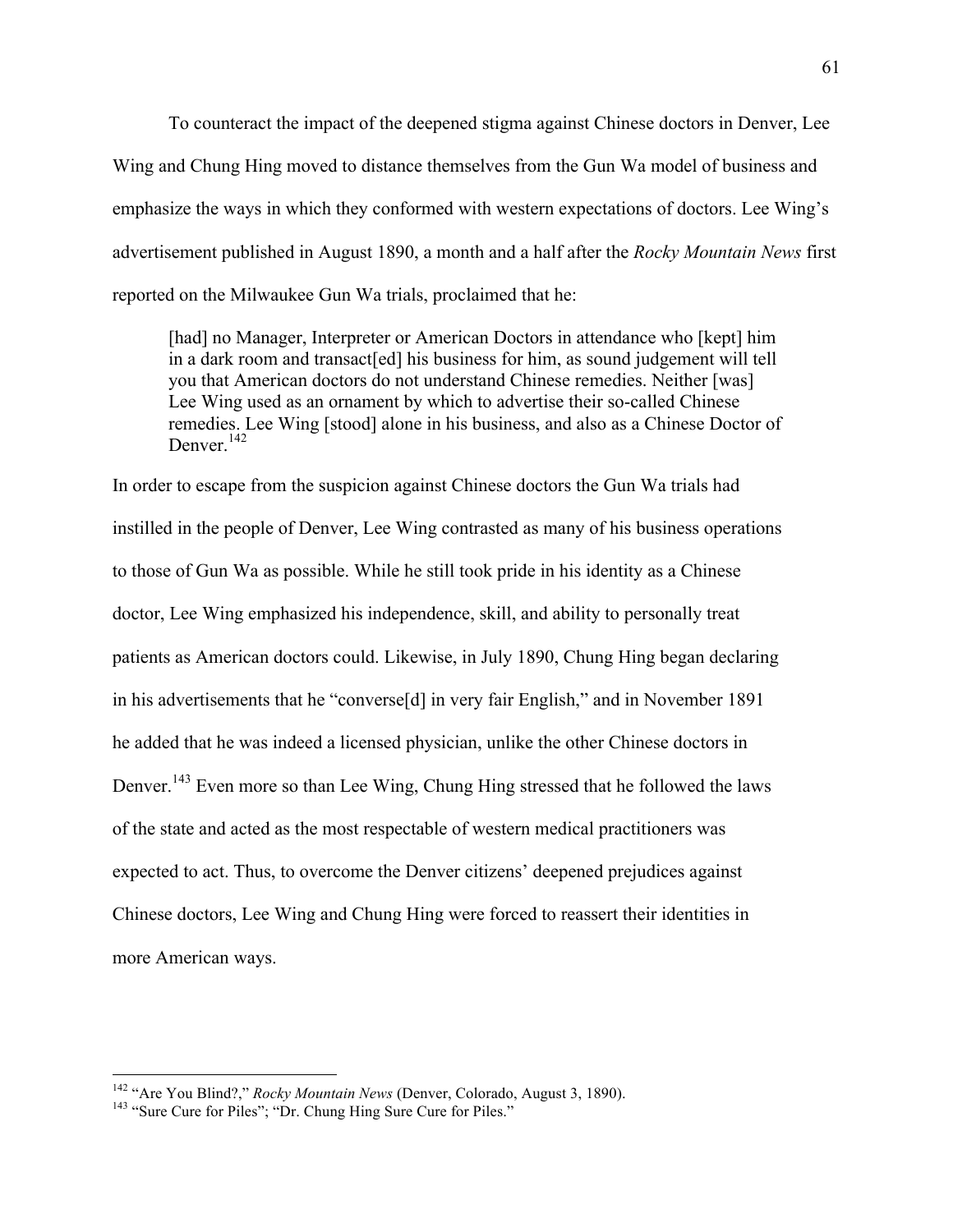The goal of the Chinese doctors was not only to ensure their continued business but also to build more trust and understanding of the Chinese in Denver. In Gun Wa's life history, the company's ad writers had given Gun Wa an admirable goal, "that in ministering to the suffering inhabitants of his county [the United States]… he [might], in a measure, be able to partially allay the foolish prejudice that existed against his race in the minds of many Americans."<sup>144</sup> In actuality, the Gun Wa business did the exact opposite, creating more distrust of Chinese and Chinese doctors than before in Denver. However, the ideal that a Chinese doctor might be able to use his talents to act as a cultural ambassador between the Chinese and Americans in a community lived on. In a December 1890 advertisement that took on the interesting structure of a poem, Lee Wing described his experience as a Chinese doctor in Denver as thus:

> Grateful hearts [in Denver] thrust gold upon him [Lee Wing]; Made him rich despite his pleadings; Told him: "We were dying, surely, But you gave our lives back to us." Tears of joy and fulfilled promise Dimmed the eyes of grateful Lee Wing, And his soul was flushed with rapture When he saw the good accomplished.

"When I came among you," he said, "You received me not. And why for? Just because my skin was yellow, Just because your hearts were stony; And because you thought that nothing Good could come from ancient China. Oh, my brethren, my words fail me When I try to tell my feelings."<sup>145</sup>

In contrasting the manner in which he was received, based purely on his race, with the Denver residents' supposed perception of him after he had effected his miraculous cures, Lee Wing

highlighted the change in public perception that he had already brought for himself. As he had

<sup>&</sup>lt;sup>144</sup> "Strange History of a Chinese Gentleman."<br><sup>145</sup> "Come to Me When Care Assails You," *Rocky Mountain News* (Denver, Colorado, December 21, 1890).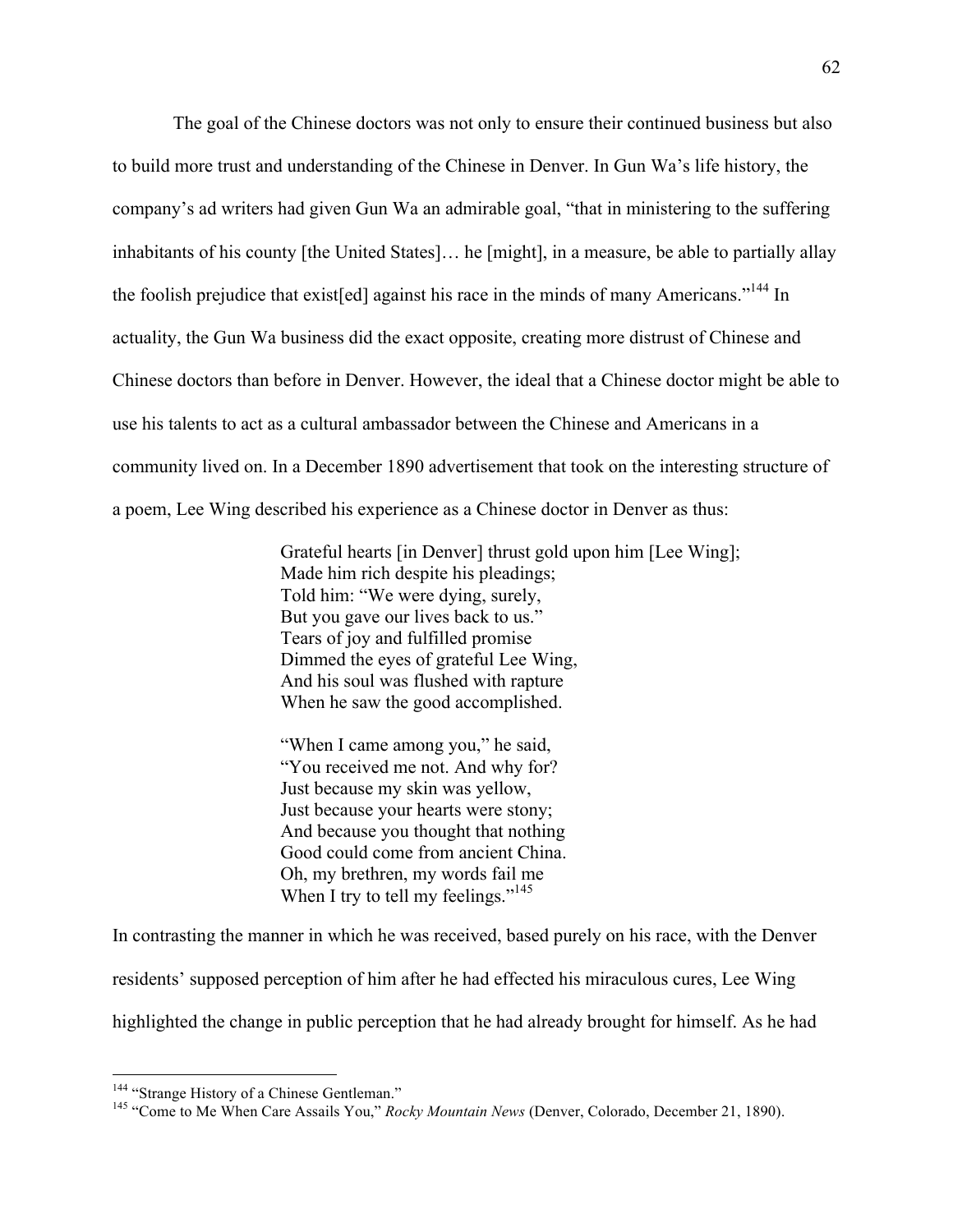earlier in the poem been appalled at the way the Chinese were mistreated in San Francisco, the change in Denver must have been particularly gratifying for Lee Wing and gave his skills as a doctor meaning beyond simply healing the sick.<sup>146</sup>

Lee Wing was indeed able to use his social status as a well-known member of the Chinese community to reach out to white Americans in Denver and spread awareness of Chinese culture. Around Chinese New Year dinner in 1897, for instance, he treated a number of his American friends to a "superb feast" that was "totally unlike the traditional idea of a Chinese dinner, and would have done credit to any first-class hotel or restaurant" and included "a number of Chinese delicacies… all of which were much enjoyed by those present."147 Afterward, he showed his guests how some of his medicines were prepared and "exhibited quite a number of objects of interest, such as pictures of the first emperor and physician, certificates from the Chinese ministers… volumes of medical works in Chinese, [and] a watch chain which has been handed down as an heirloom from father to son in a doctor's family for over 400 years."<sup>148</sup> Lee Wing took the opportunity of inviting white American friends over to help them experience various aspects of Chinese culture. In his own home, he was able to control the experiences of his culture that his guests received, giving them an authentic view of the best of Chinese life. In turn, the *Rocky Mountain News*, which had so harshly derided "Gun Wa" and the conceptions of Chinese doctors the name embodied, now spread the word that Chinese culture was both respectable and indeed fashionable. With greater appreciation of Chinese culture, the non-Chinese community might better accept Chinese immigrants in Denver and understand how

<sup>&</sup>lt;sup>146</sup> Ibid.<br><sup>147</sup> "A Chinese Dinner," *Rocky Mountain News* (Denver, Colorado, February 10, 1897). His guests were Judge and Mrs. H. B. O'Reilly; Misses E. A. Mageon, R. E. Adams, E. M. Caulk, and H. Oliver; and Messrs. J. M. Burnell and W. S. Sloan.

 $148$  Ibid.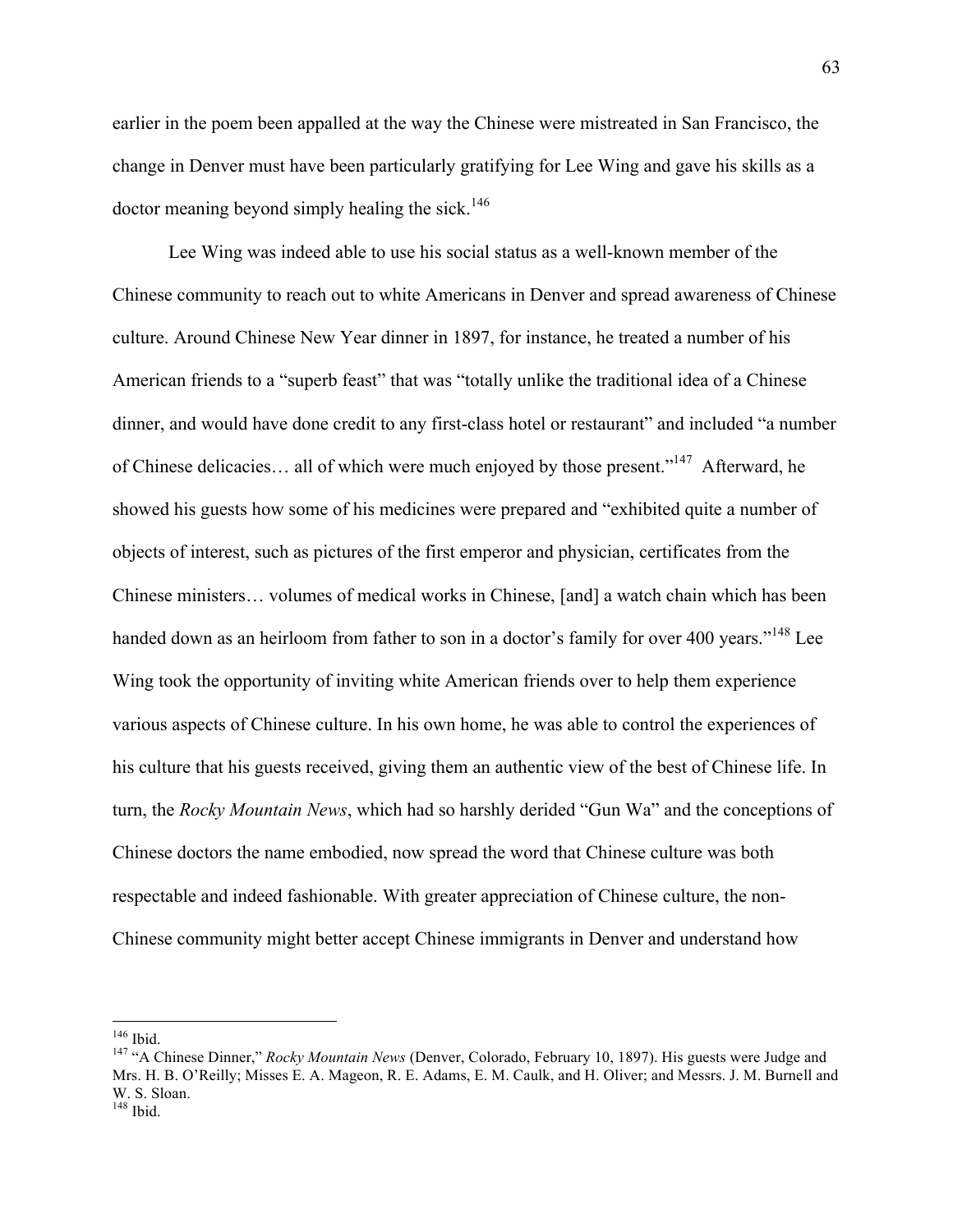American stereotypes were not in line with reality. Thus, Lee Wing, was able to use his connections with white Americans to benefit his fellow countrymen who might not otherwise have an opportunity to interact in a close setting with Americans.

However, the scar Gun Wa left would not be forgotten so easily, and ultimately Lee Wing found that the American medical profession simply would not accept Chinese doctors. When the Colorado Medical Society held its meeting in June 1897, Lee Wing prepared a paper for the meeting detailing certain points of Chinese medical history, and though he was "not a member of the Colorado Medical society, and his school of practice may not be recognized by the society… [he] offered his paper in good faith… and [felt] that it should be given attention by the society in its deliberations."<sup>149</sup> Once again, Lee Wing attempted to use his position as a doctor to reach out to an American community and help it better understand Chinese culture and the Chinese people. But, in contrast to his success with the socialites of Denver, the Colorado Medical society ignored his paper and his attempts to act as a cultural ambassador.<sup>150</sup> The different responses displayed once again that curious aspect of being Chinese and a doctor. On one hand, among those not involved in the medical field, Lee Wing held considerable respect and social standing as a "finely educated physician, a gentleman of broad views [who] can discuss the social economic problems of the day equal to a politician."<sup>151</sup> But among those who supposedly practiced the same trade, Lee Wing was still no better than any average Chinese immigrant, an outcast who would not even receive the medical society's acknowledgement. His experience revealed, as did those of the other Chinese doctors, the limits of American acceptance

<sup>&</sup>lt;sup>149</sup> "Centuries Behind Time," *Rocky Mountain News* (Denver, Colorado, June 16, 1897).<br><sup>150</sup> "Ancient Chinese Medical Science," *Rocky Mountain News* (Denver, Colorado, June 20, 1897).<br><sup>151</sup> "A Chinese Dinner."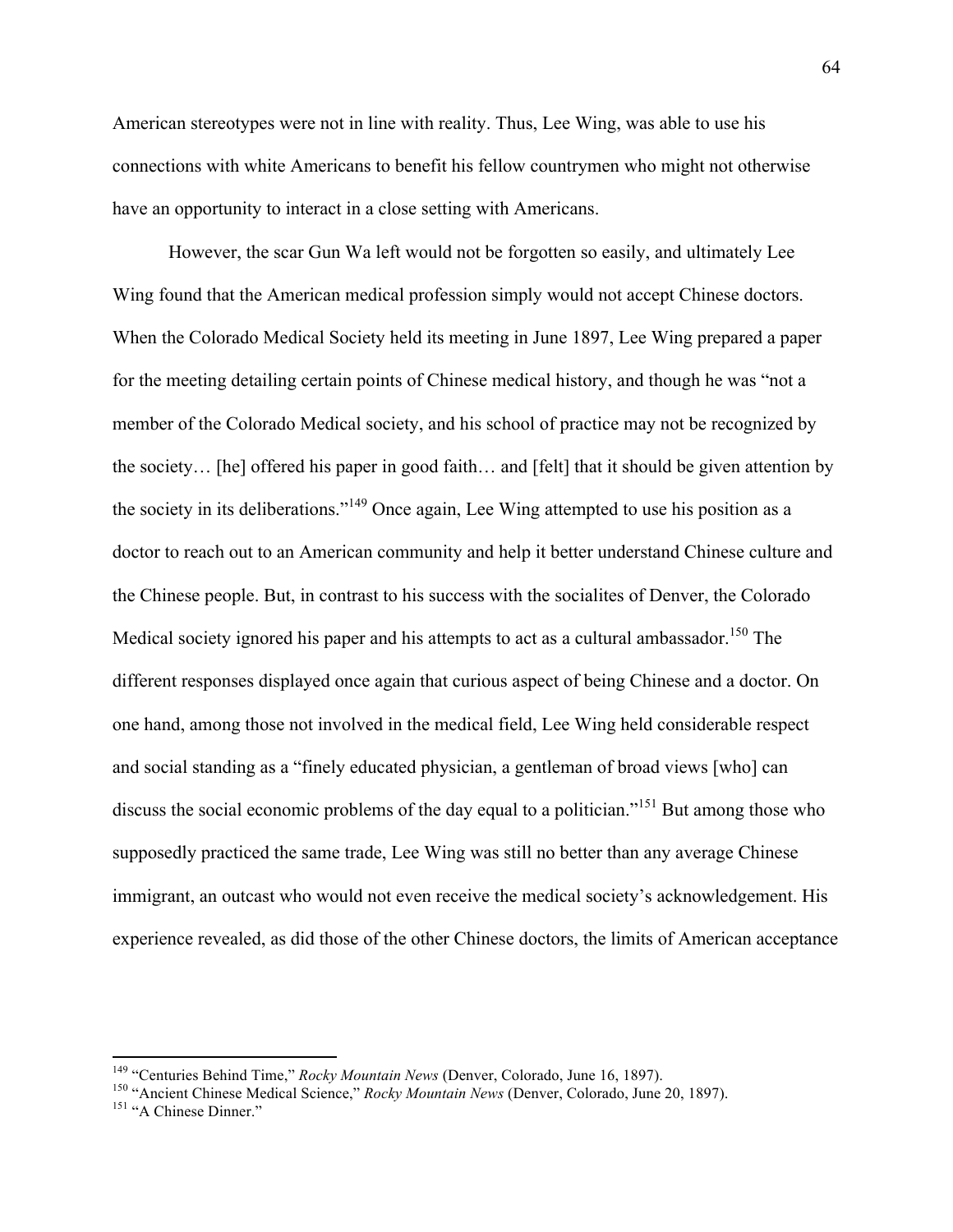of the Chinese in the nineteenth century and how dialogues in medicine, culture, and the law could combine to alter perceptions of race and belonging.

\*\*\*\*\*

The exploration of the Gun Wa company's advertising methods, its eventual downfall, and the its effects on residents' trust of Chinese doctors in Denver and Milwaukee brings to life a new perspective on Chinese-American relations in the late nineteenth century. Diverging from previous scholarship of the region, which has focused primarily on episodes of racially-motived violence, this thesis instead examined how we can understand the struggle of the Chinese to be accepted through the lens of medicine. The proximity and trust the practice of medicine required between the patient and the doctor, the necessity of marketing to the non-Chinese in areas with small Chinese populations, and the debates surrounding the increasing exclusion in the medicine profession provided spaces for cultural contact and communication. As potential cultural diplomats, the actions and image of Chinese doctors had the potential to disproportionately affect non-Chinese perceptions of the Chinese. At the same time, the flux of the medical field and medical regulations in the late nineteenth century, combined with the vulnerable position of the Chinese, created an intersection of identities that white businessmen could exploit. Yet, even here is a chance to probe the views of the Chinese that Americans held and question how a variety of issues played into the development of interracial relations. By broadening scholastic focus from bouts of violence to the operations of diverse aspects of everyday life, the history of Chinese immigrants will begin to receive the same rich and nuanced treatment in the Great Plains and American Midwest as it has in the West Coast.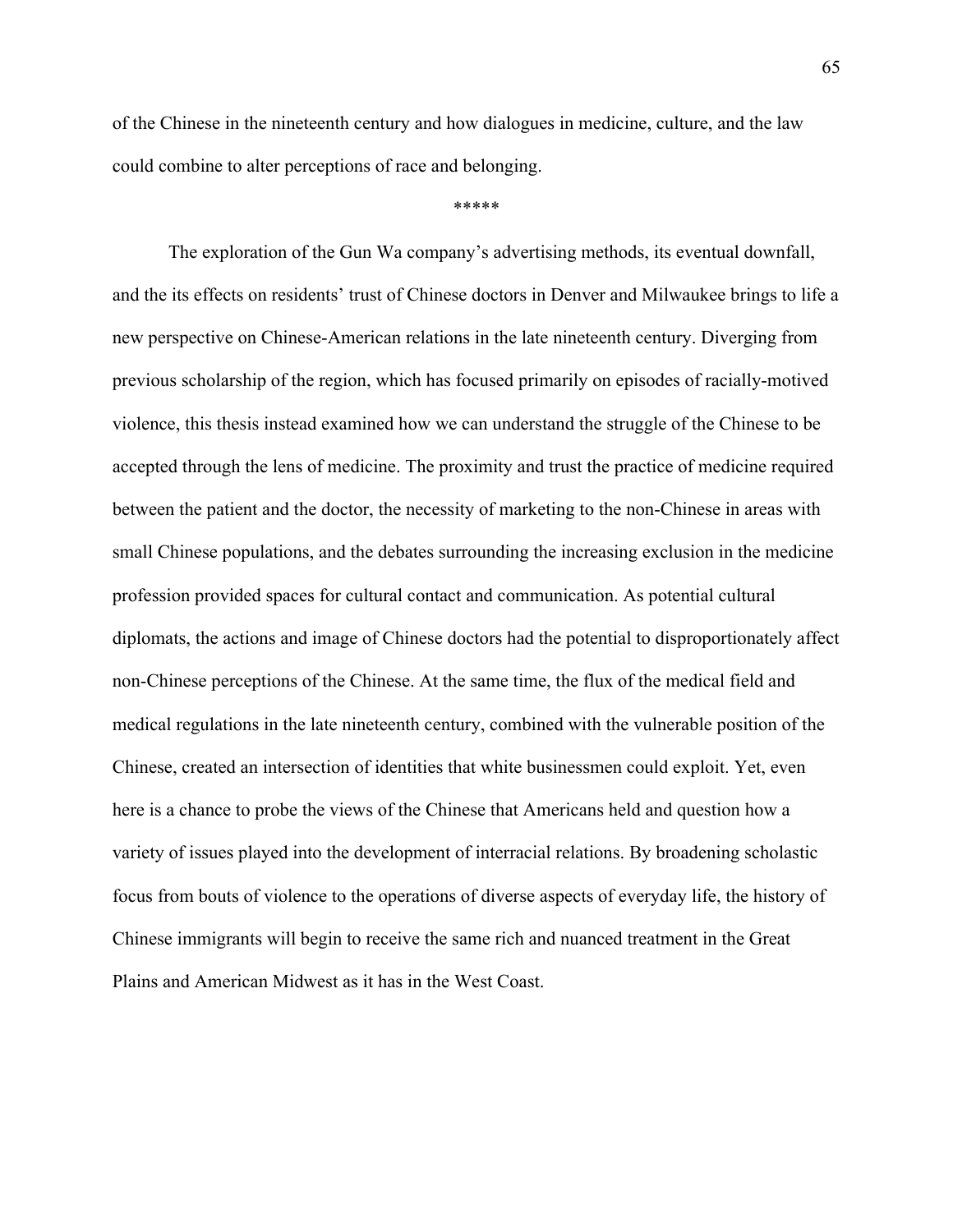### BIBLIOGRAPHY

### *Primary Sources*

- "A Brakesman Says So." *The Milwaukee Sentinel*. Milwaukee, Wisconsin, September 17, 1889.
- "A Celestial Anæsthetic." *Atchison Daily Champion*. Atchison, Kansas, June 13, 1888.
- "A Chinese Dinner." *Rocky Mountain News*. Denver, Colorado, February 10, 1897.
- "A Chinese Doctor's Trials." *Rocky Mountain News*. Denver, Colorado, January 22, 1886.
- "A Desperate Case." *Rocky Mountain News*. Denver, Colorado, March 8, 1891.
- "A Russian Horror." *Rocky Mountain News*. Denver, Colorado, June 6, 1890.
- "About the State." *The Milwaukee Sentinel*. Milwaukee, Wisconsin, May 24, 1885.
- *Abstract of Laws Regulating the Practice of Medicine in the Various States and Territories*. Boston, 1889.
- "After Years of Pain Mrs. M. J. Hunter Is Cured of Rheumatism by the Use of Gun Wa's Chinese Remedies." *Rocky Mountain News*. Denver, Colorado, January 21, 1890.
- "All Pleaded Guilty." *The Milwaukee Sentinel*. Milwaukee, Wisconsin, January 27, 1891.
- "All Private, Blood Diseases, and Cancer." *Rocky Mountain News*. Denver, Colorado, June 26, 1895.
- "An Open Letter." *Rocky Mountain News*. Denver, Colorado, June 15, 1890.
- "Ancient Chinese Medical Science." *Rocky Mountain News*. Denver, Colorado, June 20, 1897.
- "Another Gun Wa Case." *The Milwaukee Sentinel*. Milwaukee, Wisconsin, June 20, 1894.
- "Are You Blind?" *Rocky Mountain News*. Denver, Colorado, August 3, 1890.
- "Attention Sufferers." *Rocky Mountain News*. Denver, Colorado, May 4, 1890.
- "Centuries Behind Time." *Rocky Mountain News*. Denver, Colorado, June 16, 1897.
- "Chinese Iniquity." *The Los Angeles Times*. Los Angeles, California, June 23, 1890.
- "Chinese Medicine." *The Milwaukee Journal*. Milwaukee, Wisconsin, May 1, 1896.
- "Chinese Physicians." *Arkansas Democrat*. Little Rock, Arkansas, April 10, 1899.
- "Chinese Prescriptions." *Atchison Daily Champion*. Atchison, Kansas, June 12, 1889.
- "Come to Me When Care Assails You." *Rocky Mountain News*. Denver, Colorado, December 21, 1890.
- "Constitutional Law Due Process of Law Physicians License. Dent v. State of West Virginia." *The Central Law Journal* 29, no. 11 (1889): 262–266.
- "Criminal Cases." *Rocky Mountain News*. Denver, Colorado, November 3, 1889.
- Culin, Stewart. "The Practice of Medicine by the Chinese in America." *The Medical and Surgical Reporter* (March 19, 1887).
- "Decision in Gun Wa Case." *The Milwaukee Journal*. Milwaukee, Wisconsin, March 23, 1891.
- "Destroyed by the Flames." *Milwaukee Daily Journal*. Milwaukee, Wisconsin, April 1, 1890.
- "Dr. Chung Hing." *Rocky Mountain News*. Denver, Colorado, December 20, 1888.
- "Dr. Chung Hing Sure Cure for Piles." *Rocky Mountain News*. Denver, Colorado, October 14, 1891.
- "Dr. Lee Wing Chinese Physician." *Rocky Mountain News*. Denver, Colorado, June 28, 1889.
- "Dr. Lee Wing, Chinese Remedies." *Rocky Mountain News*. Denver, Colorado, November 10, 1889.
- "Evergreen Cemetery, Colorado Springs, El Paso County, Colorado." Interment.net, n.d. http://www.interment.net/data/us/co/elpaso/evergreen/records-laa-laz.htm.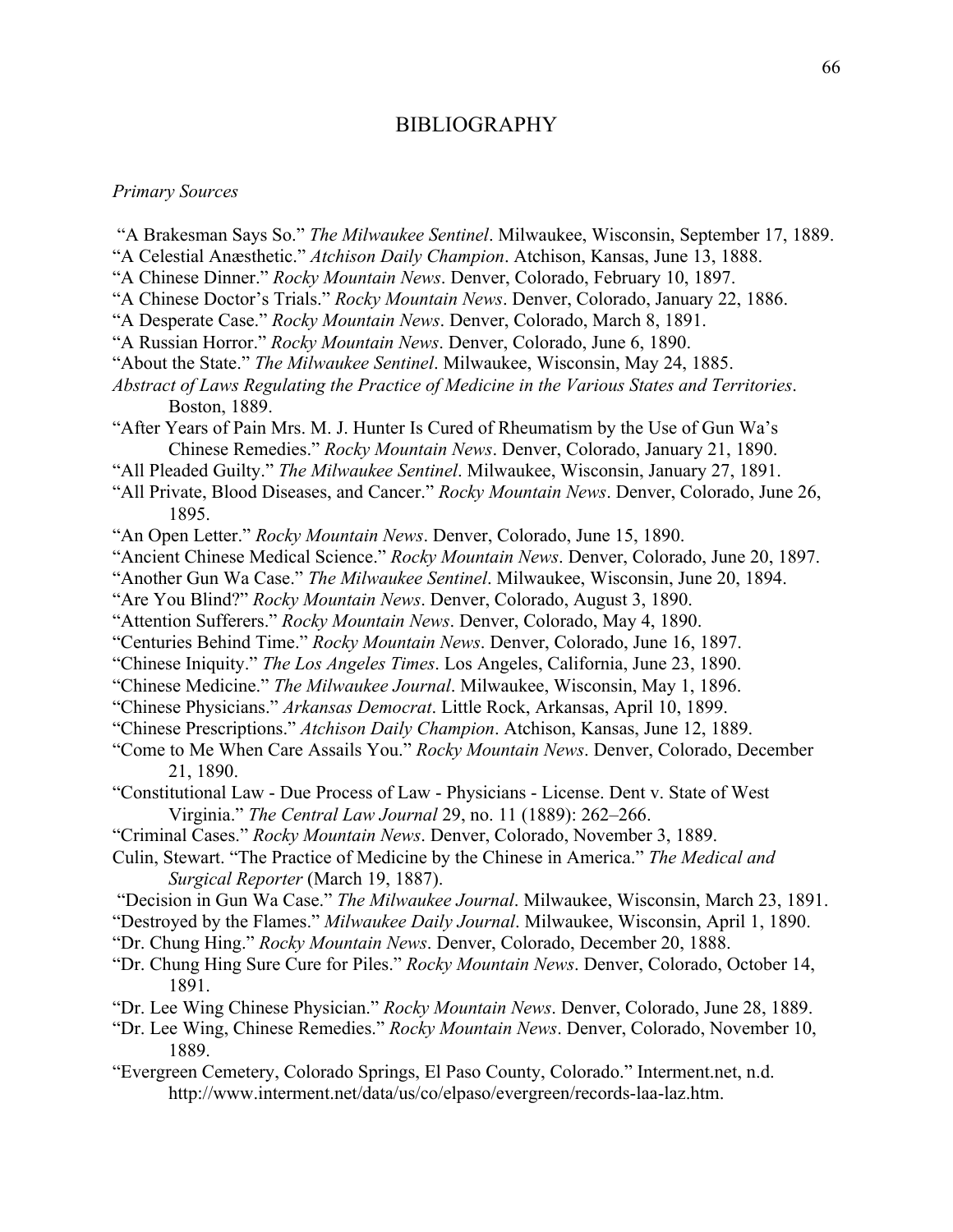- Foo & Wing Herb Company. *The Science of Oriental Medicine, Diet and Hygiene*. Los Angeles: Times Mirror Printing and Binding House, 1902.
- "Fragrant Chinese Medicine." *Morning Oregonian*. Portland, Oregon, September 24, 1898.
- "From Sheboygan." *Milwaukee Daily Journal*. Milwaukee, Wisconsin, October 29, 1889.
- "God Bless Gun Wa." *Milwaukee Daily Journal*. Milwaukee, Wisconsin, November 30, 1889.
- "Good Deeds Never Die." *Milwaukee Daily Journal*. Milwaukee, Wisconsin, November 19, 1889.
- "Gun Wa." *Rocky Mountain News*. Denver, Colorado, October 29, 1888.
- "Gun Wa Again Heard From." *Rocky Mountain News*. Denver, Colorado, July 28, 1889.
- "Gun Wa Bound Is Over." *The Milwaukee Journal*. Milwaukee, Wisconsin, July 15, 1890.
- "Gun Wa Case at an End." *The Milwaukee Sentinel*. Milwaukee, Wisconsin, June 25, 1891.
- "Gun Wa Cases Continued." *The Milwaukee Journal*. Milwaukee, Wisconsin, October 28, 1890.
- "Gun Wa Is a Full Citizen." *The Milwaukee Journal*. Milwaukee, Wisconsin, July 1, 1890.
- "Gun Wa Is Taken In." *Rocky Mountain News*. Denver, Colorado, June 19, 1894.
- "Gun Wa Making a Defense." *The Milwaukee Journal*. Milwaukee, Wisconsin, June 20, 1890.
- "Gun Wa's Chinese Herb and Vegetable Remedies Cure All Diseases." *The Milwaukee Sentinel*. Milwaukee, Wisconsin, August 6, 1889.
- "Gun Wa's Chinese Remedies." *The Milwaukee Sentinel*. Milwaukee, Wisconsin, October 20, 1889.
- "Gun Wa's Chinese Remedies Cure All Diseases." *The Milwaukee Sentinel*. Milwaukee, Wisconsin, July 21, 1889.
- "Gun-Wa Guilty." *The Milwaukee Journal*. Milwaukee, Wisconsin, June 24, 1891.
- *History of St. Joseph Convent, Campbellsport, 1873-1973*. Campbellsport, WI: Village of Campbellsport, 2005.
- "In This Morning's News." *Rocky Mountain News*. Denver, Colorado, June 29, 1886.
- "John Keizer." Christian Reformed Church in North America, n.d.

https://www.crcna.org/node/268996.

- "Letter List No. 4." *The Milwaukee Sentinel*. Milwaukee, Wisconsin, January 25, 1890.
- "Light Fines Imposed." *The Milwaukee Sentinel*. Milwaukee, Wisconsin, September 10, 1890.
- "Ling Sang Chinese Remedies." *Rocky Mountain News*. Denver, Colorado, March 3, 1890.
- "Local Brevities." *Rocky Mountain News*. Denver, Colorado, November 23, 1889.
- "Marine Matters." *Milwaukee Daily Journal*. Milwaukee, Wisconsin, October 22, 1877.
- "More Gun Wa Convictions." *The Milwaukee Sentinel*. Milwaukee, Wisconsin, December 22, 1891.
- "Multiple News Items." *Rocky Mountain News*. Denver, Colorado, May 26, 1889.
- *Nostrums and Quackery: Articles on the Nostrum Evil and Quackery Reprinted from The Journal of The American Medical Association*. 1st ed. Chicago: Press of American Medical Association, 1911.
- "'Patent Medicine' Secrecy A Tardy Admission." *California State Journal of Medicine* 21, no. 3 (1922): 134.
- "Pleaded Guilty." *Daily Evening Bulletin*. San Francisco, California, January 27, 1891.
- "Sage Was Away Up." *Rocky Mountain News*. Denver, Colorado, July 31, 1894.
- "Sailed the Lakes." *The Milwaukee Sentinel*. Milwaukee, Wisconsin, October 18, 1889.
- *State of Wisconsin Senate Journal, Thirty-Fourth Annual Session*, 1881.
- "Strange History of a Chinese Gentleman." *Rocky Mountain News*. Denver, Colorado, June 23, 1889.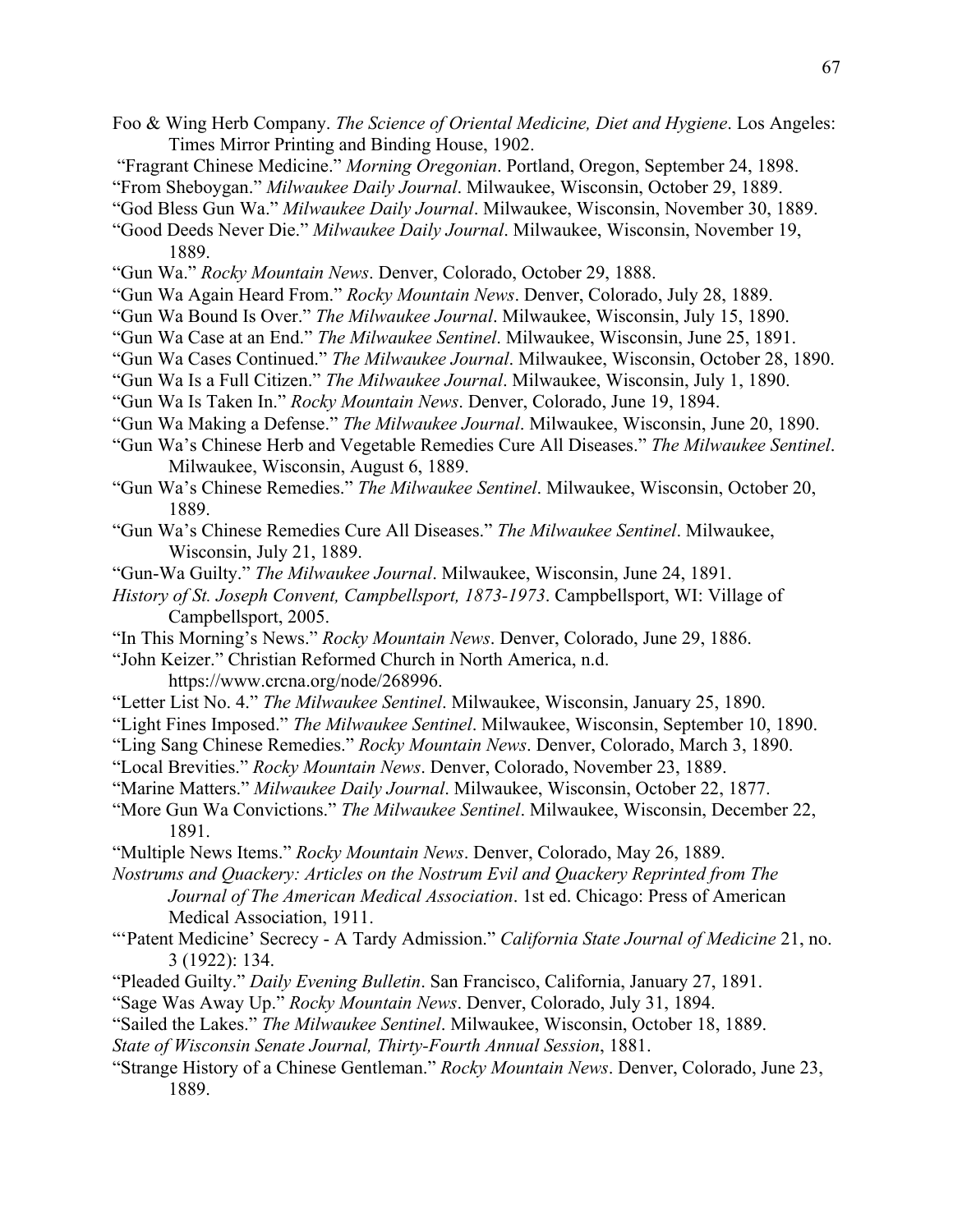- "Sure Cure for Piles." *Rocky Mountain News*. Denver, Colorado, July 7, 1890.
- "Telegraphic Notes." *Daily Evening Bulletin*. San Francisco, California, June 23, 1890.
- "Telegraphic Notes." *Daily Evening Bulletin*. San Francisco, California, September 10, 1890.
- "The Boston Girl in San Francisco." *Daily Evening Journal*. San Francisco, California, August 11, 1890.
- "The Field Still Open." *The Milwaukee Sentinel*. Milwaukee, Wisconsin, September 14, 1890.
- *The General Statutes of the State of Colorado, 1883*. Times Steam Print and Publishing House, 1883.
- "The Gun Wa Case." *The Milwaukee Journal*. Milwaukee, Wisconsin, June 25, 1890.
- "The Gun Wa Case." *Daily Evening Bulletin*. San Francisco, California, July 3, 1890.
- "The Gun Wa Cases." *The Milwaukee Journal*. Milwaukee, Wisconsin, January 26, 1891. *The Leavenworth Times*. Leavenworth, KS, April 25, 1886.
- "The Parish Priest!" *Milwaukee Daily Journal*. Milwaukee, Wisconsin, October 5, 1889.
- "The Romance in Marriage." *Rocky Mountain News*. Denver, Colorado, March 21, 1890.
- "When I Went to Gun Wa I Was in a Fearful Condition." *Rocky Mountain News*. Denver, Colorado, September 10, 1889.

## *Secondary Sources*

- Allen, Charles L. "The Press and Advertising." *The Annals of the American Academy of Political and Social Science* 219. The Press in the Contemporary Scene (January 1942): 86–92.
- Burns, Harrison. *Annotated Statutes of the State of Indiana Showing the General Statutes in Force January 1, 1894*, 1894.
	- ———. *Annotated Statutes of the State of Indiana Supplement of 1897*, 1897.
- Charrow, Jody A. "Why Not a Federal Medical License?" *Renal and Urology News* (January 2014).
- Donohue, Julie. "A History of Drug Advertising: The Evolving Roles of Consumers and Consumer Protection." *The Milbank Quarterly* 84, no. 4 (2006): 659–699.
- Ellis, Mark R. "Denver's Anti-Chinese Riot." University of Nebraska Lincoln, 2011. http://plainshumanities.unl.edu/encyclopedia/doc/egp.asam.011.
- Goodsell, Willystine. "The American Family in the Nineteenth Century." *The Annals of the American Academy of Political and Social Science* 160 (March 1932): 13–22.
- Hamilton, Gary G. "Patriarchy, Patrimonialism, and Filial Piety: A Comparison of China and Western Europe." *The British Journal of Sociology* 41, no. 1 (March 1990): 77–104.
- Hamowy, Ronald. "The Early Development of Medical Licensing Laws in the United States." *Journal of Libertarian Studies* 3 (1979): 73.
- Jew, Victor. "'Chinese Demons': The Violent Articulation of Chinese Otherness and Interracial Sexuality in the U.S. Midwest, 1885-1889." *Journal of Social History* 37, no. 2 (December 1, 2003): 389–410.
- Man, Guida C. "Families in the Chinese Diaspora: Women's Experience in Transnational Hong Kong and Mainland Chinese Immigrant Families in Canada." In *International Handbook of Chinese Families*, edited by Chan Kwok-bun, 157–168. New York: Springer, 2013.
- Marcus, Kenneth H., and Yong Chen. "Inside and Outside Chinatown: Chinese Elites in Exclusion Era California." *Pacific Historical Review* 80, no. 3 (August 2011): 369–400.